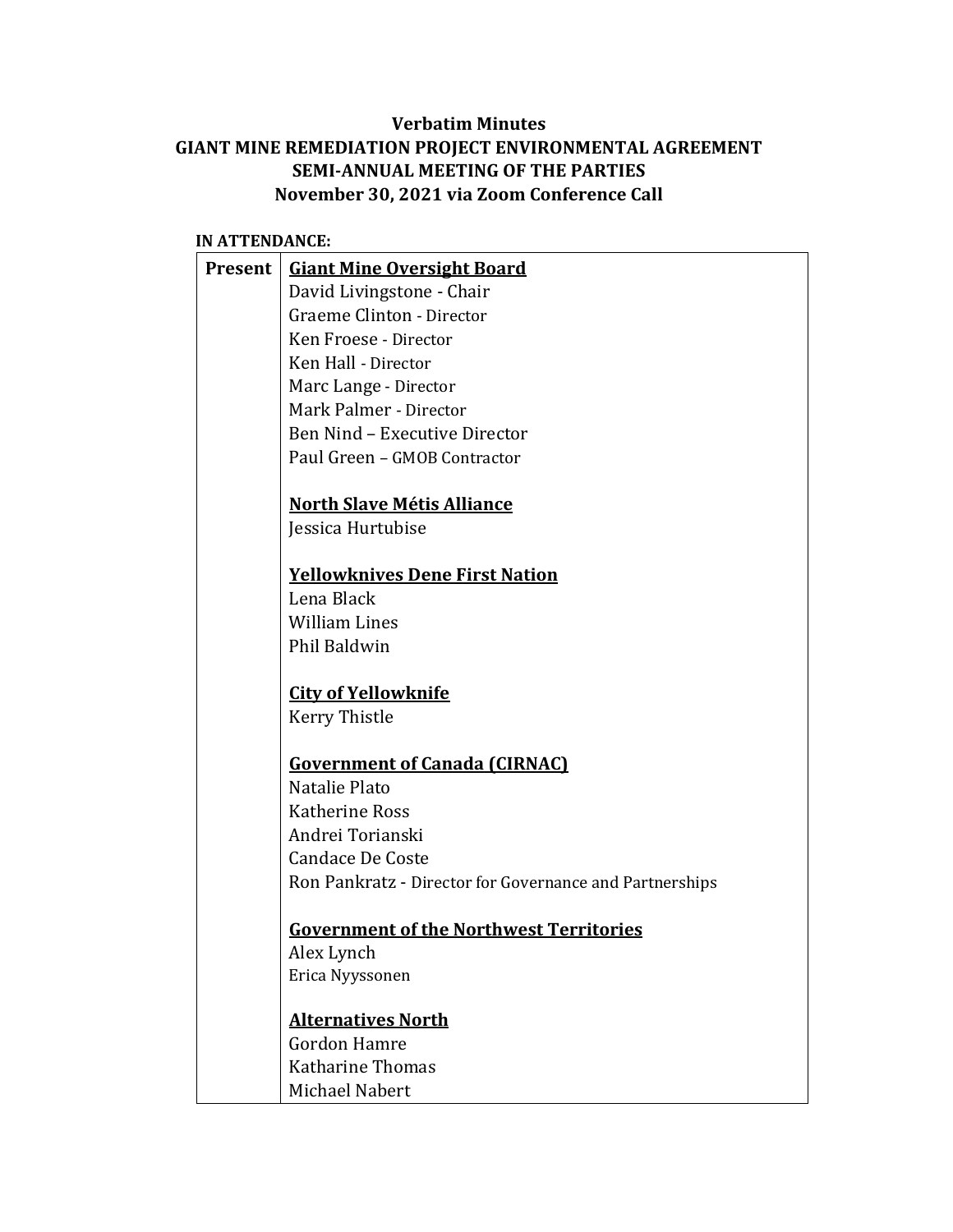# **Welcome & Approval of Agenda**

*(Not provided on audio file Notes indicate agenda approval by Ken Hall and Mark Palmer)*

## **Approval of the Verbatim Minutes of the Semi-Annual Meeting May 17, 2021**

David: Can I get somebody then to approve the minutes?

Marc: I'll motion.

David: Okay. A seconder?

Alex: Seconded.

David: All in favor?

## **GMOB Annual Report**

- David: Okay, now for the Annual Report. That was also included in the email. I don't know if we want to go through the highlights or just leave it for comment. Why don't I do the latter in the interest of time? Does anybody have any comments on the Annual Report that was released by the date here? It was back in June. I believe it was May or June, somewhere in there. That's interesting. We should have a date on these things, a date of release.
- Ben: Okay.
- David: Anyhow, it follows the format that we adopted the year before last and summarizes Project oversight, the work that has been done, and by theme, it goes into some details about expectations, actions, outcomes, and next steps.

Alright, everybody wants to get this meeting done quickly I see. Unless there are any comments about the Annual Report, I will leave that and go into the roundtable. If items do come up later, one about the Annual Report, don't hesitate to raise them.

## **Roundtable Highlights from Each Party & Other Updates**

David: Okay, for the roundtable, we suggested that people focus their comments on the elements that are most relevant to them.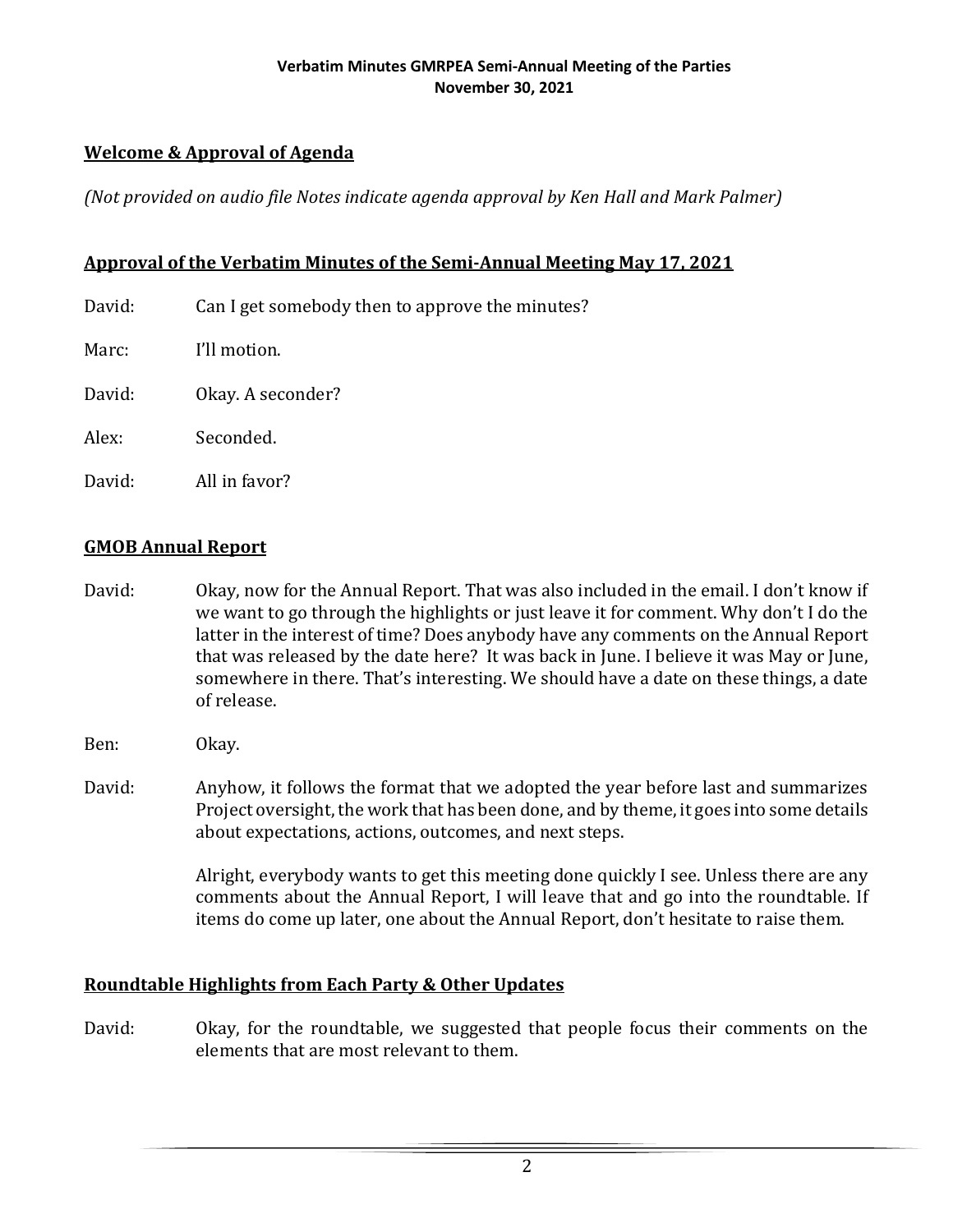So, with the current site status and Project Team, Natalie has asked that the Government of Canada, well maybe the GNWT, touch on it in their presentation, so I will move Canada to last.

Regulatory reviews: all Parties. Socioeconomic update: all Parties. QRA update: Project Team. Perpetual Care Plan: all Parties. Health Study: all Parties. Impact: all Parties; and Apology and Compensation: largely CIRNAC and YKDFN, though others can certainly touch on that from their perspective as well.

Alright, GNWT? Alex, I guess, will take the lead on that.

## **GNWT Update**

- Alex: Sure, I can kick us off here. Can you hear me, okay?
- David: Yep.
- Alex: Yeah, so there are a couple of things. Erika and I are going to tag-team this one. I can hand it over to her for a few things once I finish up. I guess the first thing is the Perpetual Care Plan. As Natalie mentioned earlier, we received the letter from the Giant Mine Oversight Board on the concerns around the delay related to the Perpetual Care Plan, specifically the framework for developing a Statement of Work to hire a consultant. We did provide a response back in October to that.

I just wanted to provide a bit of an explanation, I guess, and some comments on how we validated that approach. It was unfortunate that we did need to delay that. We were really responding to stakeholders who had expressed that there was stakeholder fatigue back in the spring and that there were folks on that task force that would not be available during the summer.

We originally postponed until the fall. As you know, we then moved it again to January. This was really us pivoting to prioritize, but also recognizing that I am taking off here on a year of deferred leave in a little over a week and a half. Erika and Geneva are taking over as leads on that file, so we really thought it was valuable to have some time in between when Erika got back and Geneva was on board for those workshops to get up to speed on the file and be well-prepared for those January workshops. That was some additional rationale for why we wanted to delay it further.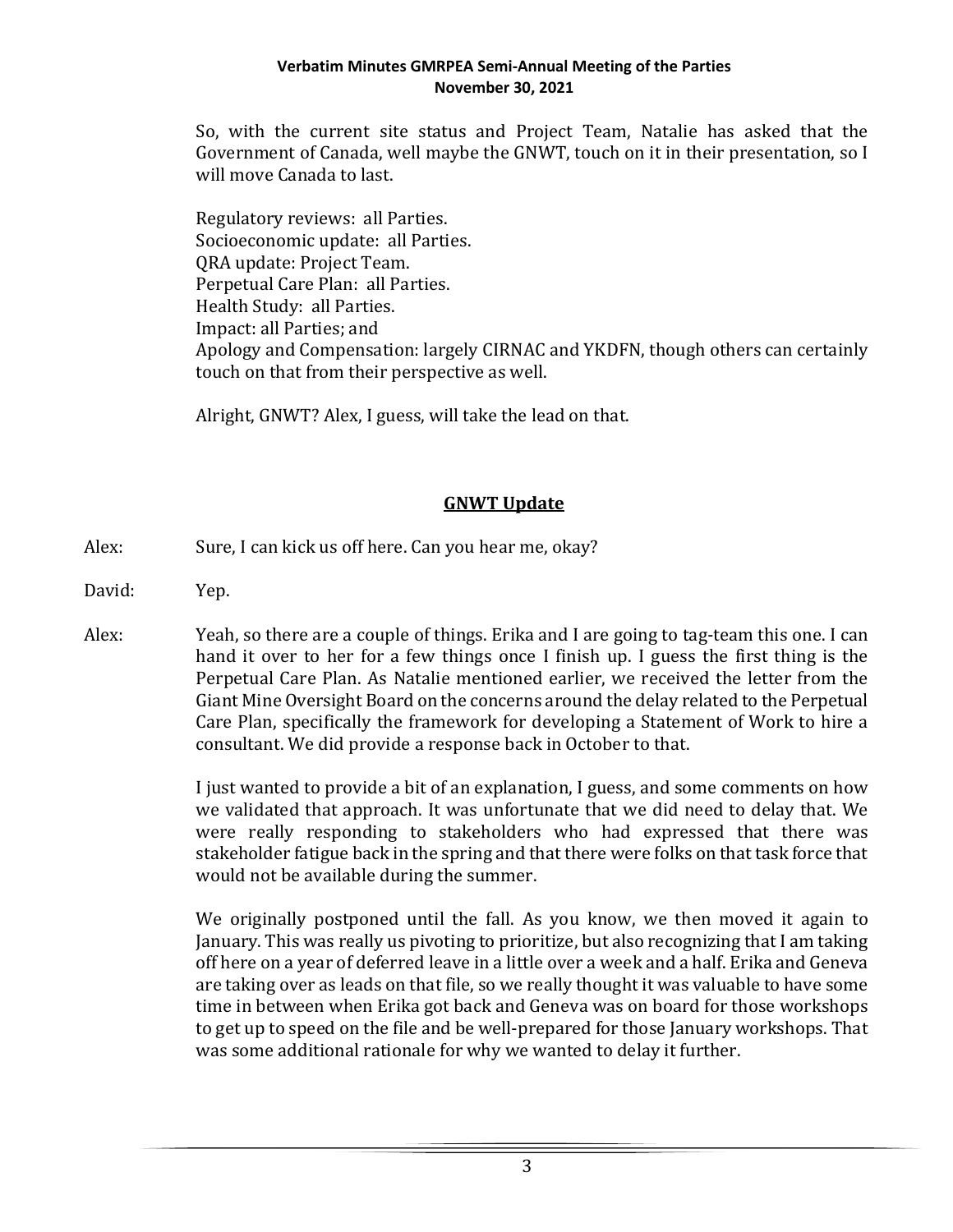Then also back in the spring, we brought this process forward to the task force members: Michael, Todd, William, and Jess H. with NSMA. We proposed this process to them during that time. The feedback that we received was not that the process was inadequate to get the results that we need for a Statement of Work. We certainly got feedback on it, but overall, the feedback was that the approach is suitable to get what we need out of this.

I guess just to reiterate, we are confident that this process is what we need to get the results to get a consultant on board to get us to the next stage of drafting that plan. The delay is unfortunate, but it is a priority, 100%, for the Project Team. A lot of work has gone into fleshing out that process. Yeah, we are looking forward to those January workshops and getting someone on board for the next phase. I just wanted to provide that and also to put it out there to folks on the task force that are here that if there are additional concerns, let us know. Yeah, that is where we are.

Also, obviously, if there is more from Canada in their update on this piece as well…yeah. I don't know if there is anything from GMOB that they wanted to discuss further on that or if there was anything on our response that you wanted to discuss during this time.

David: As we expressed in our letter back in October, we are not at all happy with the situation. This is not a nice-to-do. It is a need to do. It is a requirement of the Environmental Agreement. If the current process is followed, then it is going to be, I would say two years behind schedule by the time we get a result.

> I understand the engagement side of things, and the Project Team has done a good job in engaging, but I think, in this case, efficiency should trump the series of workshops that you have proposed. I do not see any reason, and the Board does not see any reason, why you could not still engage a consultant to draft the RFP and then present it to the Parties for discussion instead of drafting this RFP by committee. It just seems inefficient to me.

> It would still allow adequate engagement to discuss the RFP and make sure that it fits the needs of the various parties, but to be blunt, the Perpetual Care Plan should not take perpetuity to develop. That, frankly, is the way this thing is going. It is taking far too long. As I said, it is a requirement, not a nice-to-do. It is an explicit requirement in the Environmental Agreement. We agreed to a slight delay. We did not agree to a twoyear delay. I appreciate the challenges, but I really do think that there is a more efficient way to get this thing done. That is GMOB's position and GMOB's concern. I would open it up to the other Parties that are involved in this discussion to comment.

Erika: If I can pipe in, recognizing that I am taking over the file and I am not sure how up-tospeed people are on what the process looks like or the workshops. Just on your point, David, I think it is hard for the Project to sort of balance comments where we have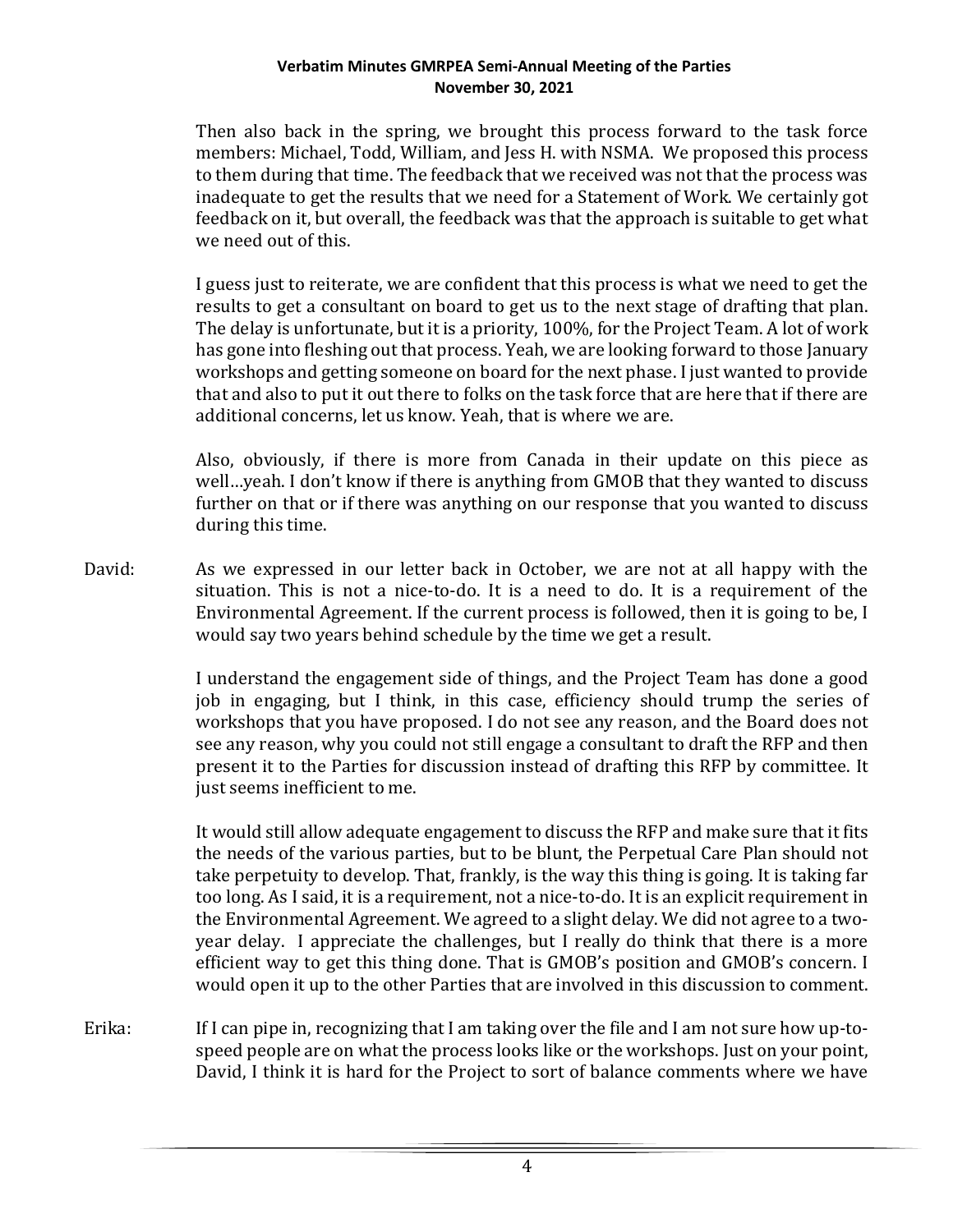been challenged on not engaging on the process, presenting a process, and then being criticized on advancing it to a certain point.

In this case, because it is such a difficult thing to wrap around your head about what a Perpetual Care Plan is, the Project has really been working side by side with the rest of the task force and really going through it together. That disconnecting from our partners is the reason why the process is how we have sort of presented it.

Just to let you know and just to clarify what the process looks like in a bit more detail, there have been placeholder dates set for January  $12<sup>th</sup>$  and  $13<sup>th</sup>$ . We would like the task force to come together with Roxanne where it would be facilitated by Roxanne and really group together the different categories that are in that monster framework to identify what we would like the consultant to identify as a scope here. What are the tasks and the deliverables with input from the task force to do that? We anticipate that to go through the - I don't know why I am quoting - but 11 tables to work through, at which point the RFP would be drafted by PSPC. It would not be done as a committee.

The committee approach is really in that workshop to say, hey, these are expectations. We, being the people, not me, but we the others, have been part of this process all along, and these are our expectations when we brought this forward to be included in the framework. We really want that input from folks on that piece. The Statement of Work would be drafted by the Project, and the RFP proper would be drafted by PSPC. At that point, that RFP would come back to the task force to say, okay here is the draft. Now, what do you guys think about it?

We don't anticipate many more delays in the process going forward at this point. That is a bit of the structure. I don't know if that helped at all. I would be interested in hearing from Michael, Jess, Kerry, and William, just your opinions on that process and your thoughts then on what David suggested. At this point, maybe the Project takes it away and there is not that workshop. I am just interested to get thoughts on that.

- David: Before we open it up to the others, both Alex and Natalie have their hands up. I will go to Natalie first, then Alex, and then to the broader group.
- Natalie: Alright, thank you. I just wanted to say thank you to Alex before he leaves, for the great job on the PCP. I guess I had two points, and one Erika hit on. That was that the Project has usually taken the stance that we bring our stakeholders or rights-holders along with the scope of development, and we chose to do that in this case as well and not write the RFP without them.

Second, I can understand your frustration, David, in that we are behind the date set out in the Environmental Agreement. I also believe when the drafters of the Environmental Agreement chose that date, they thought we would be much farther along in remediation. We don't have even have our Project Implementation Plan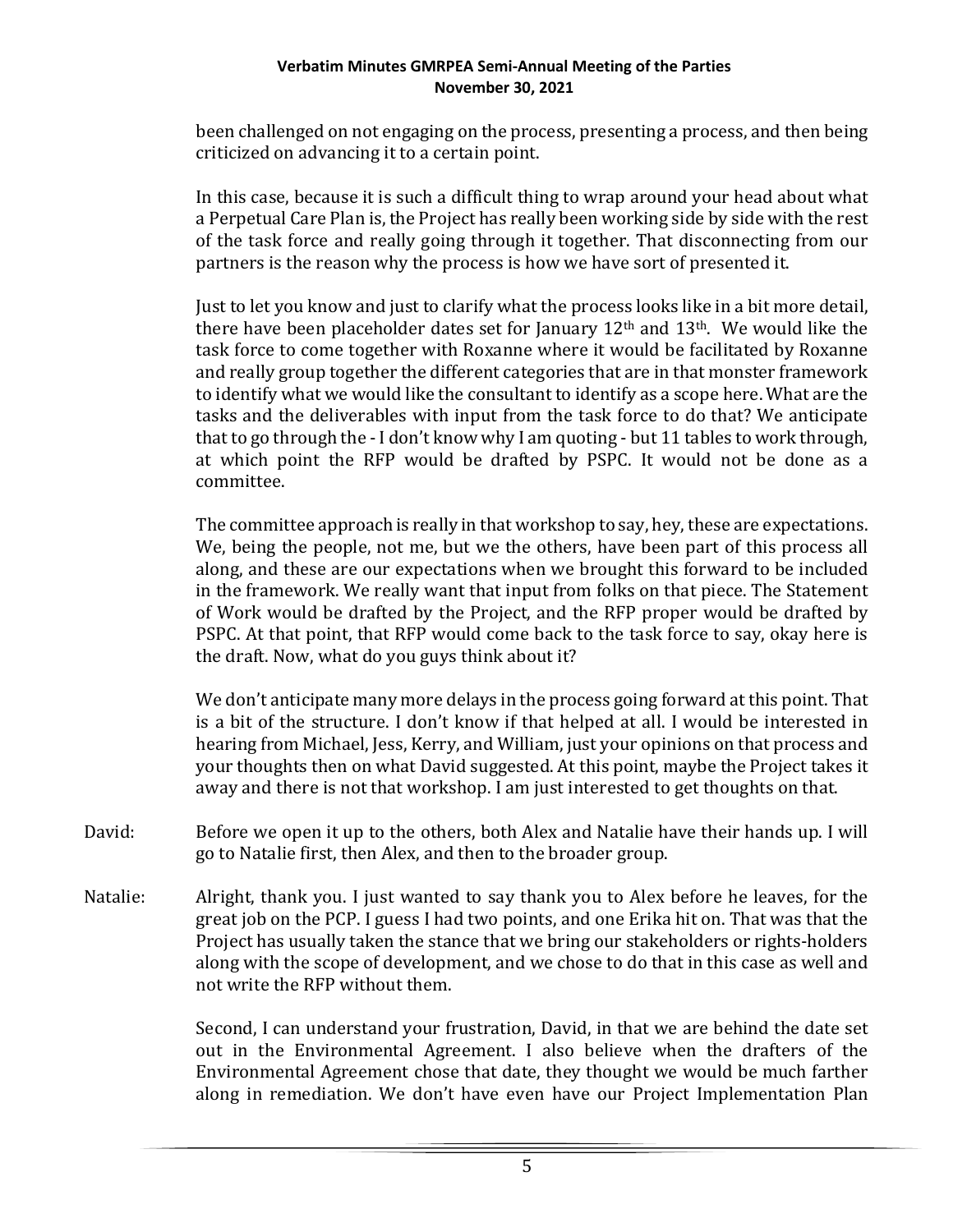finalized yet. The timing…I don't think there is a rush. I think it would be putting the cart before the horse to come up with a Perpetual Care Plan before we actually even had an Implementation Plan.

So, I think taking our time to get this right and not rushing it is by far the better alternative than just getting it done and not having a plan that adequately reflects what our actual Project is. That is just my take on that. This is a really important piece, and I don't think we want to rush it. Thank you.

- David: No. No risk of rushing it at this point. Alex?
- Alex: I just wanted to further note on that as well. This workshop, the series of workshops, the input that we will receive from the task force, would be required even if we were to hire someone right now to draft a scope of work or to do it ourselves. We still need to go through this process that we have proposed to get the feedback from that group, and so this series of engagement sessions would still need to happen.

The difference would be that we either hire someone to draft the Statement of Work or we do it ourselves with PSPC support. We have allowed time in that workshop series to have a check-in point where once we have received all the feedback and we start putting pen to paper, it is a bit of a trigger to ask if we need additional drafting support here. If not, we would continue to proceed with that group. They would validate that, and it would go through RFP. So, there is an opportunity that we have built into that structure, David, to do exactly what you said, to check in to see if we need drafting support. Like I mentioned, these workshops would still need to happen regardless.

David: Yeah, and I get that. I guess my point is that it could be a lot more efficient at the front end than it has been. I mean, we raised this issue back in June of this year and suggested that over the summer when you were proposing basically no additional work on the PCP that in that period, a consultant could be hired to get things started and then engage on that product. That is water under the bridge now. I am still concerned about the length of time this is taking and the length of time it will take going forward. I won't belabor that point. I will just turn it over to anybody on the subcommittee that has a comment at this point.

# *(Pause)*

I am not hearing anybody, so we will just leave it at that. I will turn it back to Alex to walk through the rest of the GNWT's presentation with Erika.

Alex: Sure. One thing we wanted to note to this group was there is some work happening. It is related to Giant but also related to this broader idea of a remediation economy with the NWT. Folks will certainly be interested in the outcomes. Essentially what we are doing is we were tasked by our deputies with ENR, ITI, and Department of Finance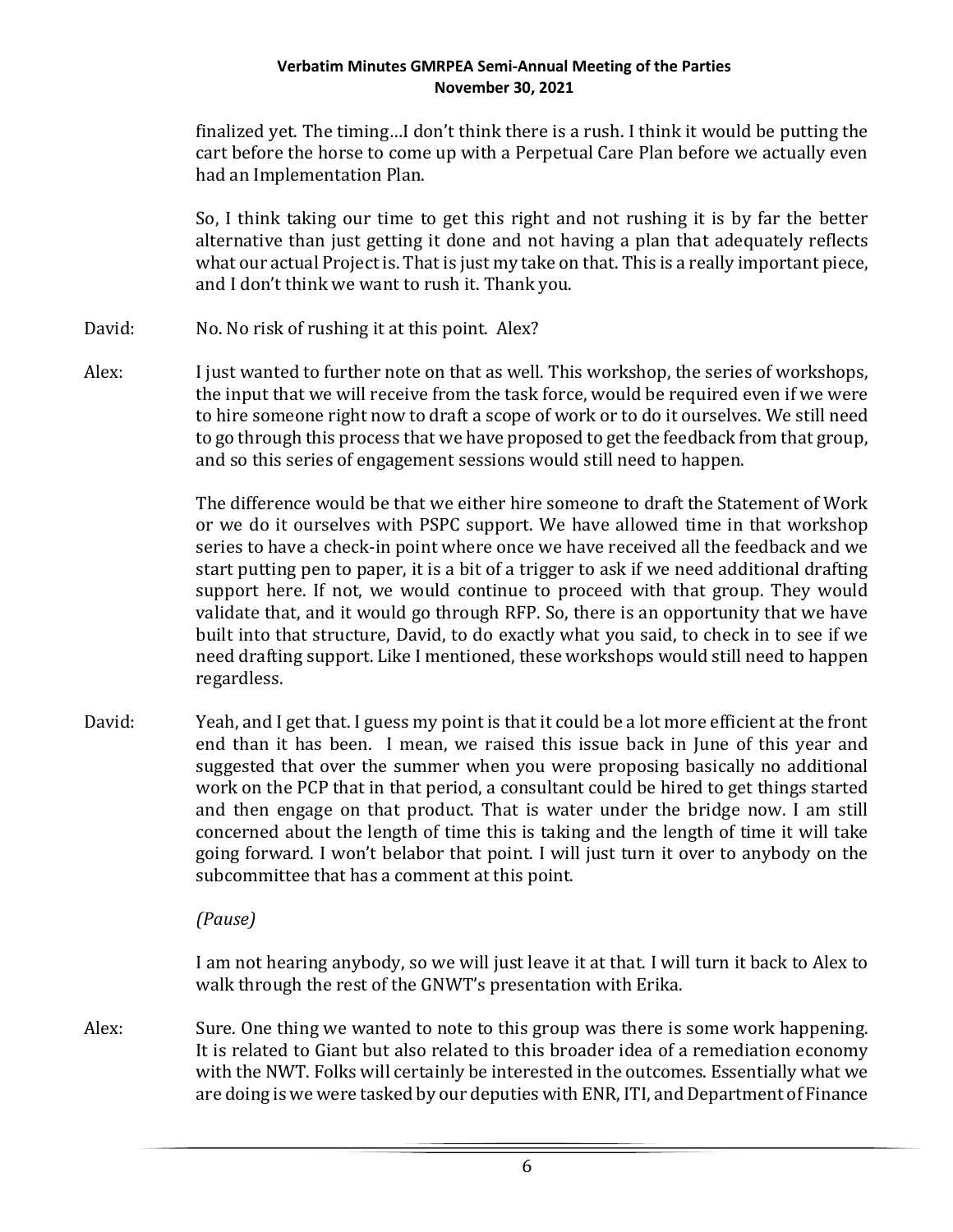to look at the idea of a sub-economy related to remediation across the North and the potential economic opportunities, employment opportunities, and training opportunities that would be associated with that. We hired a consultant this summer to help us draft the discussion paper.

We are hoping to see a draft about…actually, it was today. Over the next month, we are reviewing it, and we are going to have some materials, our next steps, and recommendations ready to present sometime in the New Year. Stay tuned for that. I think it is an important piece that we are looking forward to. We will certainly share with this group once it is available.

Maybe I will pass it off to Erika to provide the rest of the update for us, unless there are questions on that piece.

- David: When will we see, or when will the Parties see that report from your consultant? We did an interview with one of the representatives. Ben and I – I cannot remember who else was involved. She could not tell us when that report would become public, but maybe you can.
- Alex: Yeah. It will be public. We are looking at probably the end of February or the beginning of March. There is some work that still needs to be done after the first draft. There is some modeling work that ITI is working on. Yeah, we are looking at probably the beginning of March when everything is finalized on that.

**Action Item:** GNWT to share the Remediation Economy Report with the Parties when it is released in the spring of 2022.

I see William has a comment here on who is drafting. William, it is a bit of a combined effort, I guess. Stratos is the consultant that won the RFP or the contract to draft. ITI and the Department of Finance are responsible for doing the modeling piece, so they are doing that back-end work to feed into the final report. Stratos is the one putting pen to paper.

- David: Alright, are there any questions on that component?
- Graeme: I wonder if I could ask a question about that.
- David: Yeah, for sure.
- Graeme: This probably is covered later on in our meeting, but maybe this will help. One of the challenges that I have had in my introduction to the group is to get access to relevant information that an economist would look at to determine what sounds like what these people are doing, the economic effects of, in this case, the remediation economy. Of course, my interest lies exclusively in this Project.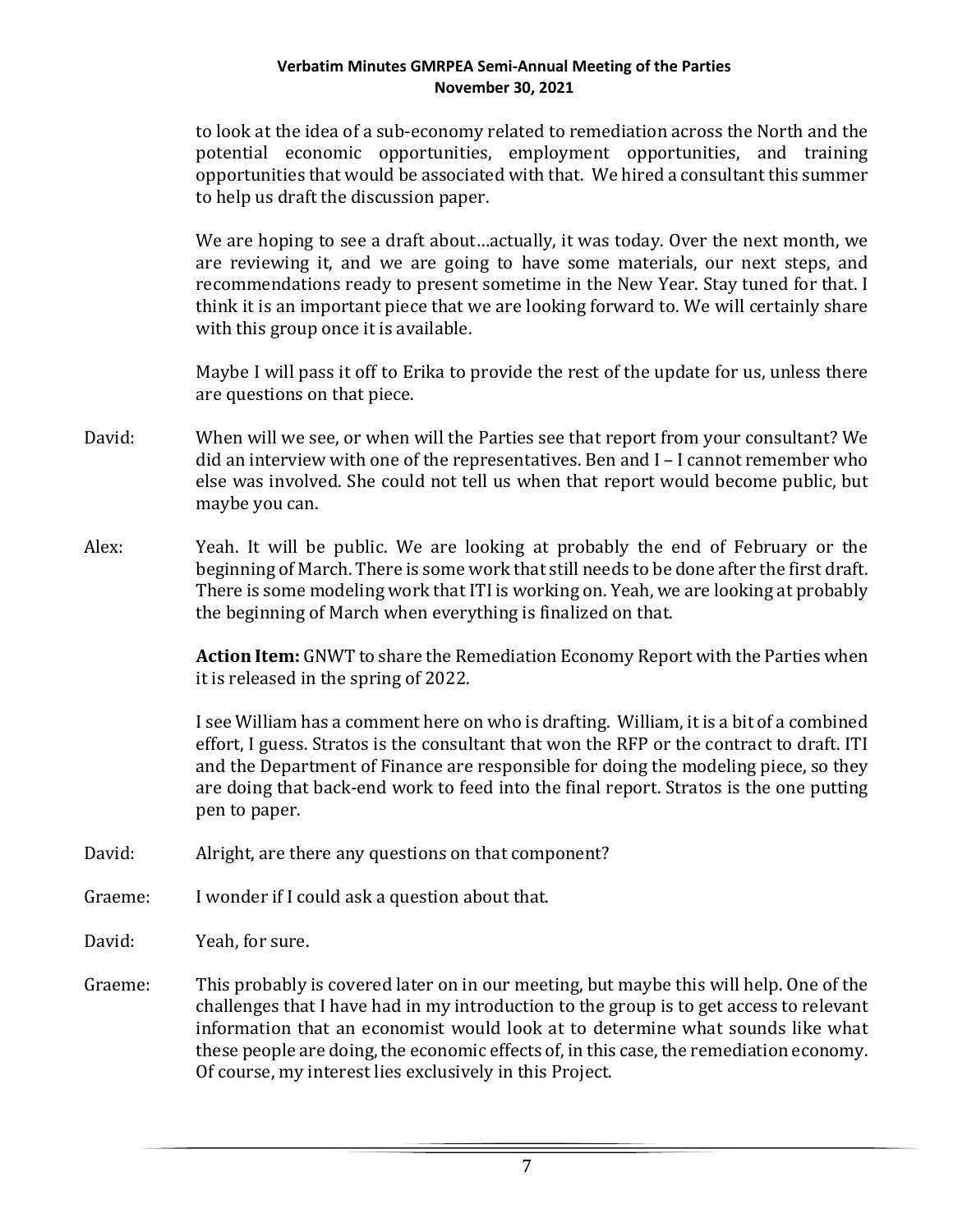One of the pieces of information we are desperate to have is essentially the economic data that would go into that modeling, and that is, generally speaking, the expenditure profile of the Project, which they would have had to have received in order to do this work. I am just wondering if that is the sort of information that could be shared.

- Alex: I would look to Natalie or Andrei in terms of what has been collected and shared from the federal side. Stratos has been working to collect that data on their own with the various groups, so I would look to them for that answer.
- Erika Andrei, are you able to give some information?
- Andrei: Yeah, I'm happy to respond. As I mentioned in our Socioeconomic Working Group earlier today, the federal portion is split into two phases. The first is the Opportunity Profile, which is complete and has been presented to the Strategic Partnership Initiative Committee in October. The second part is the action plan, in which the work will need to happen and be complete by June. I am happy to share the Opportunity Profile that is complete. I can send that. It is a high-level look at it.

The numbers that Graeme mentioned, you are looking at particular numbers for this Project. The numbers that the Project provided are high-level. They are not the exact expenditures you might be looking for. As Natalie pointed out earlier today, only when the Projection Implementation Plan is complete, and we have a better picture of the remainder of the remediation will we have those numbers available.

Graeme: I just have a quick conversation about that. I mean obviously, the more detail that we can see in terms of the overall expenditure profile of the Project would be of benefit, but at this stage, I would be happy to see the high-level information to at least start to put a bit of a framework trying to understand the economics of this Project.

> I can share with you, perhaps offline or whatever, some of the details I would look for. I do not want to take the meeting into economic discourse, but I want to make sure that you understand the information that I am seeking. Perhaps it is not nearly as detailed or complicated as you might think.

- Andrei: I will be happy to share the Opportunity Profile with you afterward. In terms of the dollars, you might have heard me earlier today at the Working Group meeting, mention that the Project reached a \$600 million dollar milestone in expenditures to this date. So, I am going to touch on this in a little more detail in my socioeconomic presentation at the end of today's session. We are looking for a way to present all our stats, all our dollars spent, online for the public to see at any given time so they do not have to piecemeal all the annual reports that we have reported on in the past, so it is all in one place.
- David: Thanks, Andrei. Graeme, do you have any follow-up on that?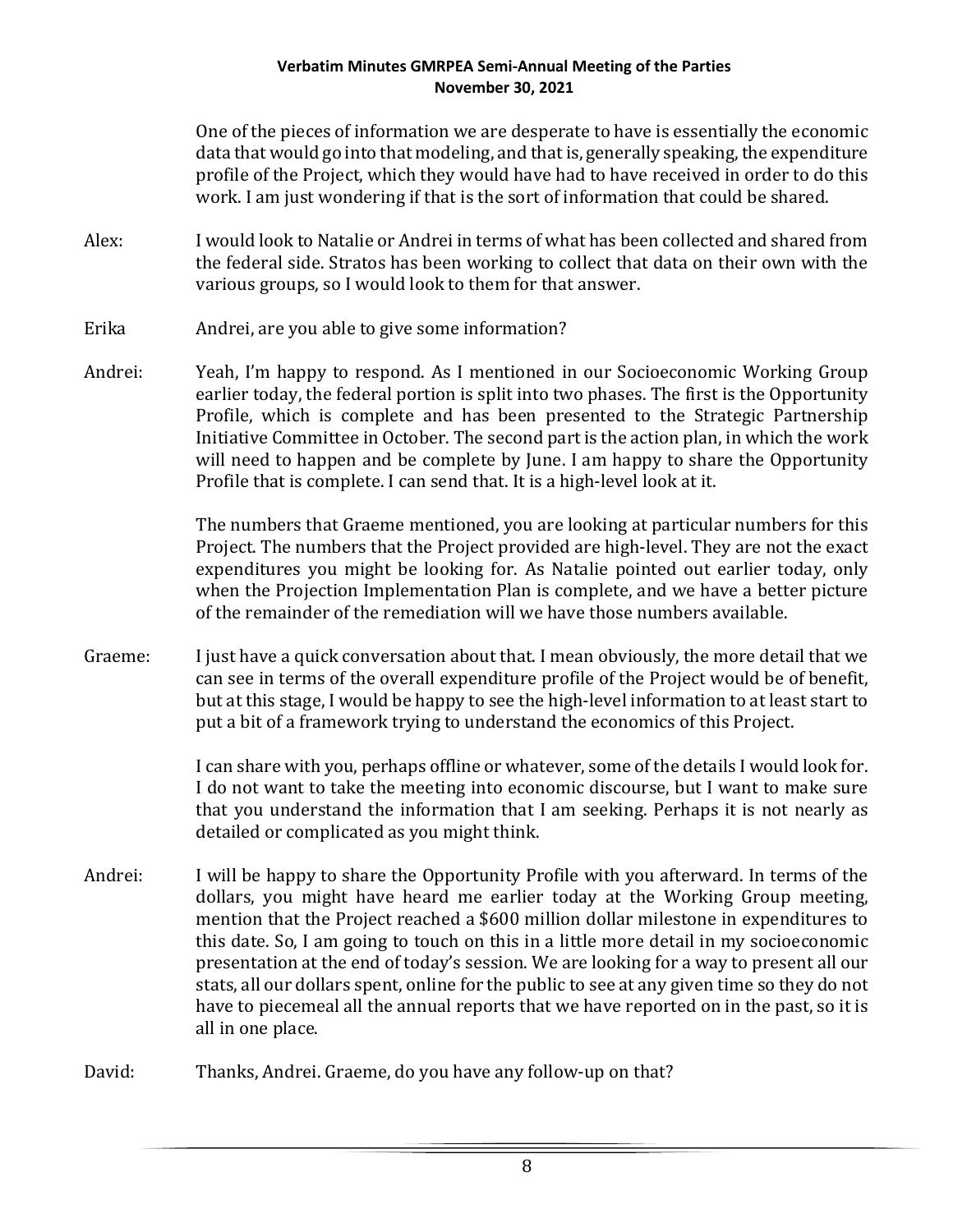- Graeme: No. Maybe I will let it sit for a bit, and I will listen to the presentation. If I have some specific questions, I will bring them up then.
- David: Okay. Thanks. Is there anybody else on this component?
- Kerry: I just wanted to ask a question. Is the purpose of the report, Alex, to see what the effect of the remediation has on the economy, or is it to actually look at the future development of a remediation economy and work hand-in-hand with the development of the Polytechnic University?
- Alex: Thanks, Kerry. It is looking forward. So, it is looking forward at what the potential would be for all of these upcoming projects, both large and small, on the federal side and GNWT side, and then looking at recommendations for ways the GNWT can help support that remediation economy, whether this be through training, employment procurement, or whatever it might be. Education, I'm sure, would-be part of that recommendation. It was certainly part of the discussions with the scope of work drafting. Yeah, looking forward.
- Kerry: I have just another question. Is it anticipated that when this report is done, there are actually going to be action items that come out of it, or is it going to be a report that we get in February that needs to take months to have action plans that take months to get implemented? I think we all know that the City is a little bit nervous that things are happening at a slower pace than the actual Project, and we are going to be behind the wheel when it comes to fulfilling a lot of the labour that is required.
- Alex: Thanks, Kerry. It is anticipated that it will likely have a bit of a and I can let CIRNAC speak to the piece that they are working on – but the idea is that we would likely have a bit of a working group established to implement some of the actions that will be made right away. It is hard to say exactly what those recommendations will be at this stage without seeing that draft report, but it is a priority for our deputies and this government to address this.

A good example, I believe was the Mine Training Society when there was some similar work done, I believe by CIRNAC, to look at supporting mining in the NWT. This was a group that was established to help support that. That was always a good example for me to envision some potential next steps, real next steps that could come out of this work. Yeah, we are anticipating a working group will be established. We certainly put an invite out to the City and other folks that are interested to participate in that to move forward.

Kerry: Okay, so I just have one last question. Sorry, I don't want to belabor it, but this is another working group besides the SEAB and the SEWG? This is separate from what is happening in those groups, and we would be establishing a third working group to look at socioeconomics?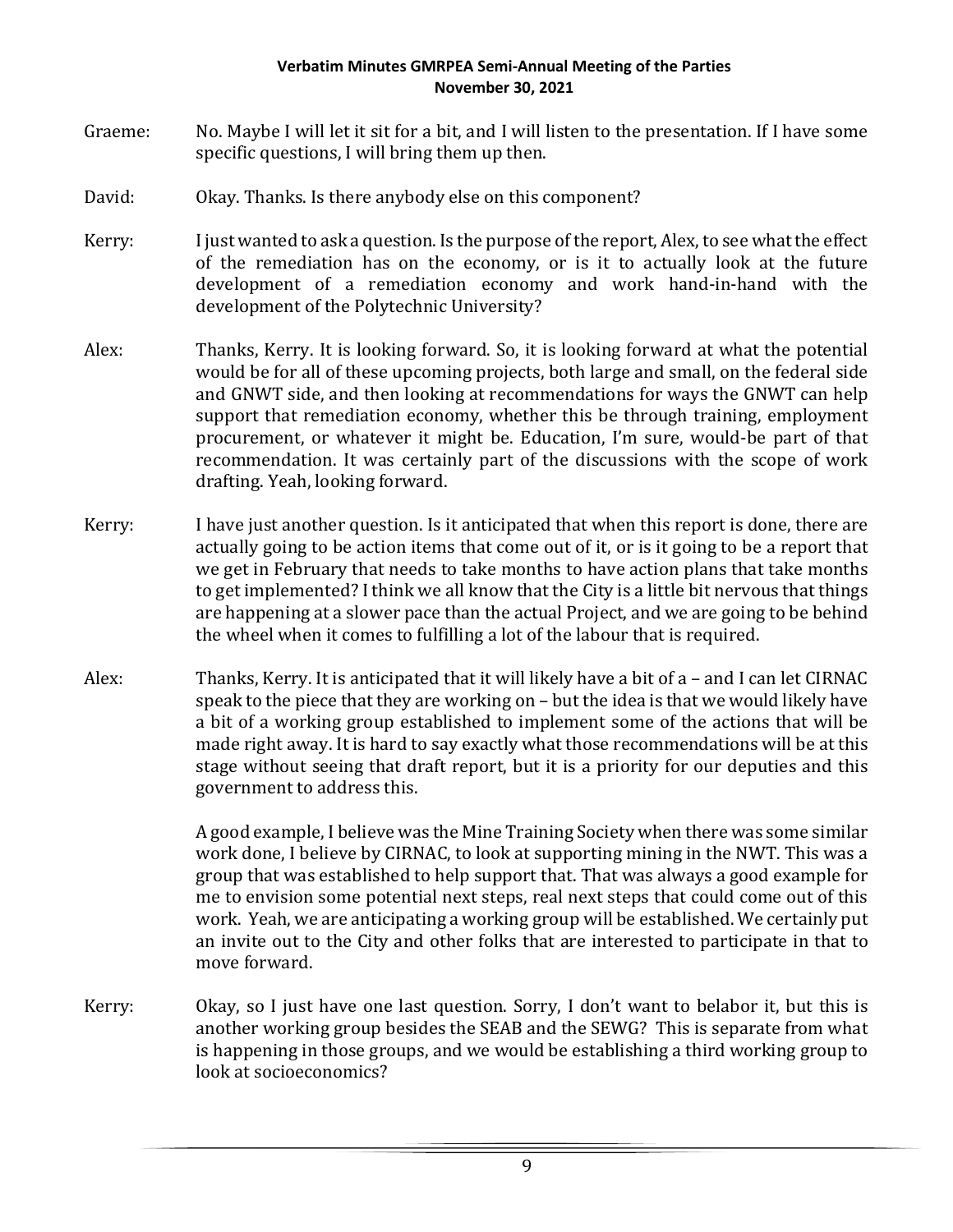- Alex: Yeah. Sorry to take up time in this meeting and bring this up. It is going to be separate, Kerry because it is looking at the remediation economy as a whole. It is not Giantspecific. We are looking all over the North. We are looking at big projects in the Sahtu and in the Beaufort Delta, and there are going to be requirements for ensuring benefits to those regions as well, not just on Giant. Yeah, it is more of a broader reaching group. Certainly, it is another working group, yeah.
- David: Thanks, Alex, and thanks, Kerry. I think I forgot to ask people to introduce themselves before they speak, just for the record. Here on in, I encourage people to do that. Alex, are you handing it over?
- Erika: Hello. I will just quickly update. I'm not touching on all the points that you have here, as I am sure the other topics will come up, but I will just touch on our Human Health Risk Assessment work. We completed our Risk Assessment and engagement did happen this past year. The Risk Assessment looked at recreational and traditional use areas around the communities here: Yellowknife, Ndilǫ, and Dettah. We looked at the risks for people using those lands out to a 25-kilometer radius.

The engagement has happened. We are doing some additional work based on some concerns raised by YKDFN. We are collecting samples in Mason and Duck Lake to further strengthen – I don't know if that is a word –the data that we have, and the assumptions made there. We are collecting more fish this winter to address some of those concerns that William had raised.

We have a draft letter to GMOB ready to go. It will be coming out in the next day or two. We have responses to those concerns that we heard from GMOB on background and such.

What is exciting is we are planning a mail-out on the arsenic brochure that we developed in association with HSS, but also, we were working with YKDFN on that based on concerns that people don't really understand how they can be using the land. The Public Health Advisory information has been limited to reaching community members. We plan a mail-out that should come out in January. That is just more of a fancy map and some guidance on where and what people should be doing. That is validated by our Risk Assessment work.

We also have a video that will be up on our website, and we are working with our geomatics group to make more of an interactive website where people can zoom into maps. There are videos on there and the brochure, so we are working with our shop to just make it a little bit more interactive and more digestible and appealing for folks.

Right now, my focus on coming back is focusing on some of those communication tools to make sure that people understand the outcomes of our Risk Assessment. Then sorry, I have just one more point on that. We have had a request from the YKDFN to spend a bit more time on communicating just general information about arsenic.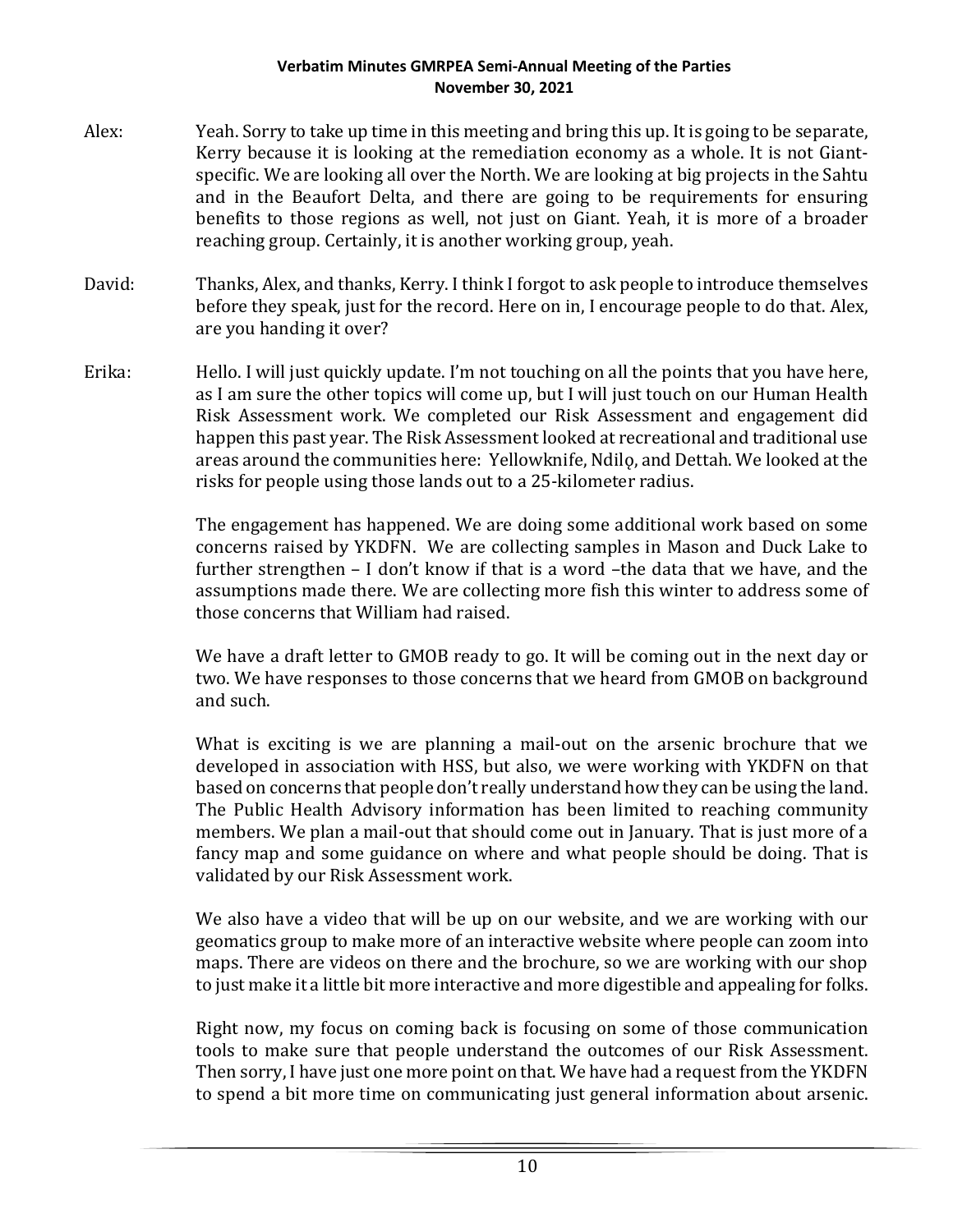They want their staff to be informed, but also just more understanding on risk assessment and how background concentrations are used to understand those incremental risks. So, we plan to have Arsenic 101 sessions, maybe at the end of January, once staff from the Wellness Study or the Stress Study as we have called it, are on-boarded, and we are all on the same page so when that study hits the streets, people really understand general risks in arsenic information.

I will pause there. Are there any questions about that work?

David: I see a couple of hands up. William?

William: I just wanted to clarify. The main concern that I had, for everyone's benefit here, is that the Risk Assessment assumed that 89% of the fish you would consume would be from Great Slave Lake. I'm not sure of both the other Parties, but I can tell you, when people are out camping on the lands, say Hay Lake, for example, they are not going to travel 15 kilometers back to Great Slave Lake just to collect their fish. They are going to fish on the lake they are on, and they are going to eat that fish.

> So, my suggestion was to run the Risk Assessment again using numbers only from the inland lakes, not substituting with Great Slave Lake fish. It does not make sense to me to have a Risk Assessment for inland lakes, yet we are substituting the fish with Great Slave Lake fish. It does not make sense to me.

Erika: Thanks, William, for that clarification. That was the root of the concerns we heard from YKDFN on our consumption values. Yeah, what William said was we used the assumption that the majority of fish that people eat within the year would come from Great Slave Lake, and that a smaller portion would come from inland lakes. However, hearing the YKDFN's concern, we have asked CanNorth to look at the fish in the traditional land use area being only eaten there, that no fish in a year would be eaten from Great Slave Lake.

> We plan to submit that in writing back to you, but I will tell you, it is good news. Based on the concentrations that we do know of a number of fish in Mason and Duck, the risk level does not change. It does bump it up a little bit, but it does not move into a different risk category. It still does remain in the very low risk, so that is good news to us. However, that additional fish sampling will further inform that assessment, or that analytical piece. William, thanks for raising that. That was called a sensitivity analysis. So, looking at everyone eating from the inland lakes, that would be the risk level. Thanks for raising that, and we have addressed that. You will see something in writing soon.

David: Alright, Ken Froese? I think you are on mute, Ken.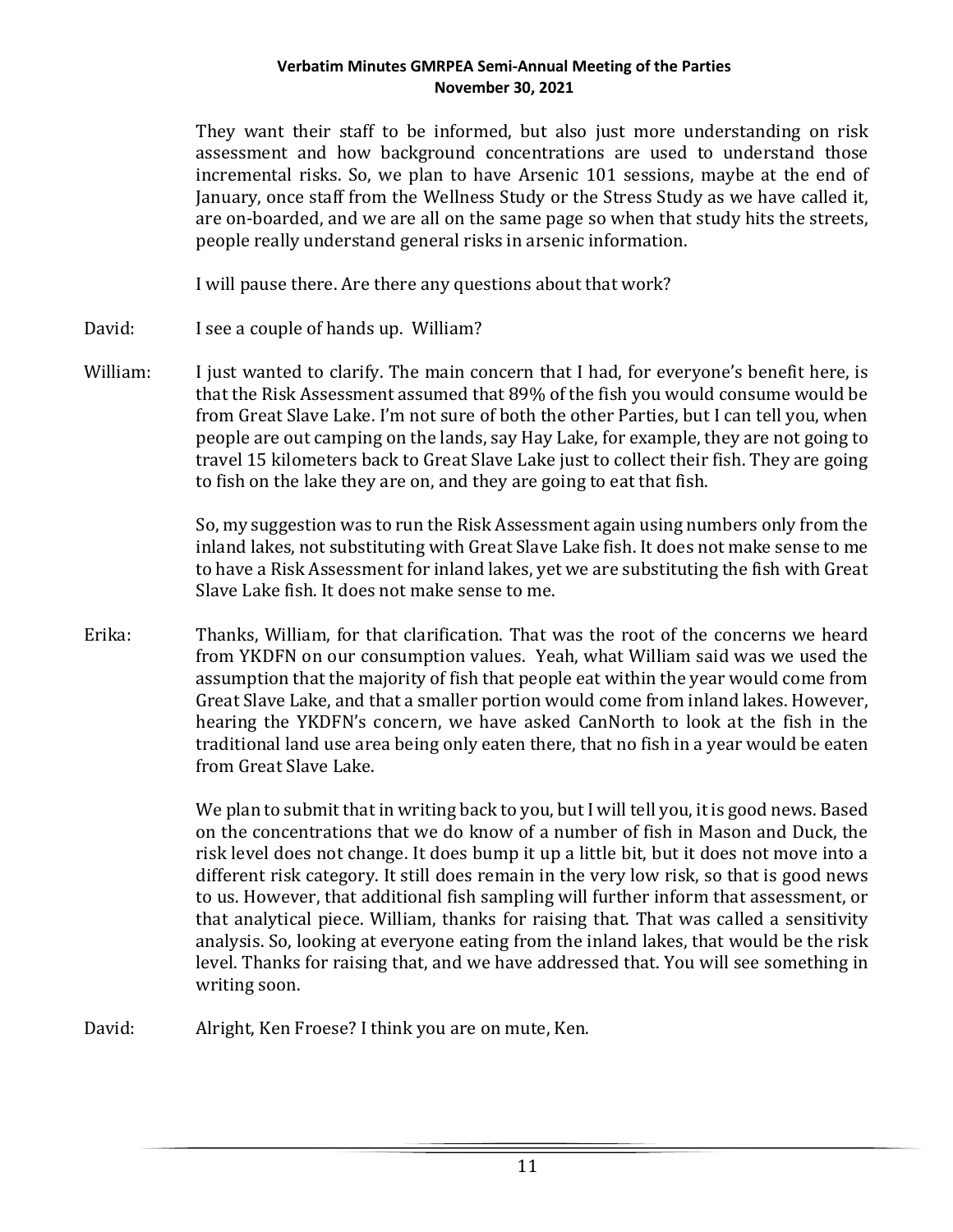- Ken F: I was on mute. Before I ask my question, Ben, I don't know if you noted that there is a comment from YKDFN and CIRNAC pushing up the Apology and Compensation discussion on the agenda.
- Ben: We have that after your comment here, I think.
- Ken F: Okay. I will try and make it brief. I understand there is a response coming to GMOB on the background issues for arsenic and soil. Are you able to give us a quick synopsis of that?
- Erika: I can. Maybe recognizing time, we can push that to the end of the meeting?
- Ken F: Sure, that's fine.
- Erika: Okay.
- David: Alright, thanks. Thanks to both of you. Lena, do you want to weigh in at this point? I know you have to leave at 2:00.

# **Apology & Compensation Update**

- Lena: If I can get Ron to go first, then that would be great.
- David: Okay, Ron?
- Ron: Sure. Thanks, everyone. I think this is the first time I have met most of you. I'm Ron Pankratz, the Director for Governance and Partnerships with CIRNAC here in place of Matt Spence. I have taken over recently part of the file associated with Apology and Compensation with the YKDFN. I will just give a quick, very brief update from our perspective of where that is standing. Lena, if you want to weigh in afterward on your perspective of how we are progressing as well, I would welcome that.

On August 12th, we had the three agreements signed by the Minister of Northern Affairs: the Collaborative Process Protocol Agreement, the Memorandum of Cooperation, and the Community Benefits Agreement.

The way that the Process Protocol Agreement was originally structured, I think we contemplated a number of dates that were presuming an execution of that quite a bit previously in the past. In terms of that actual schedule, we are a little bit behind due to the execution, but we are presently in the process of seeking enough information between ourselves and collaborating with the YKDFN to put the scope of work in place to pursue a negation mandate. The timeline for that is not brief, but optimistically should we get information together, we could likely within a year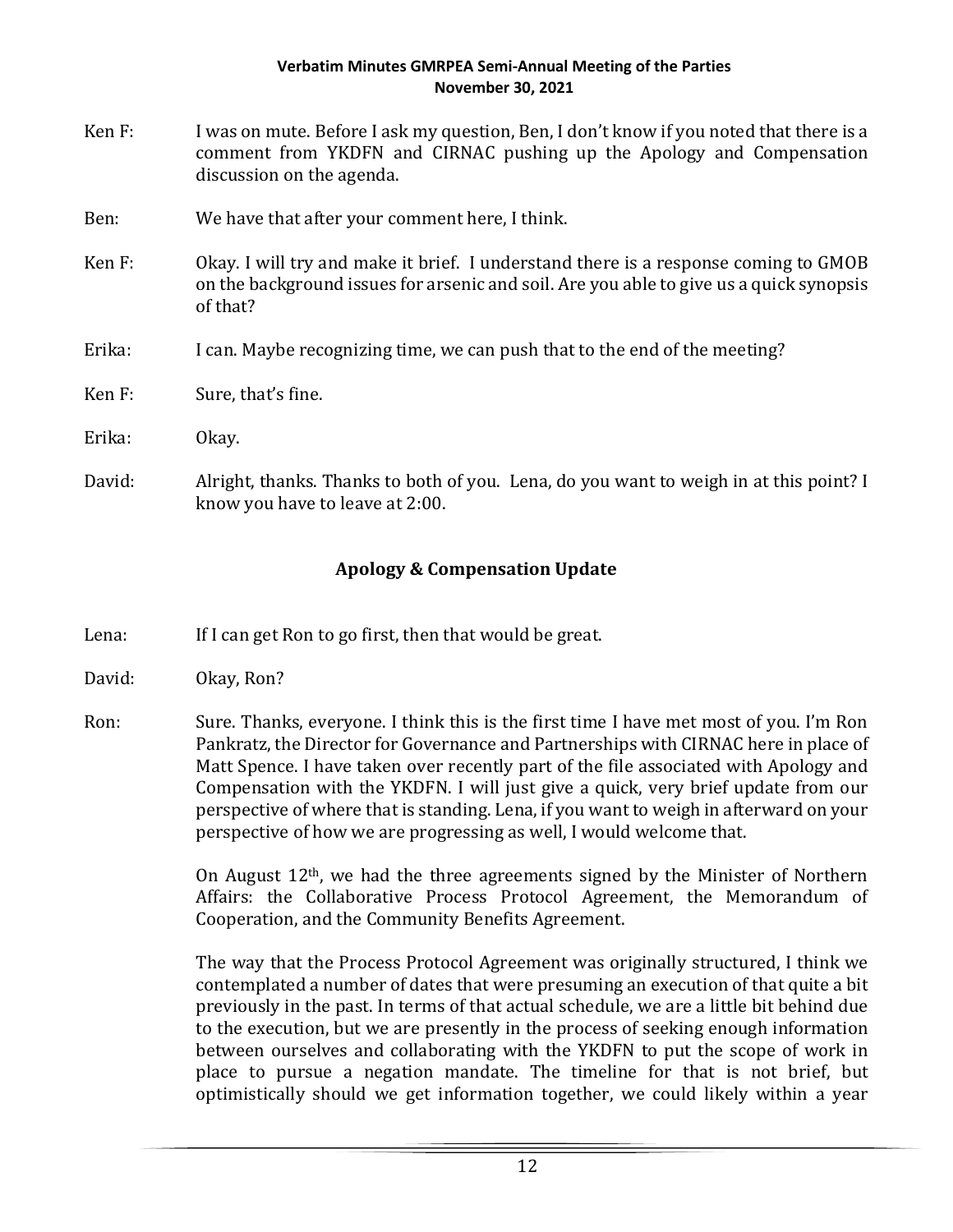submit that mandate. We are also working at the moment with our counsel as well to make sure that we can provide as much transparency into that without crossing cabinet confidence issues.

For the Memorandum of Cooperation, we met once already, as required by that agreement. The government, ourselves, are looking into a program review of all of the different areas that we can support together, the YKDFN infrastructure requirements and desires over the next few years. We are scheduled to meet again as a group in December with a date to be determined, where we are going to review, once again with a little bit more refinement, the amount of funding and connecting the YKDFN with the applicable government sectors that are responsible for delivering the infrastructure requirement as noted under that agreement.

As far as I know, and I think Natalie can probably confirm, but the last I understand, the Community Benefits Agreement funding that was obligated under that agreement has already flowed to the YKDFN. With firing that off rapidly so we can still meet our timelines, did you want to weigh in, Lena, on where we are sitting?

- Lena: I am going to defer to Phil.
- Phil: Hello, Phil here. I am providing support to YKDFN. Thank you very much for that, Ron. I'm not sure if Giant Mine Oversight Board received the news release and the backgrounder in August that goes into some detail on what the Collaborative Process Protocol Agreement is. If not, that can certainly be made available. It does speak to some different stages of the process, as well as consultation with the Yellowknives Dene First Nation members to get input on the Apology and Compensation.

From the perspective of YKDFN on both the Collaborative Process Protocol Agreement and the Memorandum of Cooperation, at this point we feel we have provided what has been requested of us, and we are ready to move forward on both of those agreements at this point. If there are any questions, we would be happy to answer them.

David: Thanks. Are there any questions or any comments?

*(Pause)*

I'm not hearing any, and I'm not seeing any hands raised. Thank you both for that update. As far as the question about whether GMOB officially received the notice back in August, I do not believe we did, but it was certainly available through the media.

Phil: Thank you, everyone, for accommodating our schedule and bumping us up on the agenda. Appreciate it.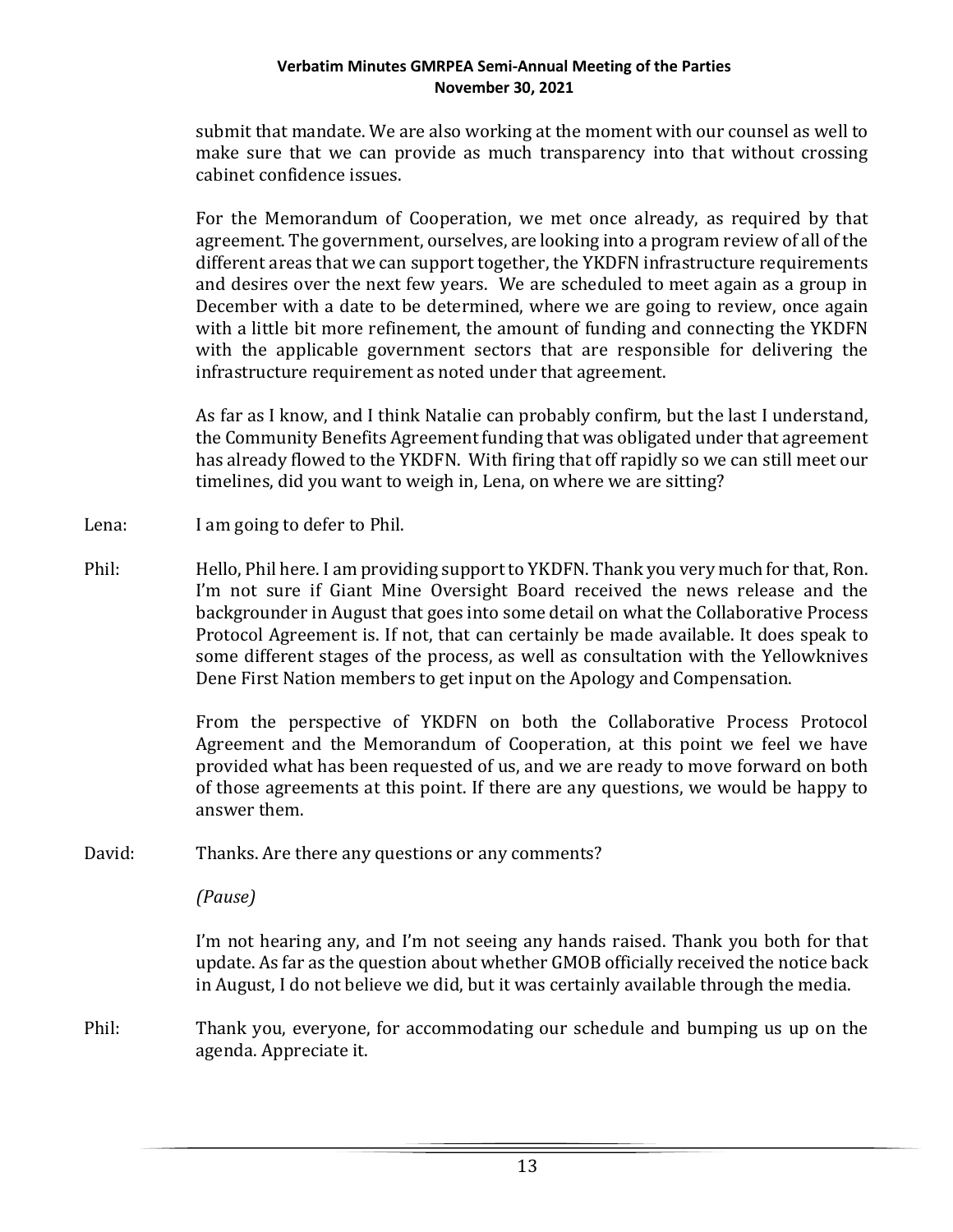- David: No worries. Where are we? GNWT, are you pretty much wrapped up with your update?
- Erika: I think we will just all leave it there. We can always pipe in if anyone needs an update on any of our respective files, like the Health Study, QRA, or things like that. We will let others run the course. That is it for our specific driven projects.
- David: Okay, well thank you, Erika and Alex. Alternatives North, you are next on the agenda.

# **Alternatives North Update**

Gordon: Thank you, David. Very much in the spirit of what you said early on here, we will be very, very brief. Michael may want to add something at the end about the Perpetual Care Plan. I am not sure.

> We are just very pleased at how things are working out, quite frankly, understanding the delays of COVID has brought to everything that is going on, not just Giant. I will have to say with the community well-being work, we are happy with the way that has evolved over the last couple of years. I think that has answered many of the questions that we raised.

> The only other point that I would make but we are still operating this year without a contribution agreement in place. What we have is an amendment to the one from last year and a draft version amending that, which is not acceptable. It is not a big issue, but it has to do with reporting details and so on that Geneva was going to fix. I will just say that we would really like to get this wrapped up before the end of the fiscal year. I will just leave it at that. Michael, I don't know whether you want to say anything here?

> **Action Item:** CIRNAC Contribution Agreement for Alternatives North to be completed before the end of the fiscal year.

Michael: I don't really have a whole lot to contribute that is not already being said. I am also pleased overall as I have been from the very beginning, with a lot of the work that we are doing. I would also like to see us moving faster on Perpetual Care and etcetera, but it just has seemed to me from where I am sitting that the goal is to get it done as well as possible and with all of the Parties as completely present as possible. If that means a little more delay at the front end and a better product result, then I am good with that.

> While I have had somewhat less work to do on that front, this year I have taken the opportunity to do yet more research into being able to bring something personal to the table on those topics than I would previously by looking at more depositories for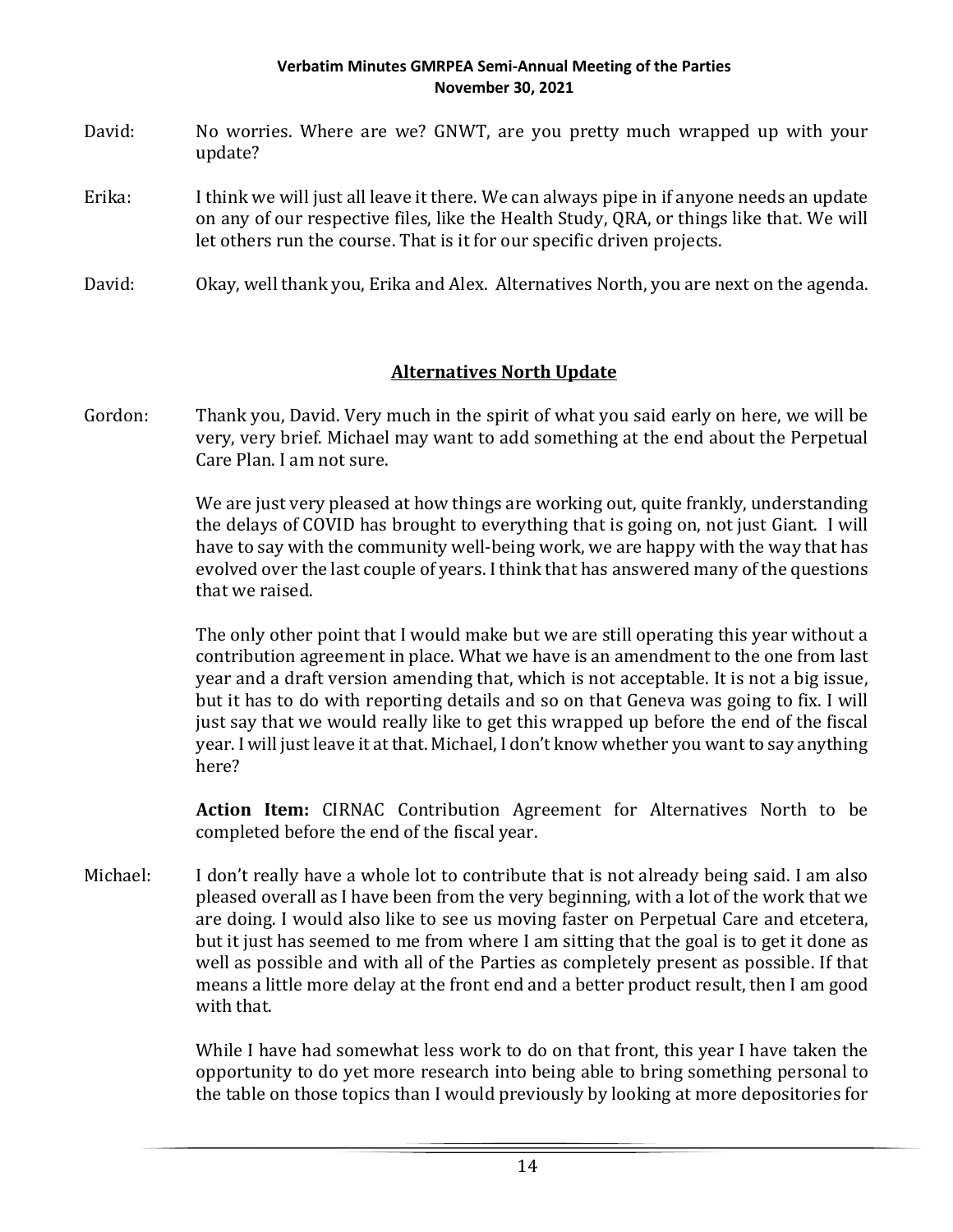nuclear waste and other long-term care plans. If anything, all of the chaos of the last year and a half with COVID and the wave that is impacting the economy over here, the supply chain over here, and all of these other things, that is informing a lot of my sense of what I personally think about how Perpetual Care and the long-term strategies that we are using for the Project at large, have to look like.

The things that I am primarily concerned about include long-term funding, which I know has been a point of contention over and over again. I think the last year has shown us very conclusively that we cannot count on a certain kind of stability that is the presumption in some of the previous discussions about relying on annual federal funding for maintenance, and so on. When we look at what is happening with supply chains, I see that even if we have the financial resources to acquire parts that we need, if there is a problem with mine water or we need to upgrade thermosiphons or whatever, I am finding very much the consciousness that I have in my personal life about the instability of these things that is carrying over into the Project.

So, I am blown away as always, as I have been every year since I started, with the excellent work that is being done by all of the different people putting the parts of the Project together. I think that the delays that go along with COVID kicking our expectations out from under us, are timely in that as we are putting the last pieces of the picture together, we can hopefully use the disruptions of the last year to better inform making a more stable end product. Thank you, everybody, for the great work that you have been doing and the resource that you have been over and over, as I continue to try to bring as much to the table as I can.

- David: Thanks, Michael. I have to say, I miss your Santa Claus hat. I hope you are breaking it out again this year.
- Michael: I have not broken out the Santa Claus hat, but I cannot wear the wizard hat anywhere without some random stranger wanting to take my picture or a kid smiling at me. It is paying for itself a thousand times over.
- David: That's great. Back to you, Gordon. Is there anything else that you folks want to raise?
- Gordon: No, I think that is it. Thank you, David.
- David: Thank you. Is Jessica online? Okay, Jess with North Slave Métis Alliance?

## **NSMA Update**

Jess: Hello, everyone. Where do I start? I feel like everyone has been running like chickens with no heads the last month. I don't know about you guys, but everyone has been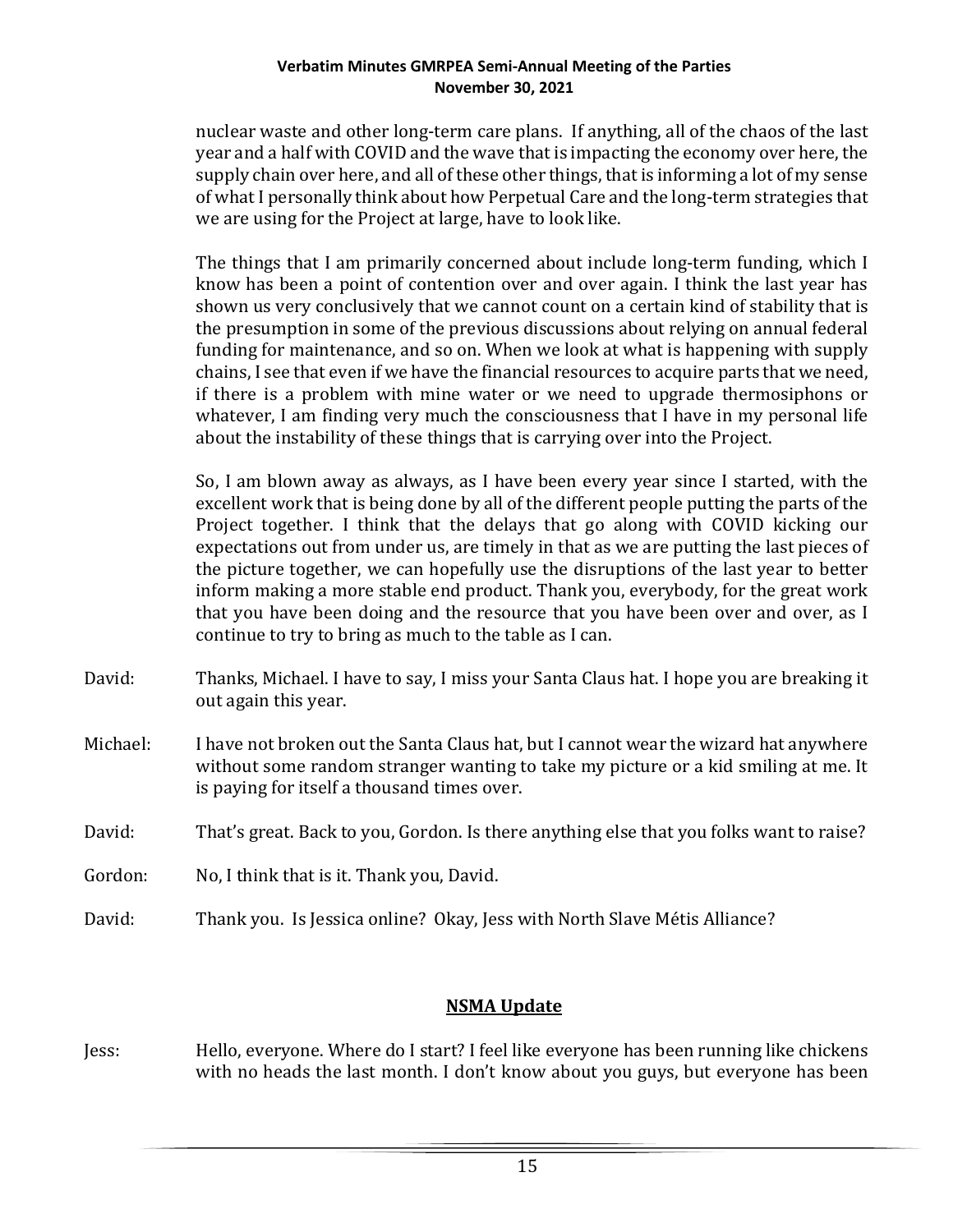like, "We've got to get our meetings in before Christmas." It has been back-to-back stuff for the last few months I feel like.

Looking back this past year, I can definitely echo what some of the other Parties have said that despite challenges, we continue to track forward on a lot of this work. I am just looking at the list of suggested topics that we have.

I think a big challenge for us is just continuing on with socioeconomic conversations, whether it be within the Working Group or the Advisory Board. The contract is coming out. Socioeconomic is a little bit unique for NSMA in the sense that it overlaps a bit with the environment team, but it is primarily a board file. Myself, I don't have any socioeconomic background in my education and training but given that a lot of the work does touch on environmental topics, I try to work with our board so that I am on board with the topics. I will say that GMRP has been really good at letting us know about various opportunities for funding to potentially fund an additional parttime role within NSMA to address all of the growing socioeconomic meetings, planning, and just capacity training. We are probably going to be looking at that in the next year.

For the Perpetual Care Plan, we are just awaiting the upcoming workshops that are happening. I feel like that has been definitely a bit of a backburner, but there has been so many other moving parts that it has kind of slipped my vision or scope for the next little while. So, I am looking forward to that work taking ground.

As for the Stress Study, we have been really impressed by the work from Ketan. He has been great at sitting with us as well as Sophie, for determining data sharing agreements and how that works with us not being a primary lead but still being a community of interest for results. Yeah, I have just been really, really impressed by their patience, understanding, and also willingness to take the steps to really make sure that this is done properly and respectfully. We have had a good experience for that project so far.

One of the challenges we have had has maybe been around aquatics, more specifically, the plans for community-based monitoring. I think that conversation continues to evolve on what the CBM is going to look like and what it is going to look like for YKDFN versus NSMA. I will admit that I put in my own misunderstanding and confusion to the whole discussion. I have had a number of chats with Jess Mace and trying to figure out the scope of this work.

I will say, William, I would love to have a conversation with you at some point too, just to see if there are any opportunities for overlap or collaboration between YKDFN and NSMA. Hopefully, we can do that in the New Year just to see.

The Aquatics Advisory Committee has been one great source to slowly put the pieces together on what we might want to look at. We are always looking for some advice or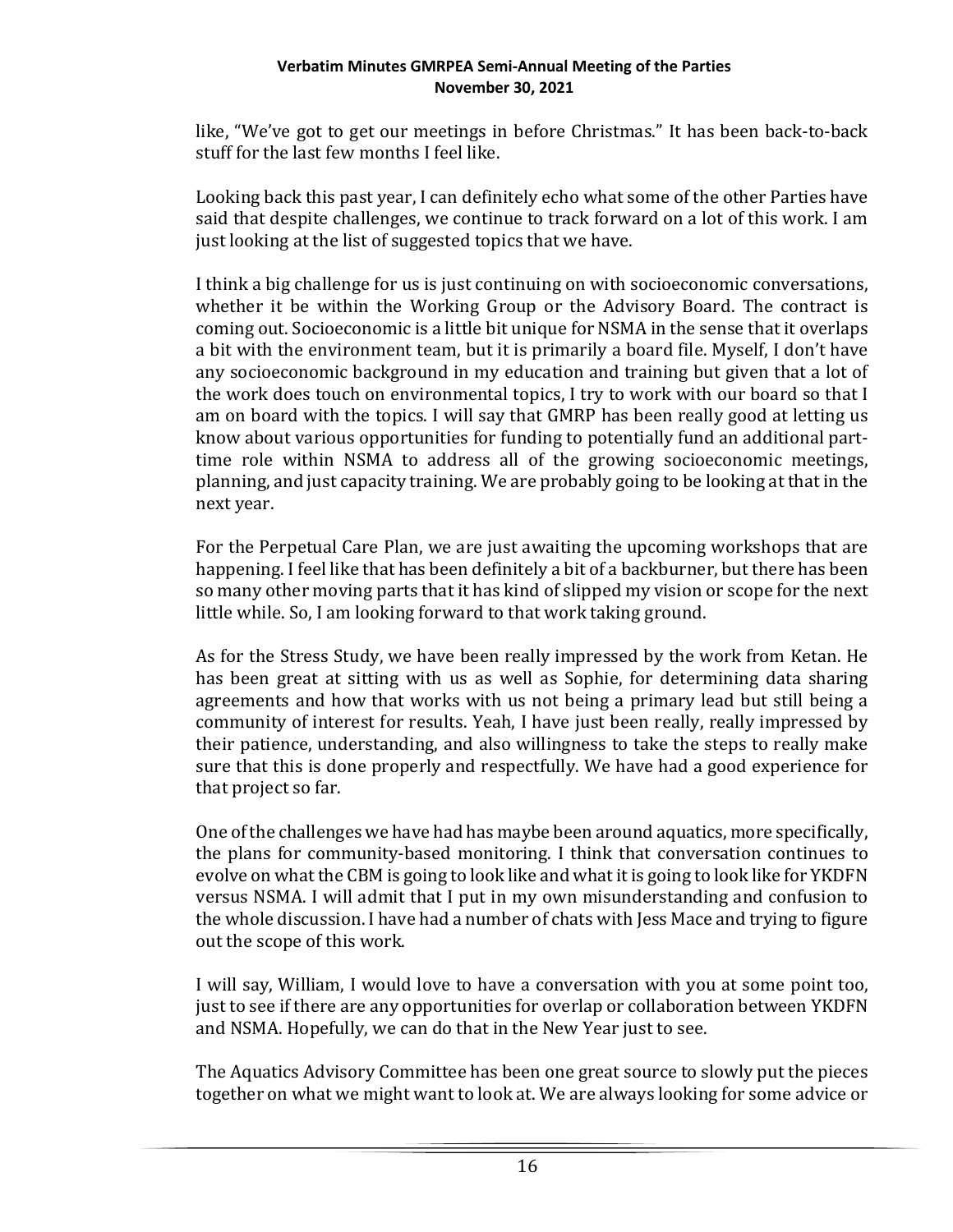future conversations, just because I feel like the CBM information has come in small doses here and there, and I would like to see potentially some more concrete planning for it. I am looking forward to other conversations with Jess Mace and whoever else is supporting for that project.

Otherwise, in terms of our staff, I started a few months ago as Environmental Manager, and I have had Noah Johnson start as our Regulatory Officer. Some of you guys have met him. He will be taking my spot for the Working Group meeting in a week and a half, so the rest of you will be able to see him then. It has been kind of funny, because I feel like with Giant there is not enough people for NSMA to really grasp. I feel like a hamster going around, around, and around in the wheel that is going too, too fast, but in the face of a new staff member, I have been oddly very protective of this file and not wanting to share it very much. That has been kind of a funny situation where I am slowly trying to onboard Noah.

There is me still as the primary lead for Giant from NSMA, but he comes in similarly to how Adelaide was on certain Giant files, like health and that kind of stuff. I am still trying to figure out the best divvying of some Giant Mine files given my experience in the last three years but knowing that I need potentially one junior-level staff to be supporting me on some of these files. That will be determined in the next little while. I think that is mostly it from us. I don't think there is anything else, so thank you.

David: Thanks, Jess. Are there any questions of Jess or observations?

*(Pause)*

Seeing none, we will move on. Yellowknives, William?

# **YKDFN Update**

William: Good afternoon, everyone. I will be giving the update from our Environment Department. This past year has been very challenging. We have gone from working from home to back in the office several times. It has been very disruptive to say the least. We want to engage our people on the progress made and the new topics coming up from this Project, but we are very limited in doing so. Most of our people do not have computers, let alone the internet at home. The connectivity at home is not what you would think it would be. COVID has compounded these challenges, making it that much harder for our people to participate.

> A great example of this is the cell service in Ndilo. You would think that nowadays it would be fine, but it isn't. If I have to make a phone call, I have to use a landline, because the cell reception down here is terrible. This is just one example of the barriers our people face.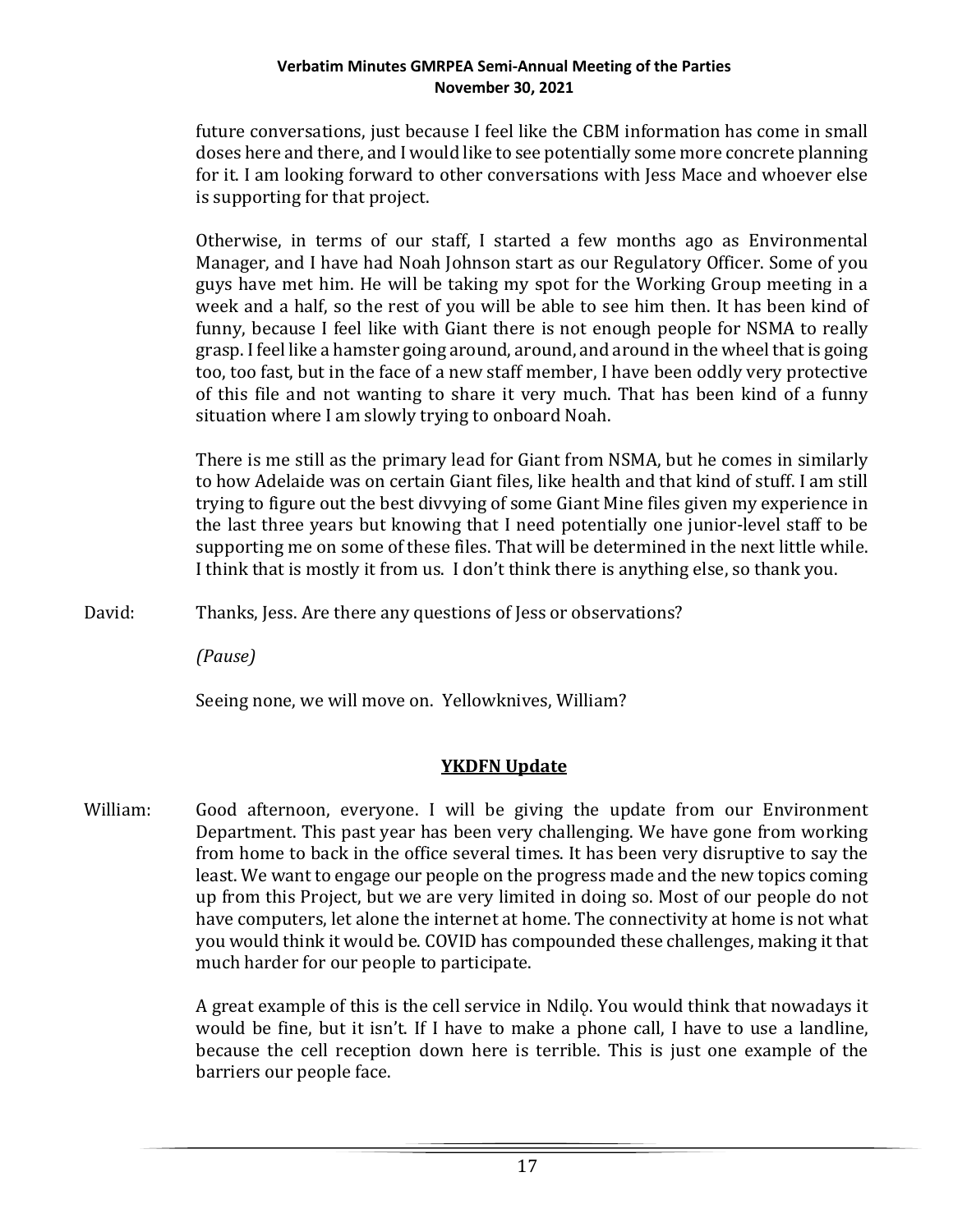Now we appreciate it when the Project accommodates us in hosting our smaller meetings, but those small meetings with a handful of people are not sufficient for full community engagement. We are certainly looking forward to a day whwhenhings can return to normal, but until then, COVID has made things very difficult for community participation.

Nonetheless, we are still actively trying to participate in this Project. One of the tools we have been working on lately has been a TK brochure. We see this as a great step in the right direction when it comes to reconciliation and acknowledgment of our presence. Efforts such as this are appreciated by our community, and it will be released very soon.

**Action Item:** YKDFN sharing the release of their Traditional Knowledge brochure.

In terms of the regulatory reviews, I must acknowledge that the Project has been very accommodating, not just in terms of providing funding for our participation, but also in the pre-engagement reviews. They have been very helpful, and we are hopeful that this accommodation can continue in the future as necessary.

Regarding the Perpetual Care Plan, it has been delayed significantly. We would certainly like to see it back on the table as the main item to be progressed. This site will be here forever, and I have heard our Elders say, "Arsenic without end." We have to plan for the future, and the PCP is exactly that. In closing, we appreciate this table to discuss our ongoing efforts, and we look forward to continuing the progress made.

David: Thanks, William. Are there any comments or questions of William?

*(Pause)*

Alright. I hate to say it, but we might be finished ahead of schedule. Moving on then from William to the City. Kerry?

# **City of Yellowknife Update**

Kerry: Thanks, everyone. As you are all aware, Todd Slack is our contractor, and he attends most things Giant for us. Due to being triple booked today, he was unable to make the meeting. I do have a few things that he suggested I mention.

> Really with respect to the Giant Mine Oversight Body specifically, we are happy to see the work that was done on the socioeconomic reporting. We look forward to more assistance from GMOB in the future with respect to socioeconomics.

> We are also looking forward to finalizing and wrapping up the five-year report. Generally, we are encouraged to see that Lands is potentially stepping in and moving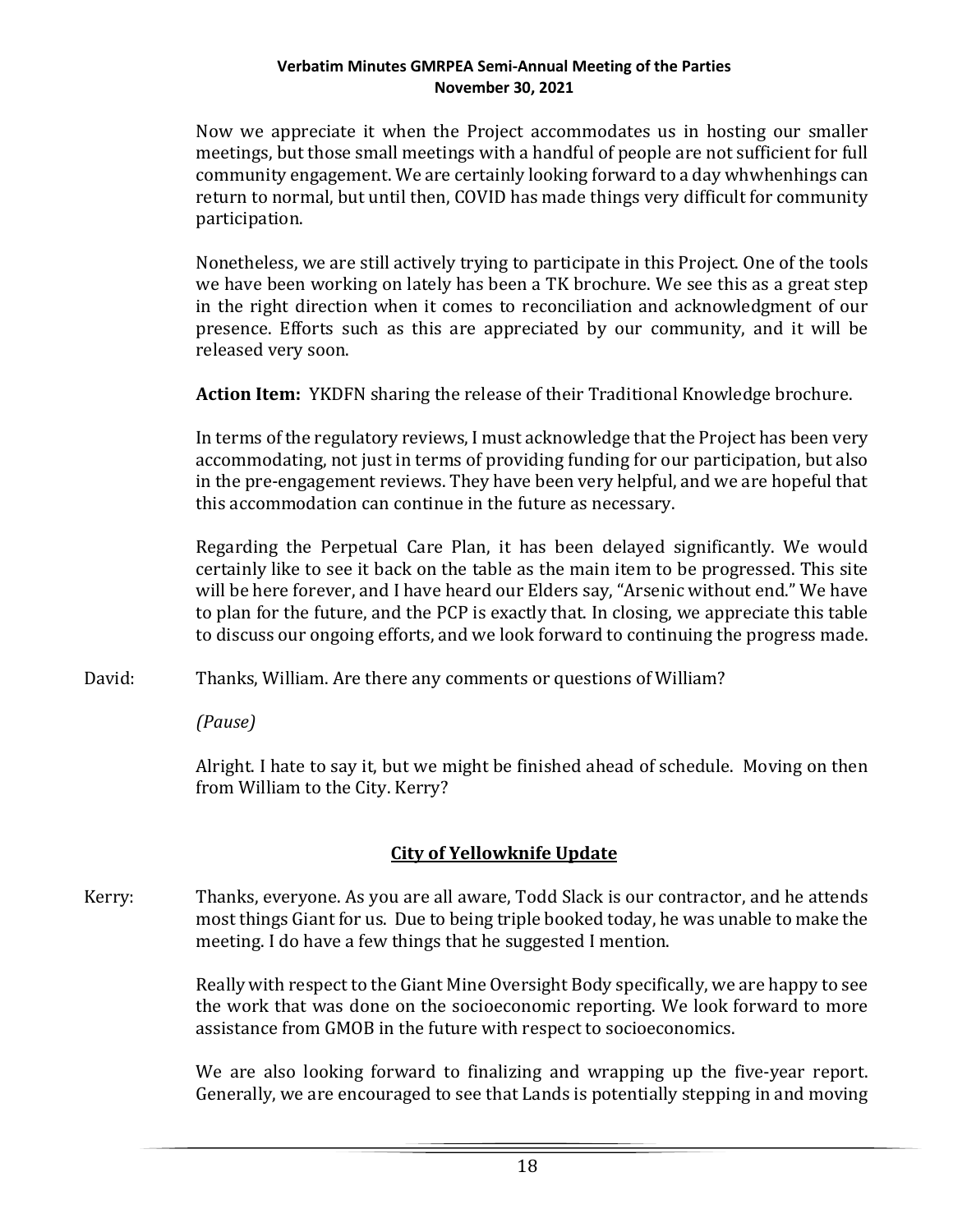forward with some of the land use planning with respect to Giant. I think everyone knows that it has been a concern the City has raised for quite some time now. We are also pleased to see that DFO is becoming more active and hope that this continues. Really, all of the science and design expertise lies with the Project.

I also wanted to say that the City is continuing to invest in infrastructure to mitigate the impacts at Giant. Soon, we will release the results of our RFP for the engineering for the replacement of our submarine water pipeline. We are still continuing to seek the additional 25% funding for that, but it is a multimillion-dollar project that will be done in the next, I guess 8 years now.

Really, we see the City's role in the upcoming year continuing with the regulatory review and participation. Todd is our expert in that, but we are going to prioritize the socioeconomic side of Giant. As we do see the Project gaining momentum and moving forward, we really see the socioeconomic file needs to be moving at the same momentum or we are going to be in a situation where the work and workers are at the Project site, and we are still at the document stage. So, we are really looking forward to working with the Project Team on making sure that we are moving those things at the same time.

We are encouraged to see, as I said, the GNWT Departments stepping in and taking a more active role. We are happy to see that the work between the Project and YKDFN has reached the place it has reached. The update from Lena and Ron this afternoon was good to hear. That is it from the City. I can try to answer questions. If it is anything specifically about meetings that have happened in the past year, we would have to wait for Todd.

- David: Thanks, Kerry. Are there any questions of Kerry that she can defer to Todd?
- Ken F: I have one question. This is not GMOB. This is Ken asking about the submarine pipeline to Yellowknife River. Ever since I moved to Yellowknife, I still fail to see the actual need for that. Maybe that is not something you can actually answer, Kerry, but if you have something that can help me understand that, then that would be great.
- Kerry: I can kind of answer it quickly, and then I would be happy to send you some further information. The pipeline was initially put in as a joint project between the mines, and the federal government actually paid for quite a bit of it. With the pipeline reaching the end of its life, the City commissioned AECOM to first do a study and make recommendations about drawing directly from Great Slave and replacing the pipeline. They recommended replacing the pipeline. We had another review done of that by Dillon. Again, they said to replace the pipeline.

So, recommendations were brought forward to Council, and we are replacing the pipeline. We were able to receive funding through the Disaster Mitigation and Adaptation Fund, DMAF. It was a really comprehensive application process. It took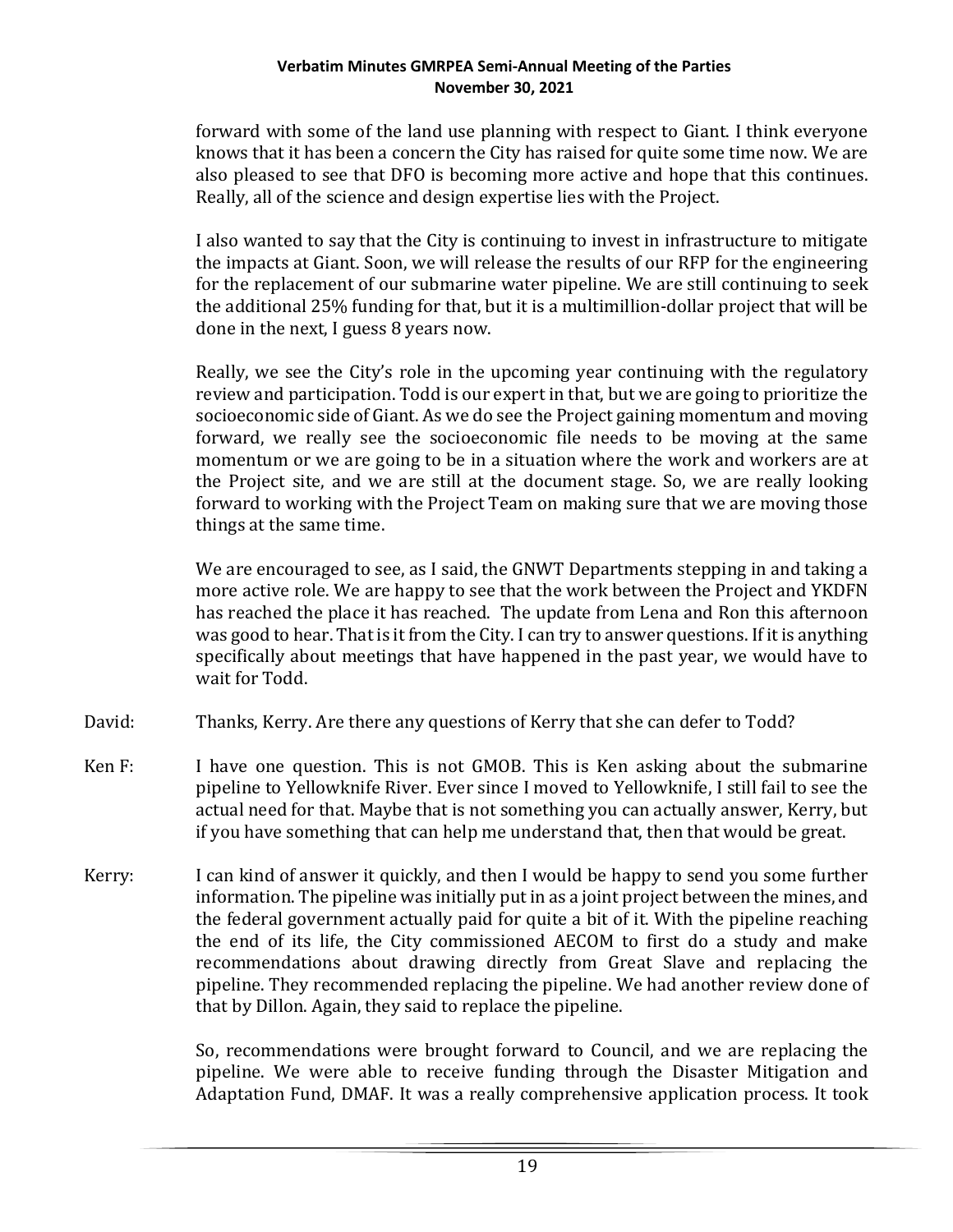hours, hours, and hours of time. It is quite a complicated reporting process as well. We have a working group established, and we meet every so often. We got 75% of the funding, so we still don't have the other 25%. It is estimated to be about \$35 million, I believe to replace the submarine water pipeline, and it is going to happen in the next 5 to 7 years. I would be happy to send you the information because the reports are on the website, the memos to the committee. That went forward to Council on the website. It was a multi-year process because there were questions and debate about our water source. We moved forward in this direction based on the recommendations of the consultants that were hired.

- Ken F: I did read the Dillon report, and the primary assumption that I understand there is that there would be a catastrophic failure of the major tailings dam or something else there, which would lead to lots of tailings in Yellowknife Bay. So, it is the comparison between drawing water from Yellowknife Bay and the likely need for treatment versus the case they are using to compare against the submarine pipeline. They are taking a case where that possibility is ever diminishing as the remediation goes on. I don't know. It is probably too late to enter that debate. It seems obvious the decision has been made. It just does not make a whole lot of sense to me. Again, it's just me. It's not GMOB.
- Kerry: I don't think it is really the time and place to debate this.
- Ken F: It's not.
- Kerry: The City had to proceed in some fashion.
- Ken F: Well of course.
- Kerry: It could not be left. Even the application process for DMAF was about 18 months, so all of seven years. You will see their initial report was done years ago. Then there was another one done reviewing that. I mean, the City has done a lot of due diligence, and we are relying on consultants and experts, and this is the path forward. There is no changing it now.
- Ken F: I get it.
- Kerry: The time for debate was a couple of years ago. I am happy to share all the information, but it is a done deal.
- Ken F: Okay. Thank you.
- David: Ken Hall? No? Alright, are there any other questions of Kerry?

*(Pause)*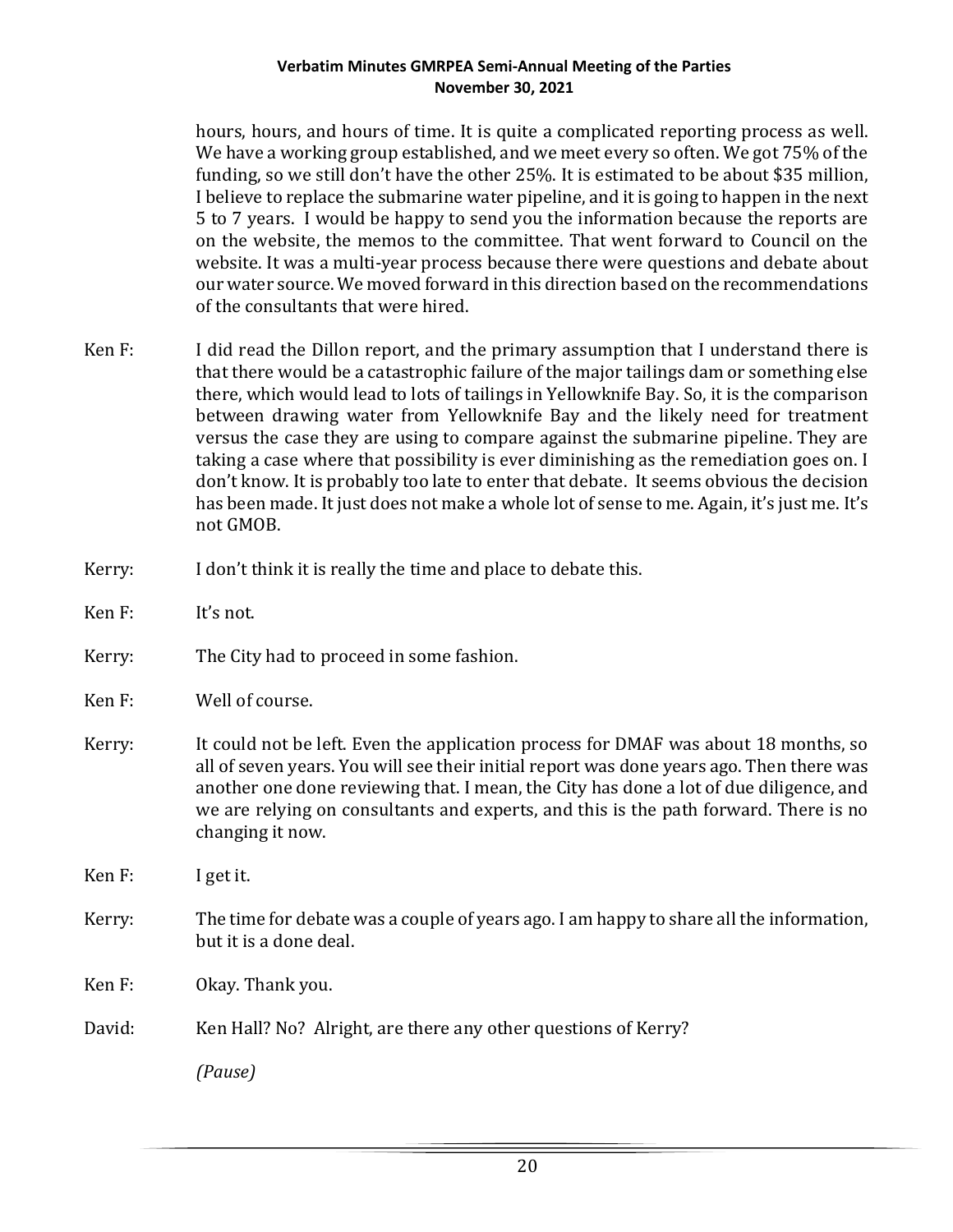Thanks, Kerry. We will move on to the Giant Mine Oversight Board.

## **GMOB Update**

- David: As before, what I will do is turn it over to each of the Board members. They all have portfolios of sorts. I will get them to provide a quick update on where they are with their assignments. Maybe Ken Hall first?
- Ken H: Good afternoon, everyone. There are a couple of things I do and look at in my role as Director, and I will be brief. With the ongoing operations of that site, generally, obviously, everything appears to be in hand in the public eye. I am encouraged to see that active remediation is finally underway, albeit early days.

I am also on the soils file. I was not able to attend the last Working Group, but I did review the presentations and provide feedback to the Project Team. While it does appear somewhat daunting due to the extent and the variable nature of the plans for soils, and while we may not always agree on what should or should not be done on the site, I am encouraged by the level of scrutiny by the Project in formulating a comprehensive plan for the site.

I am also a man-on-the-street guy for the Board. Although there has been some improvement in the last year in the ability to meet, converse, and interact with members of the public, it still continues to be a challenge in these tentative times. We will keep pressing on that.

I understand there are agreements in place between the Project and the user groups out at the site, the Sailing Club, and the Historic Society. I have attended meetings with these interest groups onsite, including one with the Project folks. It was pretty clear to me the importance of ongoing communications. Although all of the answers to people's questions may not be readily at hand, the uncertainty that could cause by people not communicating, the angst is something that I think can be avoided. I encourage the Project to continue to take the time for ongoing communication with these onsite groups.

In spite of the water being a little bit stiff right now for boating, I have spoken to many members of the general boating public this past year. Although there are still some outstanding questions related to the boat launch, the boaters I have spoken with were relieved to learn that this is being addressed. We are generally cautiously optimistic that lake access at the site will continue during active remediation. I know as a boater, boaters are certainly aware of this issue. I said it earlier this year at a previous semiannual meeting that I think the non-boating public really has no idea of the level of boating activity in the Yellowknife area, and in particular on the big lake. Generally, boaters are encouraged that they will continue to be able to use the site in the coming years as remediation takes place.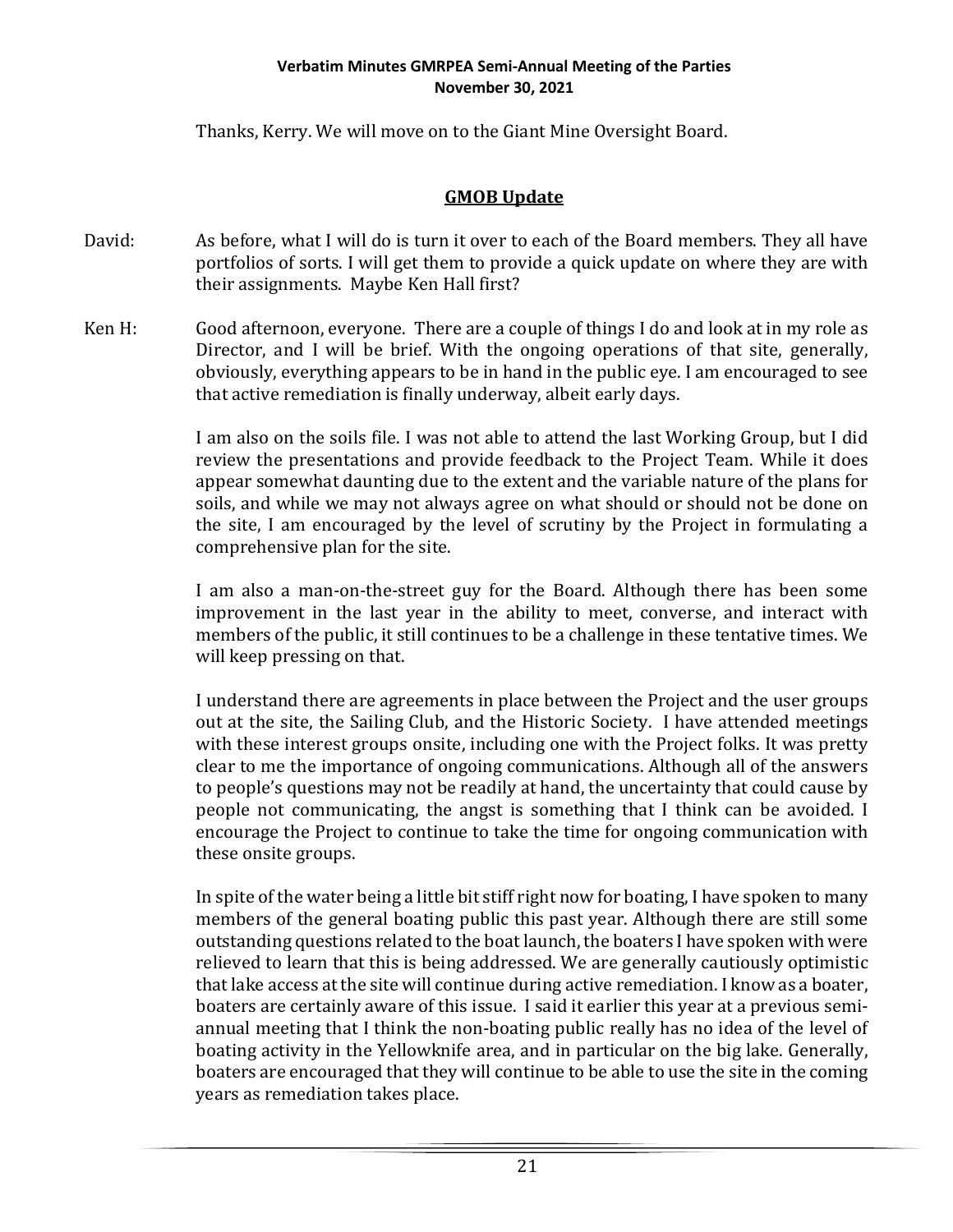I also continue to contact former employees, some of whom are in town. Most are in the south. I contact them for information and answers to questions on historic activity at Giant. They are often able to provide some pretty good insight into why certain activities took place out there and help shed light on some of the questions from Project staff and contractors. Most of these people I know personally, and I will continue to touch base with them from time to time as things arise and try to glean any intel I can on historic activities. I think it is important to do that, because it does put some faces to the site over the decades of activity out there. It also provides, I think, a good context to round out the whole picture of what Giant was all about and what happened out there. I will continue to strive to bring that information to Board and to the Parties and to the public.

Finally, I am often asked about the former townsite, or campsite, as it is called in mining community lingo. They call it a camp where I grew up. People are still keen to know what is going on out there, and it is on the minds of many people these days. That is all I have for today. Thank you.

David: Thank you, Ken. Are there any comments or questions of Ken?

*(Pause)*

I'm not seeing anything. Ken Froese?

Ken F: Hi, everyone. I have just a couple of comments about the study commonly known as the Stress Study. I have not yet learned how to pronounce the proper terminology for it yet. That study has had a number of delays, mostly brought on by COVID. It was submitted to the Research Ethics Board at Wilfred Laurier University earlier this year at the end of the summer, early September. I believe the Project Team is sending any comments or any updates and corrections stuff back to that committee where they have done that already last week or this week.

> In terms of where that project is going…If I am I am jumping the gun on CIRNAC's or the Project Team's update here, then sorry about that. February, I think, is the time when they want to get the survey underway. Overall, I think the past year has been really good in terms of gaining a lot more understanding on what that study is and what the survey can do. I think many of us on the committee have gained a lot of confidence in that study team. It is far beyond most of our expertise in looking at mental health surveys and understanding how they are set together and the kind of protocols there are.

> My understanding is that the study team has been very, very diligent in minimizing risks to creating more stress on people, on creating any triggering events that might occur while people are doing the survey. I am really encouraged by that. The protocols that they have put in place are very detailed, and we hope that those are not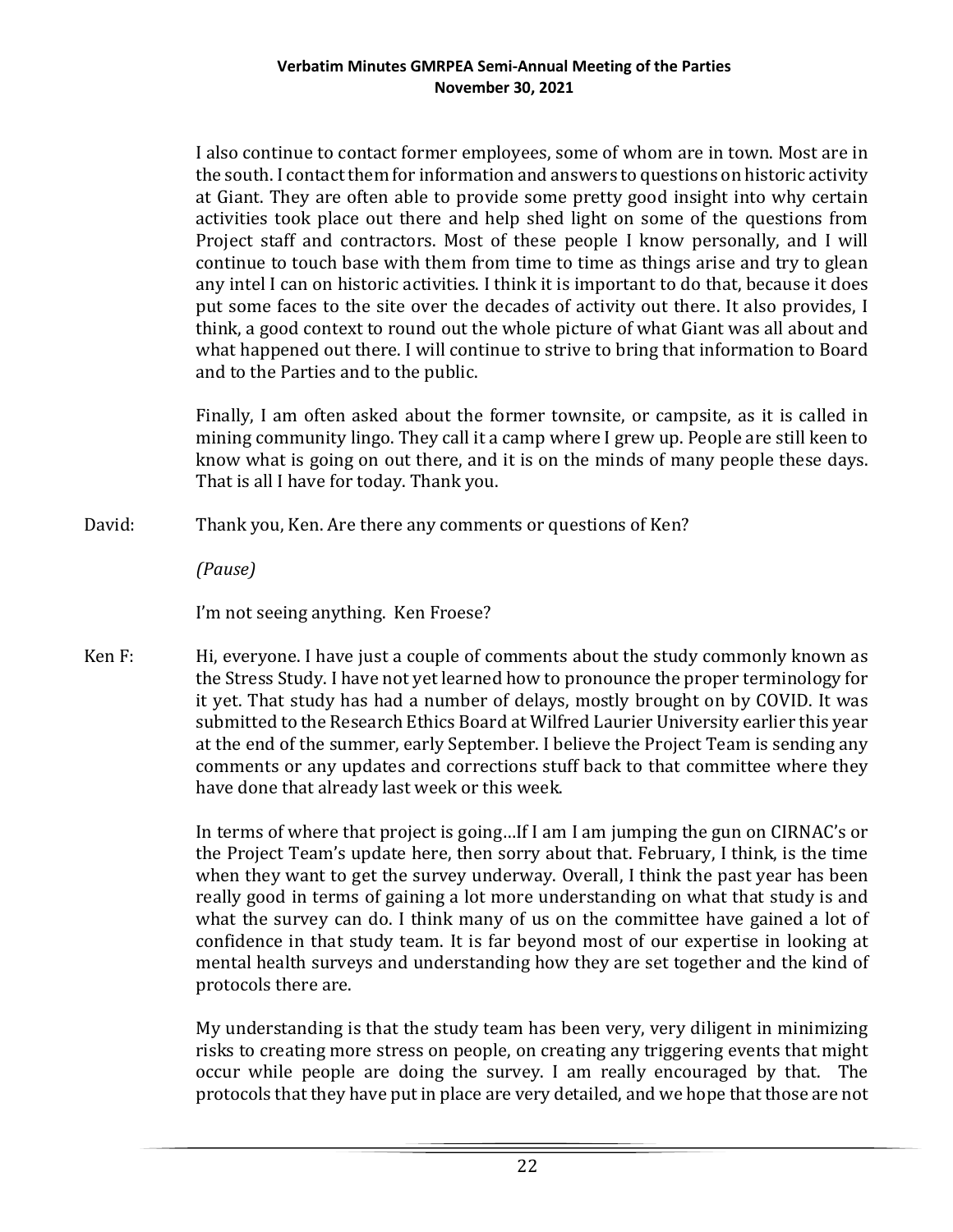needed. At the same time, there has been an awful lot of thought and planning going into how to deal with issues that may possibly come up.

So, I am just looking forward to that study getting underway, the Project Team getting it someday, and beginning to work on it. I think over the next couple of years, we should see some really encouraging and interesting things coming out of that.

With the other activities that have been happening this year, Erika mentioned the Offsite Risk Assessment. We did submit some comments on that. The background question is something that is somewhat concerning, mostly because of interpretation and risk communication. That may require further discussion over the next while, so I am also interested in how they are addressing that and similarly, how that may influence the development of new regulations for arsenic and soil in the Northwest Territories and how that potential new guideline would be viewed in terms of the Giant Mine Project. Again, it possibly could lead to a risk communication challenge. Again, I am sure we will be discussing those over the next little while. That's all I have right now. I am happy to take any questions.

*(Pause)*

David, you are muted.

David: Ben, you muted me. There you go. I was just asking if there are any questions of Ken, and I do not see any hands. I don't see any chat, so we will move on. Thanks very much, Ken.

Ben: Mark, you are on mute.

Mark P: Hi. Well, I'll start off. Six months ago, I think I said I was excited to see the Project starting, and now I am really excited to see it start. I think it is really exciting. My involvement mostly has been around socioeconomic and procurement. That is my background, procurement, and the Project management side of things. Lots of stuff has been happening. I'm looking forward to looking at the Strategy this year, coming up and updating that. It's on the books.

> Yeah, I think this is going to be a larger focus for sure, the next phase of the Project, especially the economic side and the social side. I was glad to see again today at the meeting prior to this that social is not being left behind. It is still at the forefront and being dealt with, which is important because we are just about to get into the big implementation, so that is good.

> I don't have a lot to say. I know Graeme is going to come up next, and we already know he is an economist. That is where I fall down on this. I need more expertise, in my opinion, on what it really means, what the Project means to Yellowknife and the North. I think he has already alluded to that. I'm sure he is next, but I just wanted to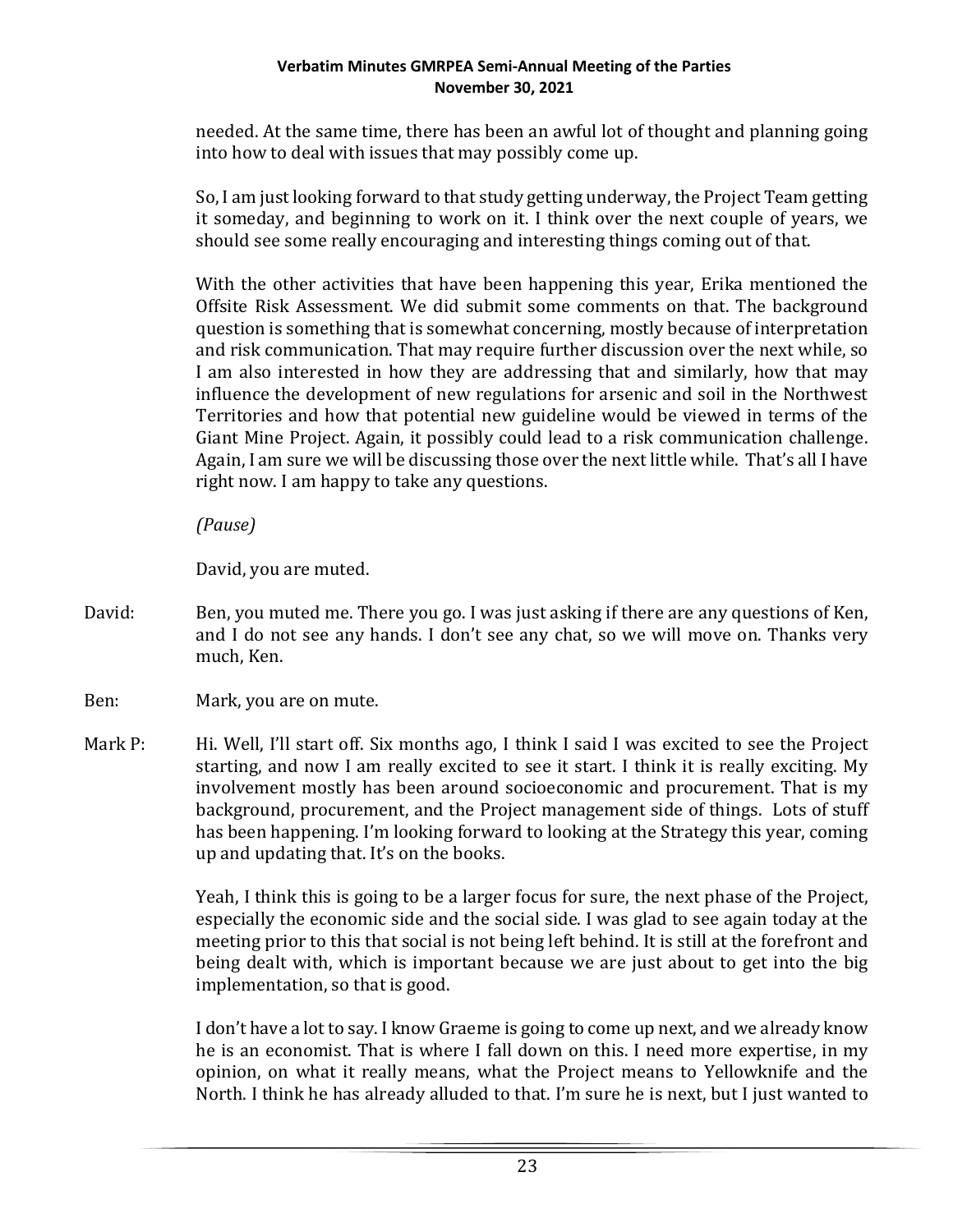say that is a great addition to GMOB, in my opinion. It is something that I don't have my head around how it impacts all the different parts of the economy in the North and Yellowknife. Anyway, I will just leave it at that. I'm sure Graeme is next.

David: I guess he better be. Are there any comments or questions for Mark Palmer?

*(Pause)*

Thanks, Mark. Graeme, you are up next.

Graeme: With that introduction, I feel like I am going to disappoint, but I have to remind Mark and everybody else that economics is a dismal science. So, know that going into my comments.

> Yeah, I am new to the Board obviously. The first couple of months have been certainly enlightening. I am quite happy to be on the Board, and it is a very interesting Project. In my profession, I get into the details of the flow of money, and I trace how that flow of money affects people. It is something that fascinates me, even after 25 years of looking at it, and this Project has a lot of that. I have enjoyed that.

> Maybe I will just throw out a thank-you to Ben, and then by extension to Natalie. I have made a number of requests for documents, some of them going back several years in order for me to get an understanding of the economics of the Project and perhaps how the economics was viewed five or six years ago and the direction it was given in terms of analysis or the study of its effects on the economy of the Northwest Territories, Yellowknife, and the Indigenous population. Thank you for providing all that information.

> I don't have lots to say. I want my comments to be as constructive as possible. We have that report that was done, "Strengthening Socioeconomic Effects Reporting." I think that was the title. I am going to base some of my comments on that document, which I think is quite a valuable piece of work that has a lot of interesting insights. I think if I could summarize them, it would be helpful.

> The report addresses, in my opinion, three issues: assessing the potential economic effects of the Project; reporting accuracy and consistency of economic results, both employment and procurement reporting and overall expenditure reporting; and the third point is the analysis of the results. There is a hierarchy associated with those three comments in that assessing the potential effects is really Step 1. The anchoring piece is what this Project is, how big or small it is, how much money will be spent, how many people are likely to find employment, and how money will enter the economy and from what angles or avenues, and how it will circulate. Without that anchoring piece, the report of results is somewhat hollow, because it is difficult to understand how we are doing when we have not established what the overall size of the Project is or what is actually possible, the actual potential. It makes it difficult to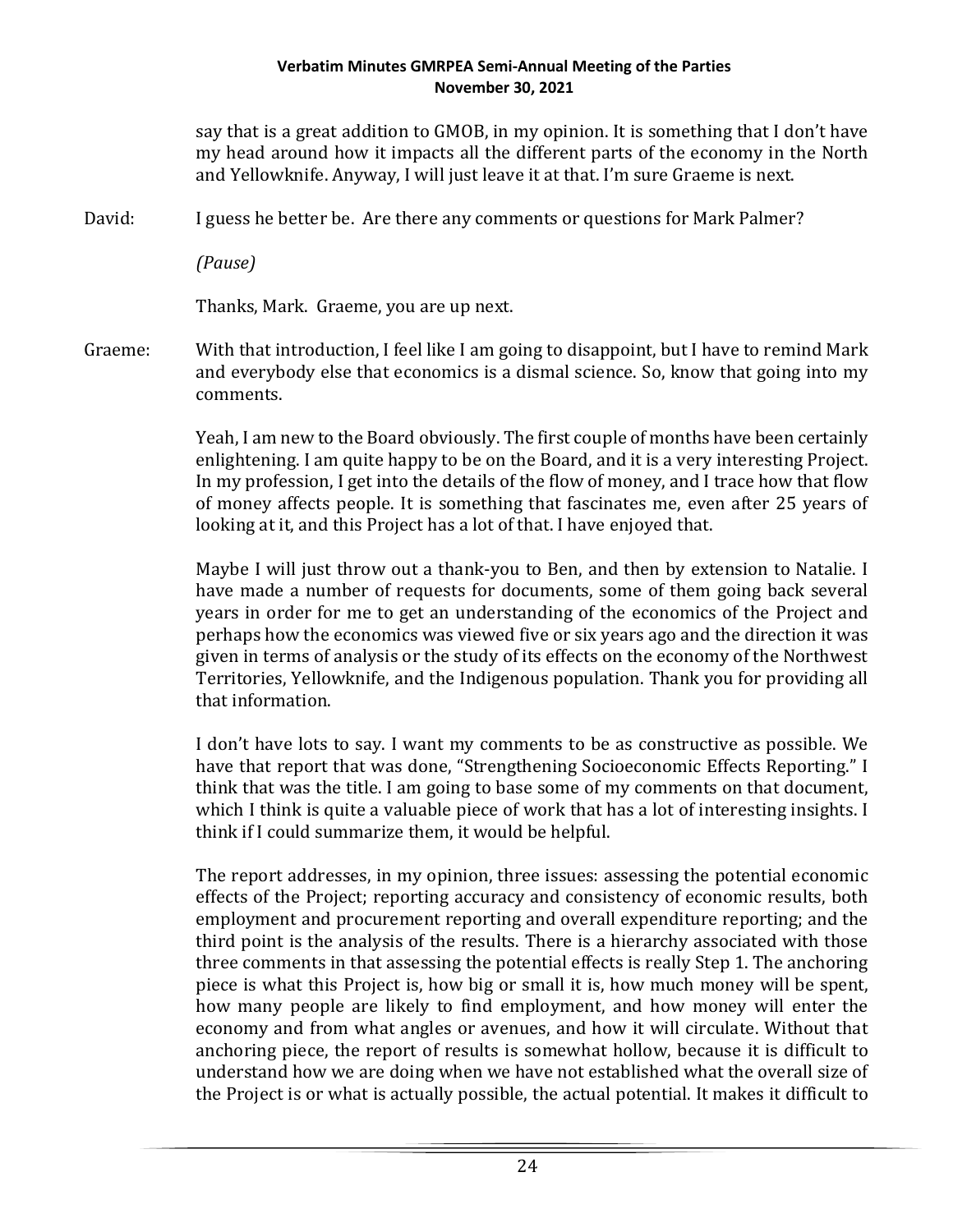understand the results and answer the question of are we actually maximizing benefits, or the economic benefits of the Project. We don't know, because we don't know what the potential is.

Without that piece, nor can you do the analysis of the results. There is no context under which to assess the performance of the Project without knowing what the potential is. It is the idea of performance and potential.

I have been trying to understand the overall economic effects of the Project, and as I heard today and has already been discussed, there is a bigger project going on in terms of understanding the potential economic effects of the remediation economy, I think it is being called, over the next 30 years in the Northwest Territories. We have a more immediate concern of the potential economic effects of Giant Mine.

Perhaps I can give an example of how this would play out. When I look at the 2020 performance in terms of employment and procurement, I am actually quite impressed. I think the Project is doing an excellent job of both employing NWT and Indigenous labour. On the procurement side, I was surprised to see how much of the overall expenditure is going into NWT and NTW Indigenous businesses.

I know that performance is good, because I make a life of studying the NWT economy, so I understand the context. That context is not really provided in the way we are assessing the Project. We don't know the employment record against what else is going on in the economy. We still have three active diamond mines. We have a territorial government that has proposed a \$500 million dollar capital plan. I think the latest data shows that the unemployment rate in the City is below 4%.

So, there is a really important context that needs to be established so that when we get to the really important question of if we are maximizing benefits, we can know what it is we are talking about. We can say well, under the circumstances, this is what is possible. How are we doing against what is actually possible?

I will kind of wrap it up there, except it gets back to my initial question to Andrei - is it possible to see some of this bigger or higher-level data that would allow us to at least set the context of this Project within the economy of the Northwest Territories? I think it is data that exists. I think it is just a question of understanding exactly the sorts of data that is useful and then presenting it in a way that allows people to understand it in the right – I have used the word too many times – but in the right context.

I will leave it there. That is sort of where I am going and the focus of my efforts over the first two months. I hope in the next few months, as already has been mentioned, there is lots going on in the economics file with the new strategy. I will save my comments about that for later. This is the opportunity in the next three to six months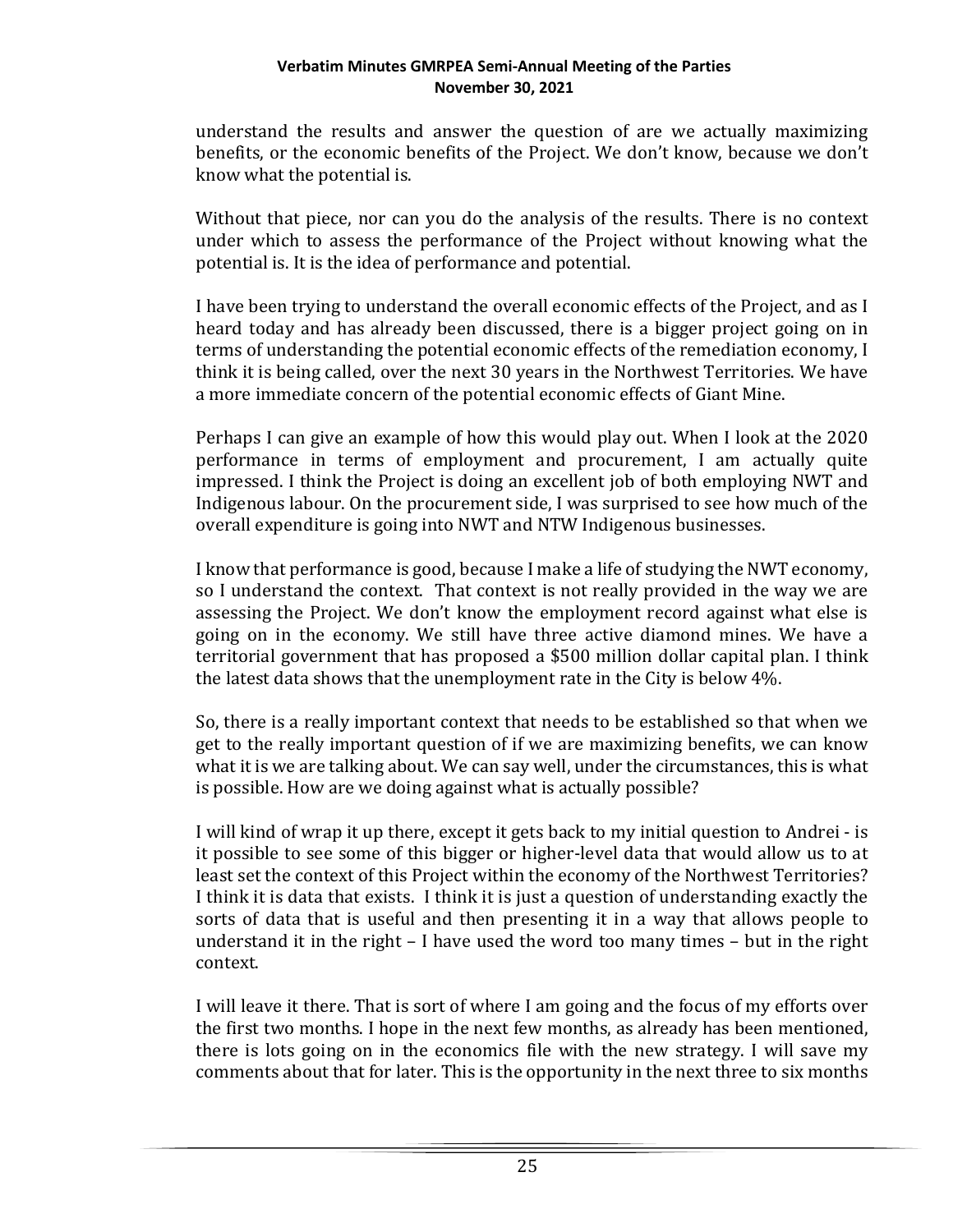to get some of these things right. I am happy to provide or transfer any of the knowledge that I have to the benefit of the Project, so thank you.

- David: Thanks, Graeme. Are there any comments or questions of Graeme? Andrei?
- Andrei: Thank you for that, Graeme. In terms of the assessment of the capacity, the existing capacity, and to understand the impact of the Project, we did do a Labour Capacity Study in 2016 before the Project kicked up. A follow-up was done by Parsons as part of the Early Works. What they did was they basically took things, the understanding that was presented in the Labour Capacity Study, and they recommended an approach for the upcoming work packages that were to be procured from 2020 until 2022 or 2023 possibly.

Then, a third update will be done for the assessment of upcoming work packages as part of the Project Implementation Plan as the remainder of those upcoming activities. Again, those are recommendations on how to procure based on the understanding of business community interests, their capacity that evolves regularly, as well as labour and training capacity estimates.

I'm not sure if you have had a chance to see the Labour Capacity Study, but I would be happy to forward that.

- Graeme: Okay.
- Andrei: You have seen it? Good. In terms of the numbers, like I said, I will punch them out later on. I know Erika mentioned in her comments there that the Project has shared some numbers with ITI for their independent review of our work packages that Parsons has procured since they took over, which is like December of 2017, so pretty much in 2018. I don't see an issue why we can't share that with you as well, to take a look at those numbers. Again, in context, that is the work packages that were issued by Parsons on behalf of the Project and only for onsite activities. This does not touch on the offsite activities as well.

**Action Item:** GMRP to share socioeconomic data with GMOB as per the request by Graeme Clinton.

- David: Alright. I will leave that to you and Graeme to follow-up, but I am muted I think.
- Ben: No.
- David: No? Good. For you and Graeme to follow up as you need to. Are there any other questions of Graeme or any other comments?

*(Pause)*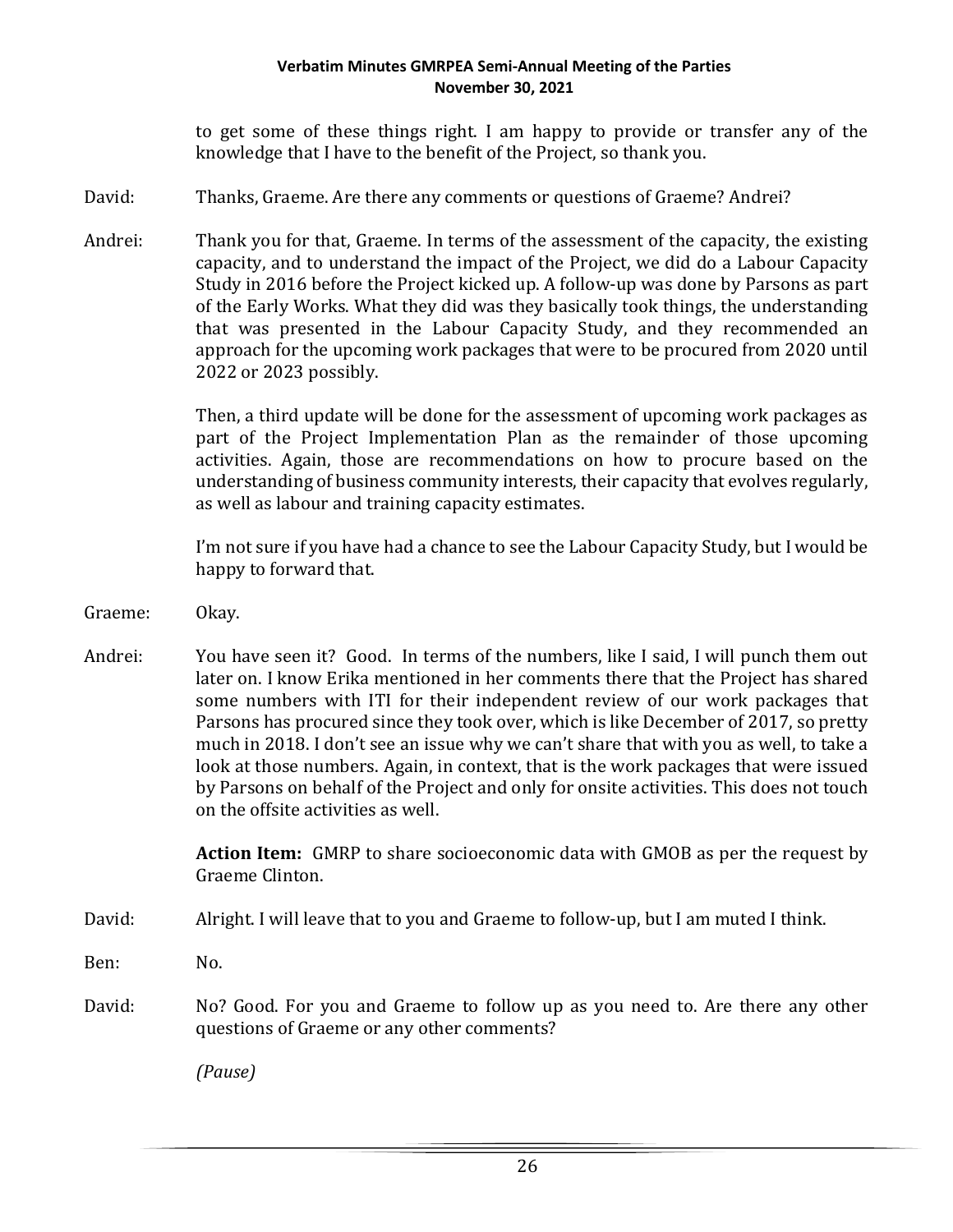Alright, we will move on now to Marc Lange and Paul Green, if he has anything to add to Marc's comments.

Marc: Thanks, David. So, I am new to the Board, as is Graeme, the last couple of months. I will be focusing on regulatory reviews, maybe even more focused on aquatics, fish, and the bugs that live in water. I guess the file on regulatory is new to me. It is not new to Paul. It's not new to the other Board members. I can give you a bit of an update of what I have seen the last couple of months and my discussions with Paul.

> The good news, maybe the Board news as it is said, the Project is following the regulatory process rather well, from developing plans, engaging with the working groups, putting the plans through review by the Board, the Mackenzie Valley Water Board, monitoring the work they do onsite, and reporting what they see onsite. It's happening, which is what is meant to happen in this regulatory system we designed up here.

> There are lots of engagements with the Parties, so the engagements are proceeding well, in my opinion, in the sense that I am seeing all the Parties represented at the meetings. People are not shy about speaking their concerns to the Project. The Project has thoughtful responses and dialogues with the Parties, which is nice to see. That feedback is being considered, and suggestions are taken into consideration.

> As is typical in a regulatory environment, not everybody agrees. Not all the issues are resolved to the satisfaction of the Parties, but again, there is a process in place for the Project to hear about those concerns, and ultimately a regulatory of the Board process that can hear those concerns and make a decision as the final decision-maker. In terms of watching the Project, there are inspections going on by the government. Those inspection reports continue to be available to Parties on the Board registry.

> Having said all that, I guess we are still pretty early in the regulatory process, in that the Project has not been fully implemented. We are looking forward as the Board to see the Project advance and navigate the regulatory system when they are fully in operation and start getting more monitoring results and more inspections. As all that happens, it is also normal for course corrections to happen. We have to adapt, and God forbid, incidents occur sometimes, so we will be paying attention to how the Project navigates with that process. I think that is it for my update. I might invite Paul to see if you have anything else to add.

Paul: Thanks, Mark. No, I have nothing to add. I just echo your comments that the level of engagement has been very good. I think that really helps the overall Project just to run more smoothly, like the informal sessions of the working group and the preengagement. I think those are really good, because the Parties do not always get an opportunity to interact with the consultants and the experts to get the straight answers basically and have some dialogue around it. I am hoping that can continue as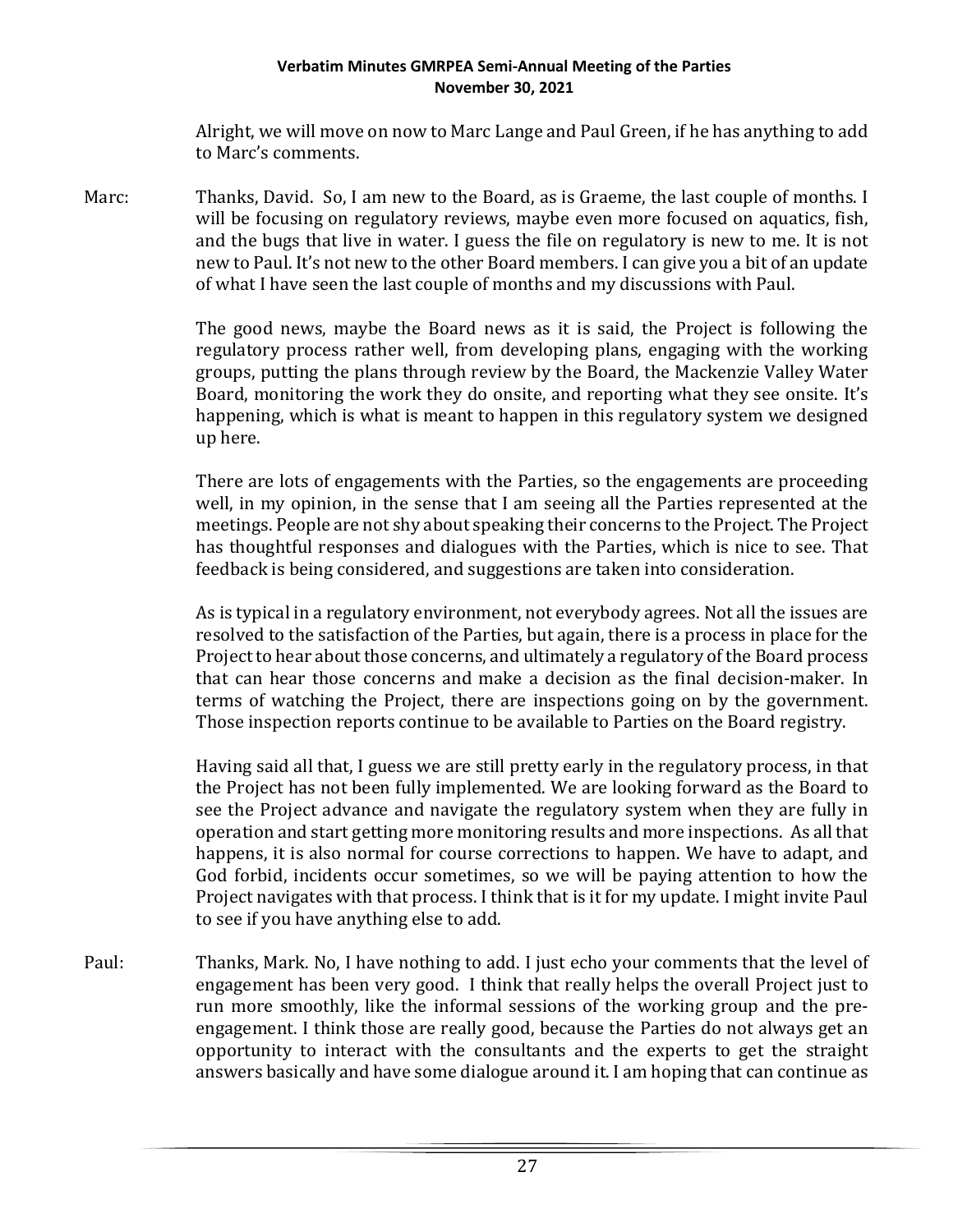things do get hard, as the Project gets underway, and the system gets tested a little more. Thank you.

David: Thanks, Paul. Thanks, Marc. Are there any comments from folks with regard to the regulatory side of things?

*(Pause)*

I am not seeing any. I will turn it to Ben to just overview quickly from his side of what we are up to. Then I will let people know. We will take a break afterwards, maybe a 15-minute break. Then we will get to the Government of Canada. Ben?

Ben: Thank you. Just a quick update for you on the initiatives that have come out of the five-year review: The Communications Plan for GMOB was completed by Award Communications. There were a number of things within that Communications Plan that GMOB has activated. One is starting updates with the website, taking a look at signage, and also putting together the community survey. At the same time, GMOB also committed in the recommendations from that five-year review to putting together an Archive Strategy. That contract has been let now, and that work is in the preliminary stages, just starting now.

> You will have received today the draft of the questionnaire for the Community Survey that was developed in conjunction with the Board. It was circulated amongst the Board and has now been given out to the Parties and the proponents to take a look at that. We have promised the opportunity for you to look at that survey. We are looking at running that survey for a month in January and doing a lot of background advertising to allow people to be able to know about that survey and encourage people to fill that out. We have taken a look and committed to doing that in the three languages that we are using in the area. Also, I sent a note to William and Jess saying that I would like to meet with them to talk about how to get that survey to their relevant communities and have the most effective feedback from them. That is where we are with that.

- David: Research?
- Ben: The Research Program: At this time, you will have seen the Research Report. All three of those, or all four of the research programs are continuing, although COVID has for the most part for the last year and a half, shut down those labs intermittently. More time has been with closed doors than with open doors. They are slowly, slowly looking at opening that Research Program up to get back to full scale.

You will see in that report the progress that has been made. GMOB is going to be meeting with TERRE-NET next week to get the update. Every six months, they give us a more detailed update of where they are, both in terms of expenditures and their program going forward.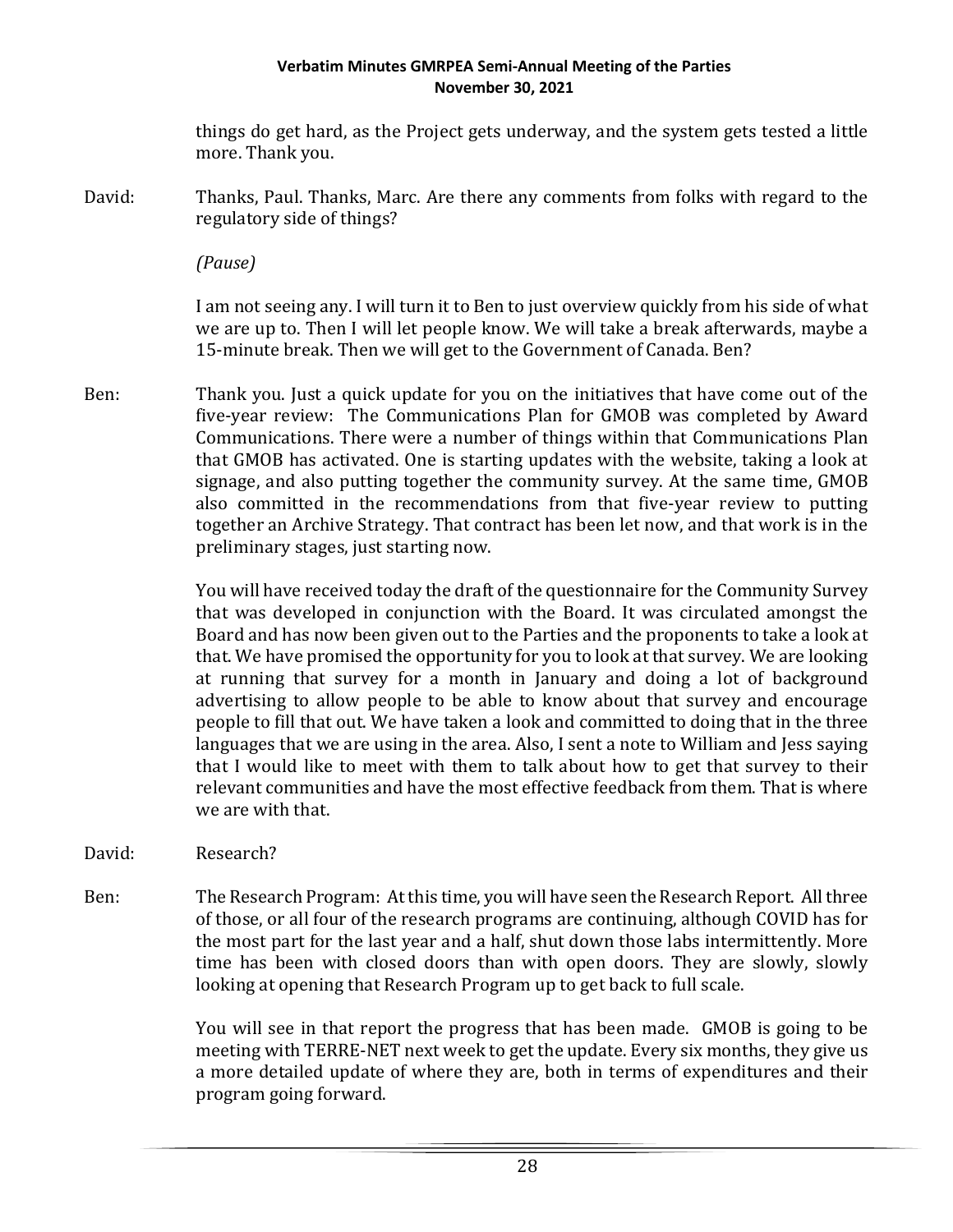The second part is that we have an unsolicited proposal that is on the table with GMOB. GMOB will be meeting with the YaKum consultants, and specifically with Damien from here on a proposal that was put on GMOB's desk. After that discussion with GMOB, there is the possibility that it will then be submitted to the expert panel that we have in place for a recommendation that will come back to GMOB.

- David: Thanks, Ben. Are there any comments or questions on that side of GMOB's operations?
	- *(Pause)*

Okay, I see none. I know it has been a long day already. Let's take a 15-minute break and be back at 3:00. Then we will turn it over to Natalie and company. Thanks.

- Erika: Sorry, if you are still there, I missed it. When you sent out the draft Community Survey, was there a date for comments back? Sorry, I might have missed that date for comments back. It is open for comments? Can we add any other questions?
- Ben: Yes. Oh yes, definitely. We are wide open, because Jessica Mace asked questions about the Survey and if there was any way we could put something in about dust. I had committed at the last meeting just to provide the draft survey to everybody to take a look at. If there are any questions, edits, comments, or whatever, feed it back to us. Ultimately, in the end, yes this is a survey from GMOB asking certain questions about GMOB, but it is also an opportunity to bring in information that may be relevant to the proponents and the Parties themselves.
- David: And the due date? Two weeks?
- Ben: Yeah.
- Katherine? Can you also flip that to me? I don't think I was on that list.

Ben: Yeah, I can.

Katherine? And include me on any stuff going forward, please?

Ben: Yes, definitely.

Erika: Thanks, Ben. I'm just thinking if there is an opportunity to kill two birds with one stone with this survey, because the federal government has much more challenges doing surveys. Yeah, that's great. One thing that comes to mind here is, there is nothing specifically about risk communications and stuff. I know that has come up a lot, and that is just one thing that kind of sticks out is addressing that a little bit. I will say that in our work planning meetings that we had all last week with the Project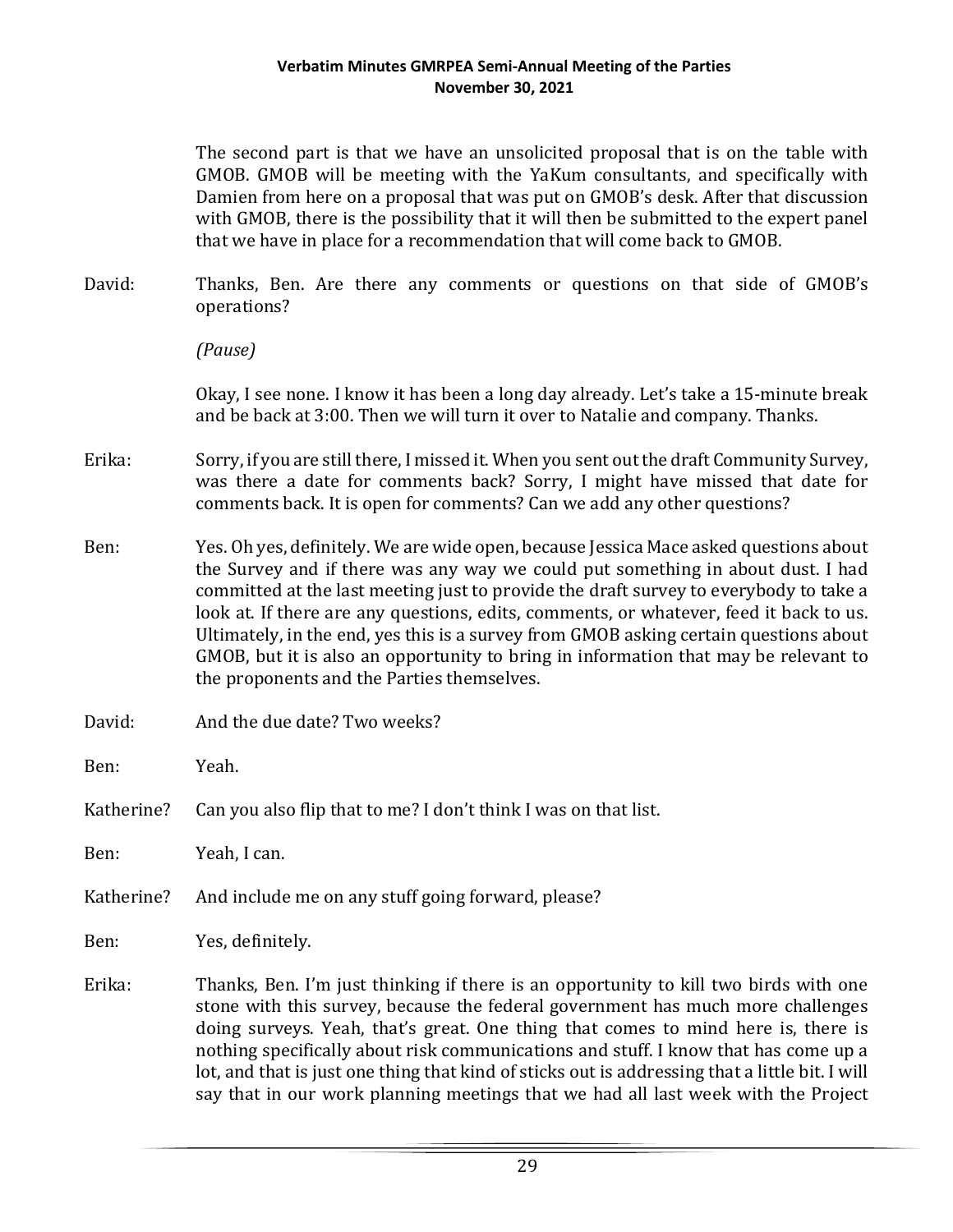|        | Team, it was flagged that we look at starting work on our Risk Communications Plan<br>proper, not just risk comms with Lands and Perpetual Care, but more so just current<br>risks.                                                                                                                                                                   |
|--------|-------------------------------------------------------------------------------------------------------------------------------------------------------------------------------------------------------------------------------------------------------------------------------------------------------------------------------------------------------|
|        | Also, I did not actually in my update talk about land use planning, and things along<br>those lines, but I can still kind of just describe a bit of a process and what we are doing<br>there, and with the constraints and things like that, if you guys want. I don't know<br>how quick you want to end the meeting, but I am happy to talk to that. |
| David: | Yeah, why don't you do that right after the break, and then we will go to Natalie? Does<br>that work for you?                                                                                                                                                                                                                                         |
| Ben:   | Does that work for you, Erika?                                                                                                                                                                                                                                                                                                                        |
| Erika: | Oh sorry, yeah. I said okay. Sure. Sorry, just to clarify, that was on the Lands piece? On<br>the land use planning?                                                                                                                                                                                                                                  |
| David: | Yep.                                                                                                                                                                                                                                                                                                                                                  |
| Erika: | Okay.                                                                                                                                                                                                                                                                                                                                                 |
| David: | Yeah, I think people would be interested in that. Okay, thanks.                                                                                                                                                                                                                                                                                       |
| Ben:   | Good to have you back.                                                                                                                                                                                                                                                                                                                                |

## **Break**

David: Okay, I think we are ready to go. During the break, Erika mentioned that she might like to give a short update on the land use planning side of things, so I will ask her to do that before I turn it over to Natalie

# **Land Use Planning Update**

Erika: Thanks for the opportunity. It is at a very high-level process at this point. We did present the Project Constraints Map at the Working Group a couple of weeks ago, and we did have some feedback from folks. We heard that we need to outline the Archeological Impact Assessment outcomes on the map and also look at soils overlay on the Constraints Map so that in areas outside of the fence, there is a better understanding of the distribution of contaminated soils outside of the fence, below 3000. Anyway, I won't go into the concentration.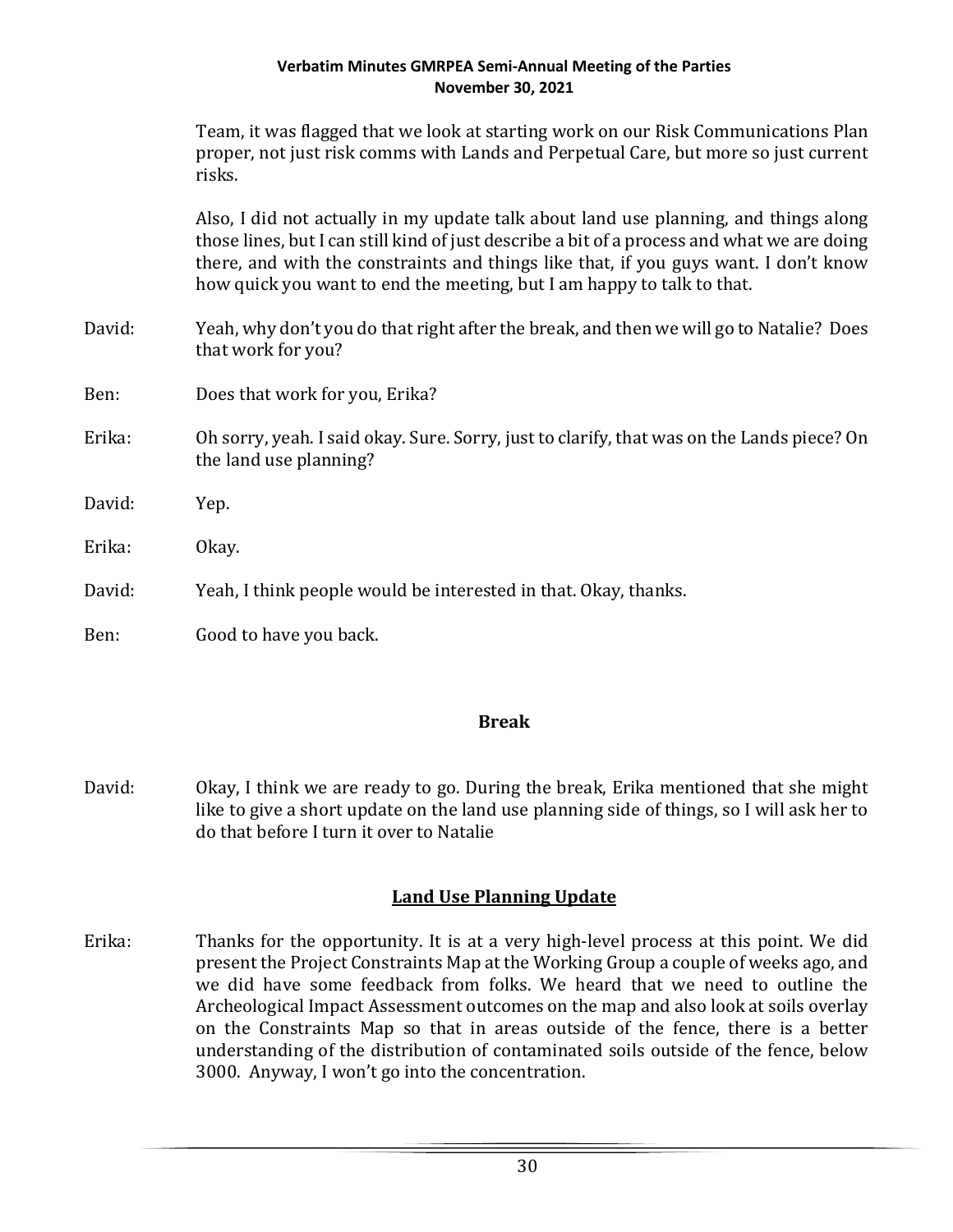We have agreed to make those changes on the Constraints Map. Also, we would like to zoom in on a few areas to provide more detailed future type of information. The Project is providing a package that will go to GNWT Lands, which will include those points that I mentioned, but also it will highlight what the HHERA assumptions were, just quick high-level recreational use of the areas outside of the fence two days a week during the summer. It is that kind of information so that Lands really has a good understanding of what was used to identify those risk levels.

ENR will take that information to GNWT Lands. We will walk them through that. Also, we will have a bit of back-and-forth in terms of if this is the kind of information that is comprehensive enough for them to make some sort of institution of controls or language within their management tools that they currently have to designate land and things like that. Kerry is probably an expert on what Lands actually does, but we do not have a really good understanding. We want to know that, because it could inform additional information that can help inform them to make those kinds of decisions.

After we have the ENR Lands chat, we plan to meet again with the Project Team, so with Canada, just to identify any gaps or any kind of additional information needed. At that point, GNWT Lands would engage with the City. Likely I am thinking with the Project Team, but that will be sorted out. There is a plan to come back to the City and say, "Here's all the information we have. These are the steps that Lands is going to take on land designation," and really report back on the outcomes on those kinds of meetings.

That is a bit of a step-by-step. I am taking this as a champion to lead this through and make sure all the right people are talking. We know this has been a conversation that people have been waiting for, so it is a priority for myself anyway. It is a priority for GNWT as well to really be part of that process in some capacity. Really, for me, it is to understand how exactly Lands is involved. I will leave it there with that unless Alex, you had anything to add to that.

- Alex: No, nothing to add, Erika. Thanks for catching that. I had intended on providing an update during our update, so thank you.
- David: Thanks, Erika. Are there any comments from anyone? Are there any concerns or questions for Erika?
- Erika: I am committed to providing updates where possible with the Project Team and with rights and stakeholders to say where we are in the process. I do not want it to just happen in silos and people try to guess what is going on. We would like to be as open and as transparent as possible as we move through that.

David: Alright, appreciate it. Natalie, over to you.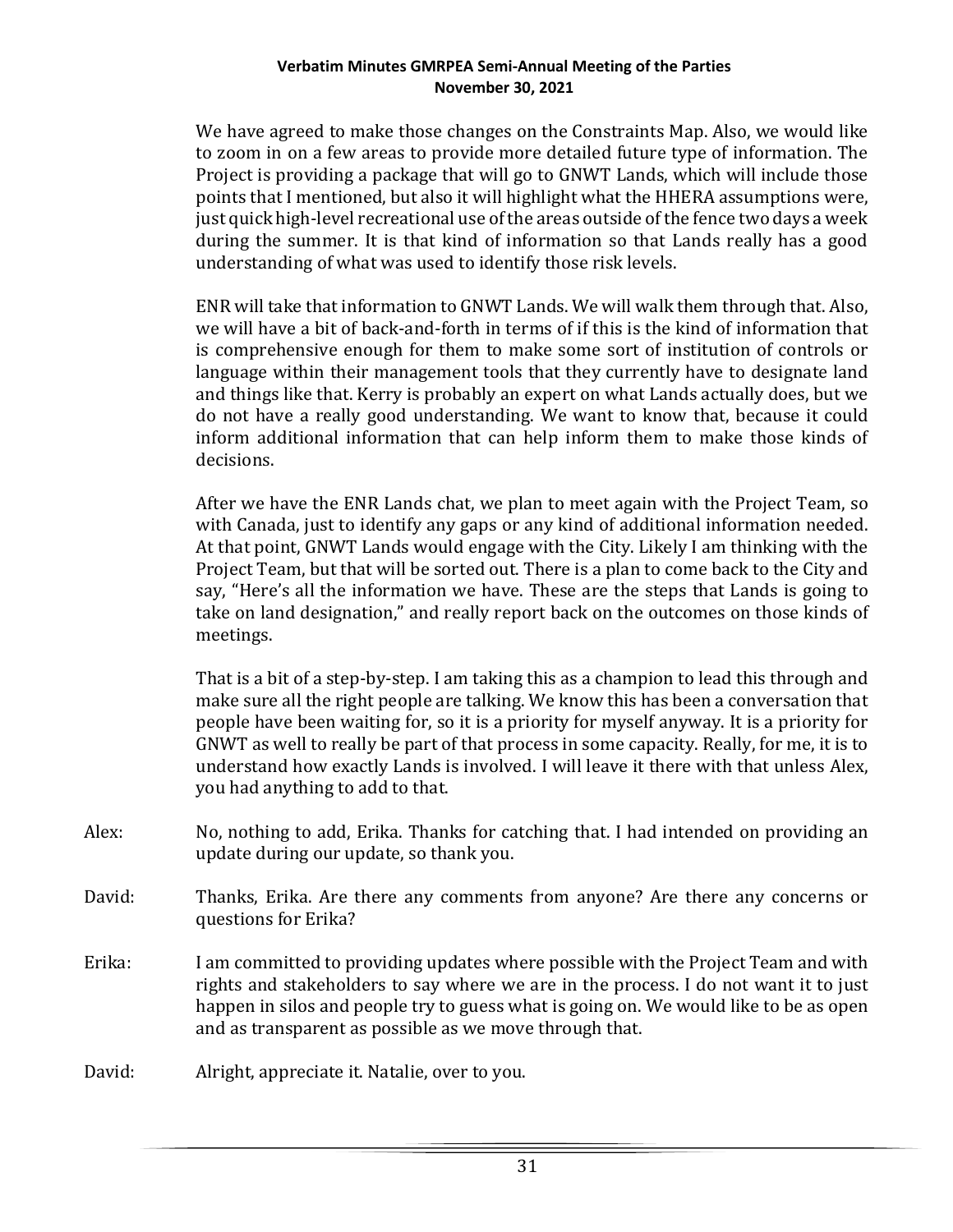# **CIRNAC Update**

Natalie: Great, thank you. The first item you requested us to speak on is the current site status. I'm sorry. This may be a repeat, especially for people that were in the socioeconomic group this morning. For those of you that were not, we are just finishing up. We are getting to the tail-end of Year One of implementation, which is great. The nonhazardous landfill will be wrapping up this week. The blasting for the AR1 to build the first freeze pad will be wrapping up. I don't actually have an exact timeline, but we are nearing the end. As well, the underground paste backfill holes will continue throughout the winter, and then paste delivery will start early in the spring.

> Those were the three big items for implementation this year. As you know, that is just the site status update. We are working on our Project Implementation Plan, which I alluded to previously or mentioned before. That is working with the Project Team and Parsons to actually come up with sequencing and scheduling for the full implementation. We knew what we were going to do in the first two years, what we called Early Works.

> Those were the items we knew we had the designs ready to go and could do them. We have a draft of that right now that we are reviewing internally. We hope to finalize it in Q4 of next year, so sometime by March 31st. We have committed to engaging on that as well, specifically with the townsite leaseholders who would have concerns with timing and things like that. We would bring it to everyone.

> **Action Item:** GMRP to share the Project and Implementation Plan: Early Works with the Parties in the spring of 2022.

> Of course, when I say engagement, there were only so many things we could change. We are just more looking for any fatal flaws or any giant concerns that people have with that, that we could change. As you know, this part is very complicated, and the sequencing is taking numbers of months and numbers of smart brains from all over the world to put in place, so we would not want to change it too much.

> Anyway, those are the big items we are working on right now. What goes hand in hand with that, as Paul alluded to in the regulatory regime, is we are finalizing our design plans. Those design plans actually feed into how we are going to implement. All that is kind of coming together and gelling by March of next year, so it is a very busy year as well behind the scenes as well as onsite.

> I guess I just wanted to add to the pipeline work. One of the items we are looking at, Kerry and Ken, is the north ponds. We want to implement our new water treatment plant. That was one of the, not constraints, but it was a constraint that we gave to the scheduling to come online sooner rather than later. We originally targeted 2026. We are still targeting that. Because of that timing, we will be shutting down the northwest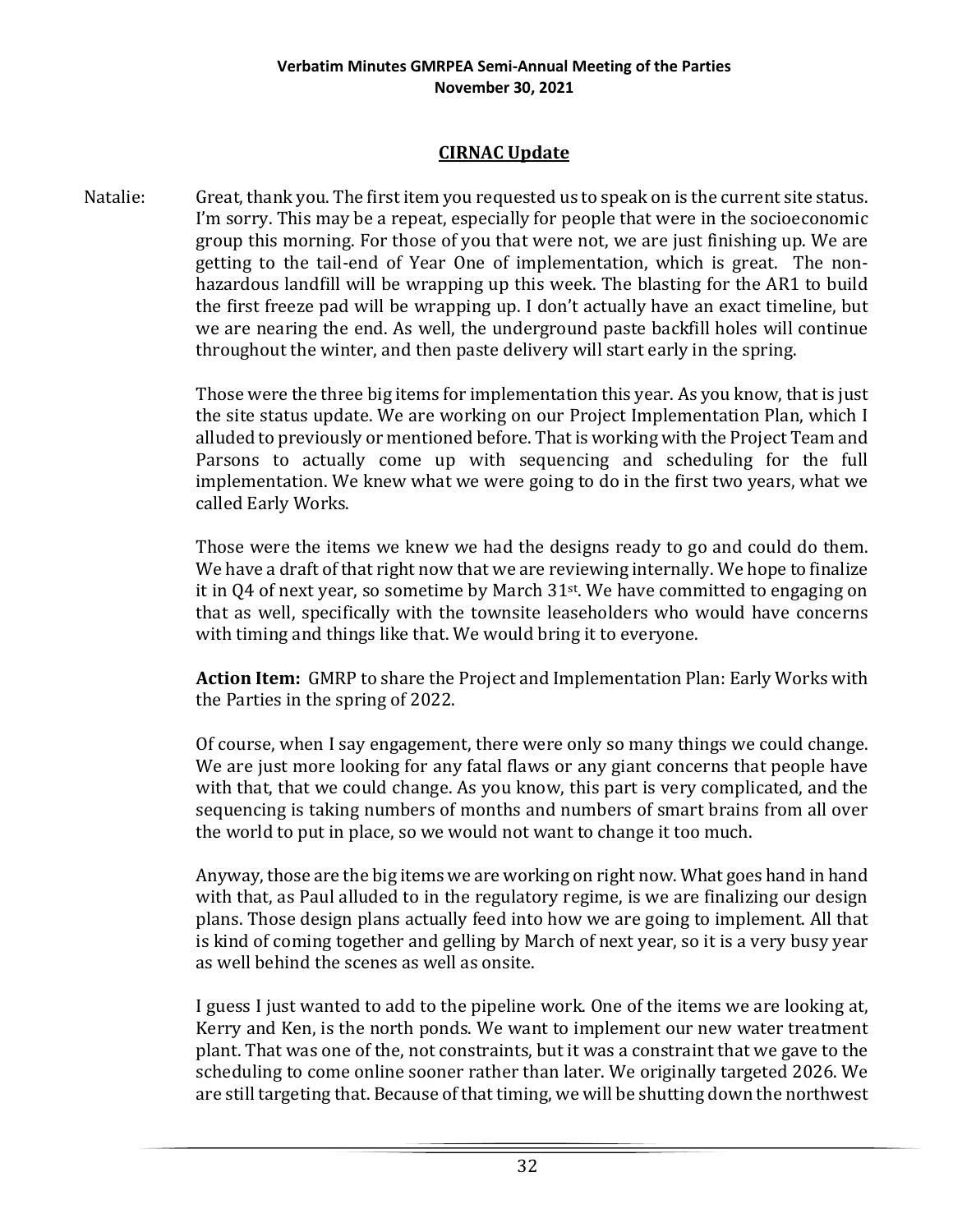pond around that same time. So, there could be, depending on when the water pipeline for that link is done, I would hope that the City, if our north pond is closed, would relook at that decision, Ken. We can take that offline, but I did just want to flag that you had a good point there.

Moving on to socioeconomic…We will just circle back to that one. We will do that one closer to the end.

With the QRA update, we are working on that. That was the request from you, Ken, and GMOB to look at the acute toxicity. That work has begun. We did have some contracting delays from our side to get Wood back on contract. We have overcome those. They are back on track, and they are working through the scenarios there. We plan to bring that to the Working Group right now. We have scheduled it for May of next year to engage on that. That is a tentative date, so I will keep you up to date if that does change.

We have already discussed the Perpetual Care Plan and the Hoèła weteèts'eèdè Study. I think I have it right. Just to be clear to this team, that is slated for next year. That was our biggest impact from COVID was the Stress Study. We managed to continue on and carry on despite COVID, but that study though, however, could not. It was an inperson study, so that has been delayed significantly. I think you heard from the other Parties that it is on track, we hope, for early next year. I think we have a better study, because we had more time to actually address some of the concerns. There were a number of concerns. I know had some. GMOB had some as well. So, I think we have those worked out, and we have a good study. We will be ready to go as soon as we can get the people in town.

With the HEMPAC study, we are in a slow year obviously. Sampling happened in 2017 and 2018, so we are gearing up for Round 5, Year 5, which is the children's year. Originally, it was scheduled for late 2022. Because of COVID, we might push that into early 2023, which still matches with the timing, because the first round of sampling took place over two seasons, so it would still hit the five-year mark. We are just wrapping up to start planning the next round of sampling.

With the Apology and Compensation piece, I just wanted to clarify what Lena, Ron, and Phil had mentioned this morning, which is the Giant Mine Remediation Project did sign…and when I say we, it is our Minister of Crown and Indigenous Relations and the Yellowknives Dene Chief signed an agreement related to the Giant Mine Remediation Project, and that is the Community Benefits Agreement. That was signed, and it is for the life of the Project, implantation or 2031, whichever is the latter.

They alluded to a couple of other agreements, which are not related to the Giant Mine Remediation Project but to Giant Mine as a whole. One is the Apology and Compensation. The second one is more of a social benefits task. CIRNAC has agreed to compile all the requests, needs, and wants of the Yellowknives as a federal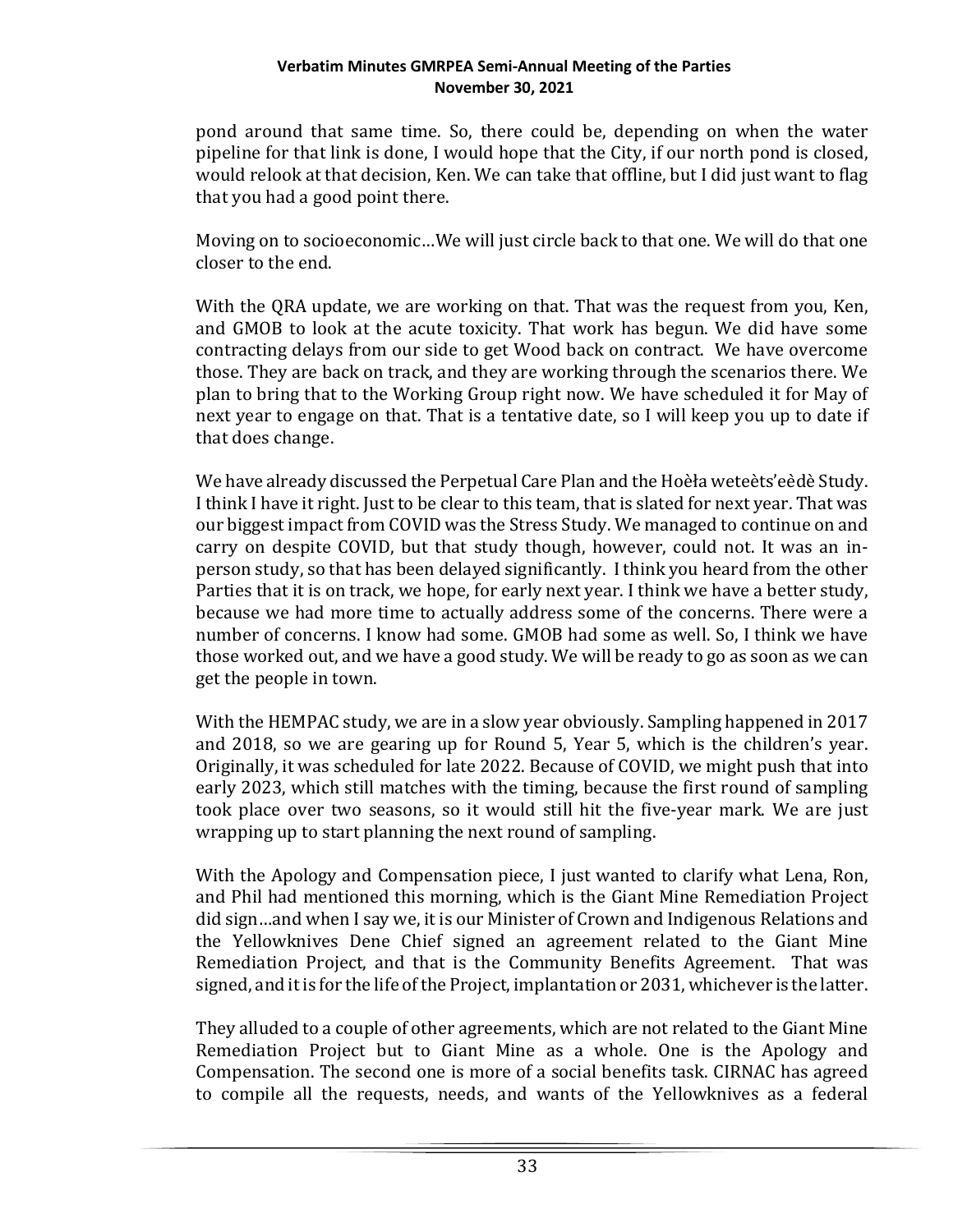coordinated approach, for instance, social housing and schools, to work with them to help (*inaudible words*) consolidated task. That was the other agreement they were referring to. I just wanted to clarify that. So, only one of those related to the Remediation Project specifically. The second one is an Apology and Compensation.

Just to note in the Community Benefits Agreement, Lena did commit to sharing that, so I will put her again to share it. It is not private, but there is a Procurement Framework Term Sheet, and we did commit to negotiating a procurement agreement as well related specifically to Giant Mine. That is ongoing, I guess. We have not advanced that very far other than the term sheet that is in the back of the Agreement. We had hoped we would all have a draft agreement to share with the Yellowknives this week, but it might be next week. Anyway, within this fiscal year for us, we hope to conclude that Agreement as well. I will just pause there just so I can take a break too.

With that, that leads into the socioeconomic discussion. I guess one thing the Project has struggled with is we feel like we have advanced the socioeconomic, or maybe more so the economic but also the socioeconomic, quite a bit. We received quite a bit of negative attention, press. That is one thing we really want to try to get to the bottom of, because when we started on the socioeconomic file, we developed a strategy, and then we heard from people that you need an implementation plan, your KPIs, and targets. We heard from our stakes and rights holders and the public as well, and we have done all that. Then we have a Socioeconomic Working Group and an Advisory Body. Then when we look at our performance against our targets, they look not too bad to us. They look pretty good. I think Graeme sort of alluded to that as well, which was nice to hear, because we have been struggling to understand the concerns. We do want to work with all of these Parties to understand them, because we really are struggling with that.

So, Graeme, we will welcome your insight as well, because we take it seriously, and we want to improve. We put that out to all the Parties that tangible actions are helpful for us, and we are willing to work with you on those. I will pass it to Andrei if he wants to add anything more on the socioeconomic front before I pass it to Katherine for her update on the State of the Environment.

Andrei: Sure. Awesome. Thank you so much for that, Natalie. Maybe I will copy-paste some of those numbers in chat for anyone to see, but I want to actually go through them in detail. I will touch on some of the socioeconomic activities we have done so far.

> I confirm that, yes, the Project did receive the report, the independent report that GMOB commissioned to get done, which was the Strengthening Socio-Economic Impact Reporting and Analysis for the Giant Mine Engagement Project. That was in June, and the Project responded to that on November the 4<sup>th</sup> directly to GMOB formally. Well, I will touch on a couple of things, and recommendations in this report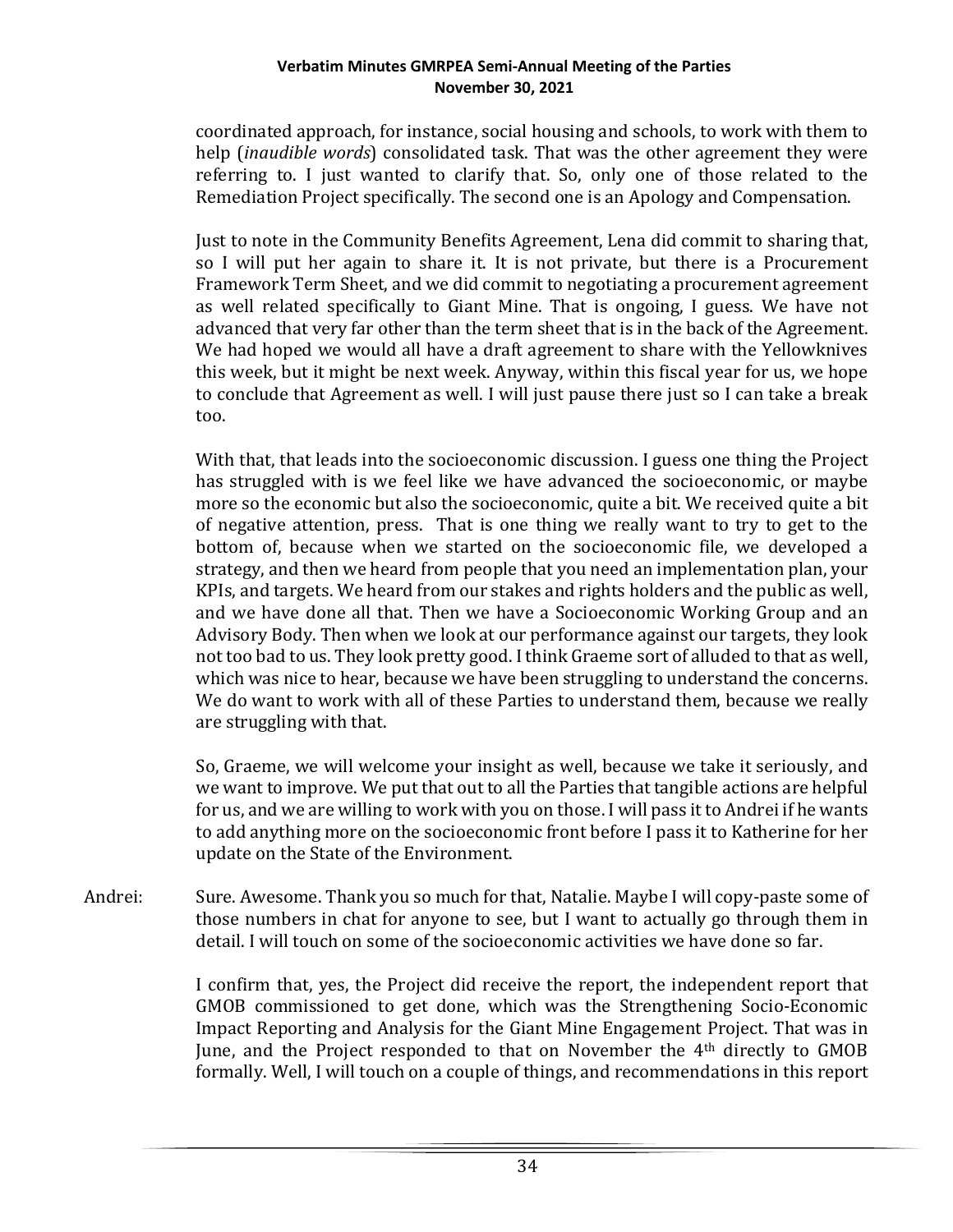that we actually have already been looking at and trying to address prior to resending this report. They are very much in alignment with what the report mentions.

One of them is, and I brought this up to Graeme several times today, was having our stats on the CIRNAC website, so on the website so we have a Giant federal website for Giant Mine. On that website, what we are looking to do is essentially host our website's database right now, basically in a spreadsheet in an internal information management system. We would like to post those numbers for the public, because we reported on those numbers in the past by annual report, so it is not like they have not been made public to date. It is just a matter of having them all in one location for anyone to see.

At the current moment, for somebody to look at our performance and do an analysis of any sort, as Graeme pointed out, they would have to essentially pull all those past annual reports, combine them together, make sure that the data is not overlapping because the fiscal year overlaps versus the annual report, and kind of piecemeal that together, which makes it very complicated. We have no issues of putting that on the website. As a follow-up, once it does go live, we are happy to meet with the Advisory Body, the Working Group, and GMOB, and really anybody else, to answer any questions and any concerns that might come from that.

So, we have been working on this for, I would say the better half of this year already. We have a template of what it will look like, and I am currently working with the communications team as well as our web team to come up with a final design and post all that information on there. I understand that there are going to be some questions, and it will be difficult for us to provide an explanation for every single window. That is where I think follow-up discussions are useful.

Also in our annual report, whenever there is anything that is off, we provide an explanation, so those are the explanations I am referring to. I initially wanted to have some sort of a pop-up window show up when somebody is mousing over a specific number to provide an explanation, but unfortunately we cannot do that. So, yeah, that is something that we are working on right now and would like to get that in by the end of this fiscal year.

The other thing is, that we code-named it Matilda. I don't want to take credit for it. It was developed…The idea though of was done by our Giant Mine team on the PCP side. They have been working on this internally for quite a while, at least since I want to say late 2018 or early 2019. They have been working on it internally trying to piecemeal or come up with a plan on how we would be able to track our performance. This incorporates everything contract-wise, like all the contracts, all the CCEs that go with difficult contracts, keeping track of who bid on what, who was successful, who was not successful, and the reasoning. This would be a good way for them to keep track of all the contracts that they are responsible for, but also we are looking to add a key performance indicator tracking process to this Matilda tool as well.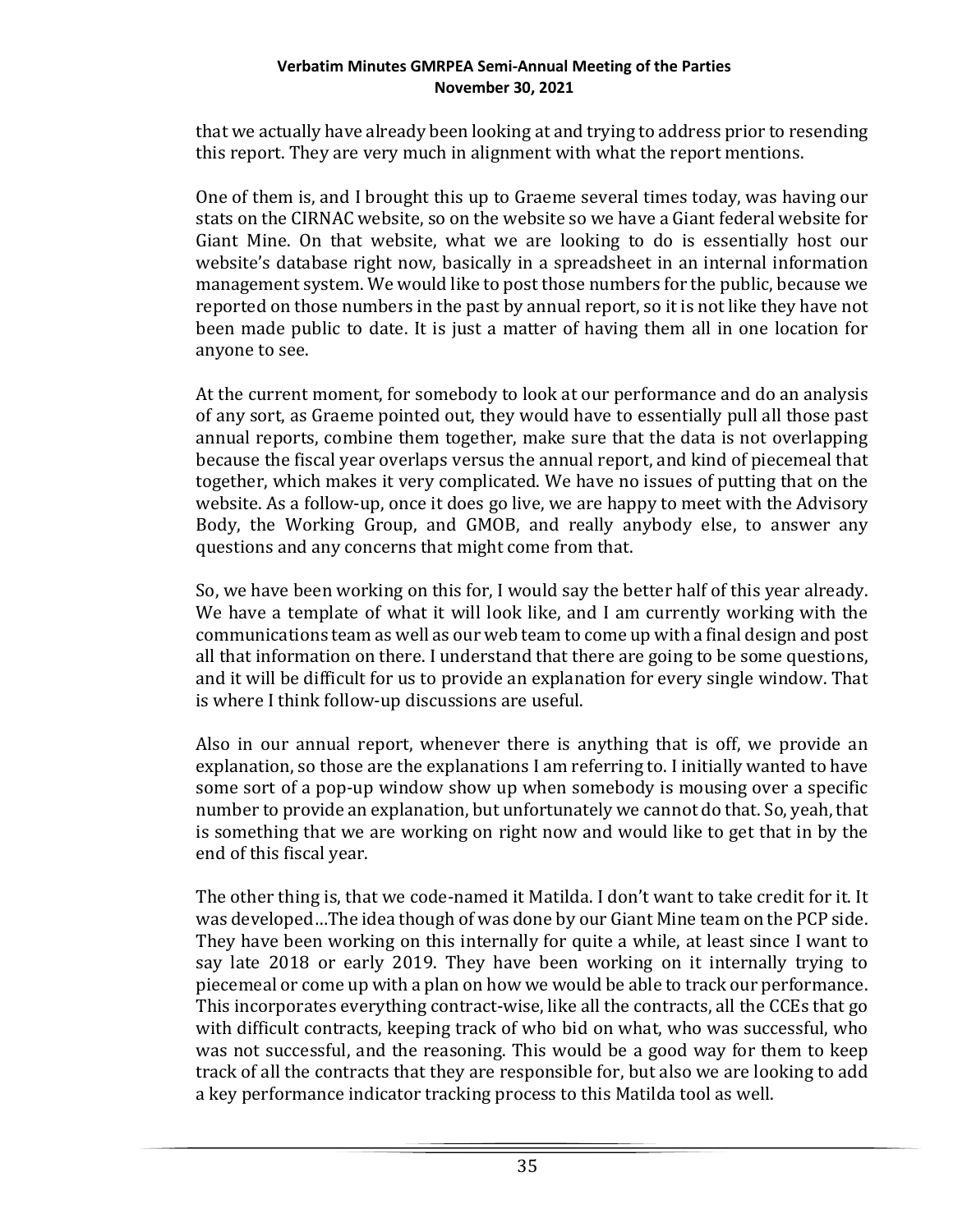Essentially, it is being worked internally with PCP, so it is being done in-house by that team. It currently looks very similar to what you would see when you login to, let's say you are my CRA profile basically. In there, we are looking to have it released in two phases. Phase 1 we are anticipating to have done by January or February of 2022, and the first phase is going to be so explicitly focused on contracts, so everything that PCP manages and are responsible for, that is going to be highlighted in the first phase. They already have a demo website of what it looks like. I have gone through it several times. It is just a matter of feeding all the data, so updating it with all the data, all the metadata.

The other piece is to incorporate KPIs, and that is what we refer to as the second phase of this process. Basically, we have our key performance indicators that we report on every year in our annual report, so we will add those into Matilda. We will also add a method to validate the information, to track it, and then pull out any reports. For example, because we are part of a larger program we have to report out on this information; hence, why we have been following certain templates and protocols to date. What we are essentially looking to do is have Matilda generate a report, and we would need for it to report to the program up, and further up higher.

There is a lot of those things and different pieces that have to fit into this. The ultimate goal here, and this was something that was recommended in the independent report from GMOB, was there was a performance tracking tool that was highlighted to the Project. It is very similar to what we have been using for quite a while now, but we would like to shift away from using Excel spreadsheets and have something that anyone can pull up at any time within the Project Team internally. So, whether it is PCP or somebody from CIRNAC, they can access the data and see for themselves without having to rely on somebody managing a spreadsheet somewhere. It is not very efficient, and we would like to improve on that process.

The ultimate goal and I am not making a formal commitment here or commitments, but we would like to have contractors stop reporting to the Project via spreadsheets and have them report through this Matilda tool. Then what would happen is Parsons would verify this information within the tool, and then they would pass it over to CIRNAC and PCP to report on it as needed and do any final validation. That is the gist of it overall.

The other thing I wanted to mention is the Project is very active when it comes to…we hold a lot of engagement sessions ourselves, but we are also very active on attending meetings that are held by other Parties that are related to the Project. Specifically, I would like to point out that the Project Team did attend the City of Yellowknife's meeting that was held by the governance for this committee meeting. We have heard several things that were brought up in that meeting that I would like to highlight at this and respond to, because we don't always get an opportunity to respond on some of the things that are suggested to us or brought to us, unfortunately.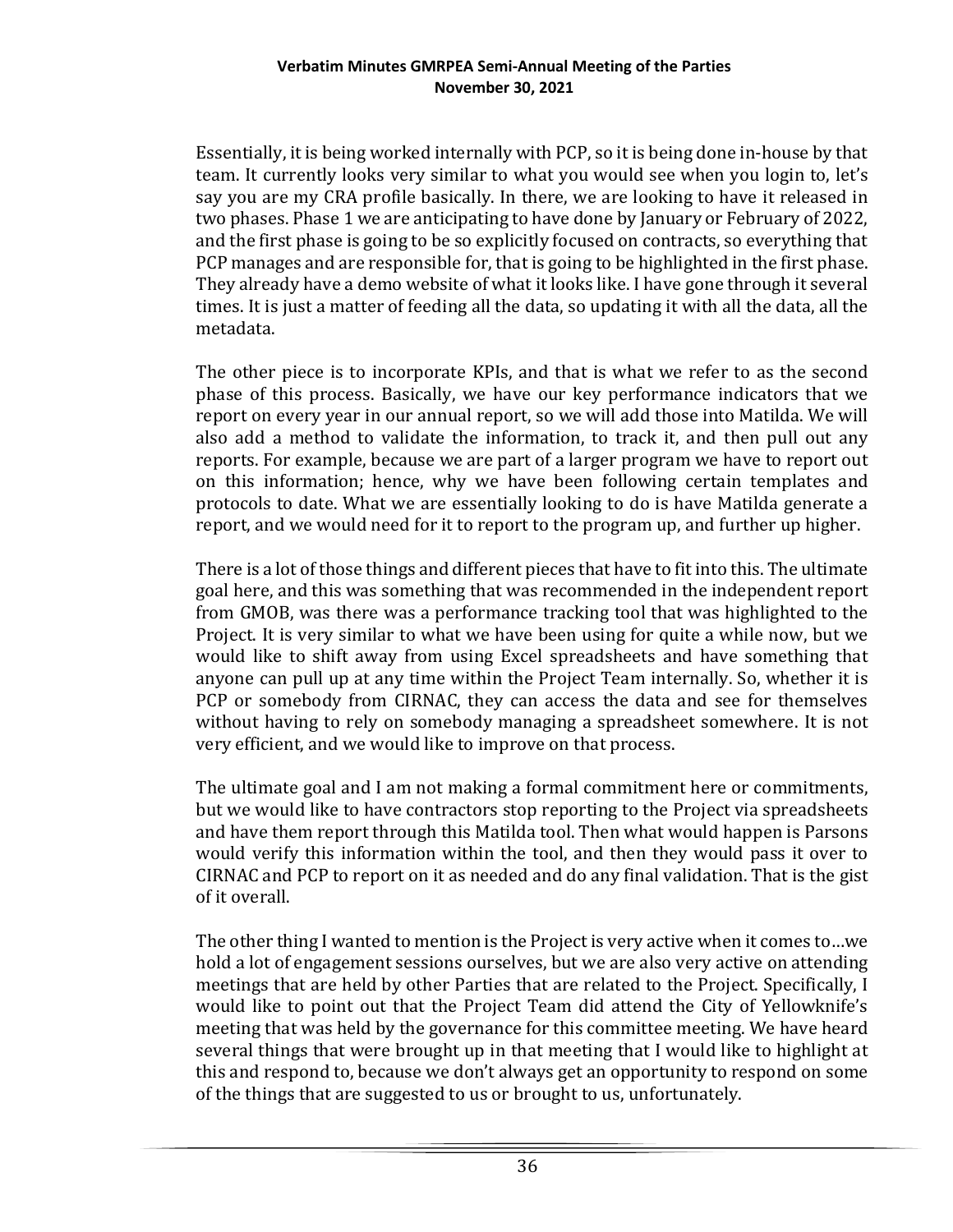One of them is the lack of transparency. There are transparency issues that were brought up. We have our Socioeconomic Advisory Body meeting. We have our Socioeconomic Working Group. The members are very broad in both of those groups, including everybody who signed the Environmental Agreement for the Project. Those meetings happen regularly, and quarterly for the Advisory Body. Sometimes they do not happen every three months. We have to push them back.

This Working Group meets every two months now. In those meetings, we address and bring out everything that we do socioeconomic related. We are not hiding anything. We are not piecemealing things. We are not really sure where this concern is coming from. If there is an opportunity at this meeting, maybe at another venue, we can discuss the issue. We are happy to do our best to address that.

Also, there was another comment specifically raised in terms of not having specific targets. We just wanted to let people know that the Project did develop targets for our key performance indicators, not all of them, but those that we think that are more strategic and those that the Project has control over. For those targets, we are going to be reporting on them for the first time in this Annual Report for 2020-21 fiscal year. We committed to that, and we are sticking to that.

I just wanted to also note that since this was brought up at a City of Yellowknife meeting, the City has been part of the process of developing those targets from the start, both at the Working Group and the Advisory Body. Hopefully that work does not go unappreciated. Thank you.

Natalie: Further to that, Andrei, I did just want to ask GMOB, we did respond to your report I think earlier this month, November  $3^{rd}$ . We are hoping you will publish - sorry that is not the right word – post it to your website very soon. I think some people were looking for our responses, or if not, permission to share it would be great. With that, I will pass it to Katherine. Hopefully she can speak now. I know she was having some audio issues earlier. She just wants to give a quick update on the Status of the Environment Report.

> **Action Item:** GMOB to post to its website the GMRP response to the GMOB Socio-Economic Impact Reporting and Analysis for the GMRP Report.

Katherine: Can folks here me? Has it reverted back? It hasn't reverted back to Darth Vader? That's good. Yeah, it is obviously the disconnect with Ottawa.

> We just wanted to briefly talk about the Status of Environment Report. I had anticipated that there was going to be a co-proponent meeting, but we don't have one it turns out. That is where I was going to bring this up more fulsomely.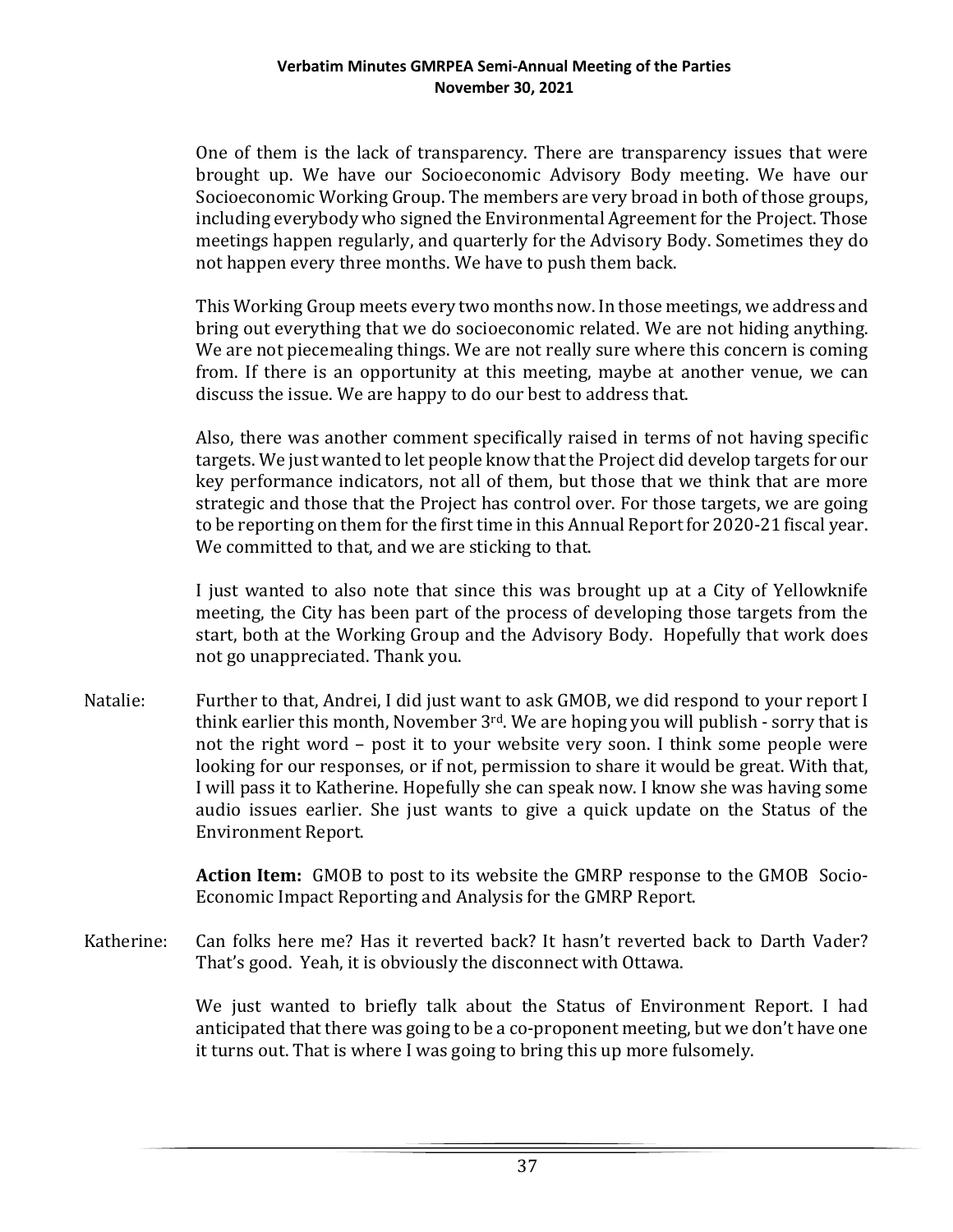As most people know and I brought up at the last meeting, Article 6 of the Environmental Agreement requires the Status of the Environment Report to give to GMOB. I think we clarified then that given our ongoing issues with having to do a translation of this report before it goes to be approved by our ADM and the timing associated with that, that GMOB would accept the final draft in June of next year as our mostly-there product, but it will not look very pretty at that point yet.

What we wanted to bring up was we have been working with our consultants on coming up with a scope. I guess our challenge with this is, I think when the Environmental Agreement was put together, it was anticipated that we would be a few years into remediation by now so that we would have a little more ongoing information to do some of the trends and things like that to go into covering some of the items under this report. We are looking at our scope for this and saying, well I guess we are going to do it over the last seven years, almost like a baseline of here is where we are as we go into remediation.

We did want to sit down with some of GMOB to sort of share the high-level Table of Contents or get feedback on it and make sure we are not going to miss something that come June, you ask why that was not in there. So, we can address it now and make sure that either we have a plan going forward if we cannot put it into this report specifically, but that we have something in there to show that we are going to do it. We wanted to see if we could set up a time to chat with some people. I am guessing maybe not everyone from GMOB wants to be in on it. We can send around the Status of Environment Report again and the high-level Table of Contents to get feedback, but that is sort of where we are at. We are going to be getting into this full tilt, so we don't want it to be too long.

**Action Item:** GMRP to share with GMOB a draft Table of Contents for the Status of the Environment Report and GMOB to review and respond.

David: That sounds reasonable to me. I guess I would add that the other Parties to the Agreement would probably want to have part of that discussion too. Also, we are slipping on the PCP. We are slipping on this. I understand the rationale. It has taken longer to get to here than was expected, but those dates and those timeframes are set in the Environmental Agreement, so we need to somehow acknowledge formally that all the Parties agree that those dates have been pushed off and establish new firm dates.

> When we did the five-year review, there was no appetite to go in and amend the Environmental Agreement, but I think there was agreement that we could create some documents that clarify the Environmental Agreement in some areas where things are not as clear as they might be. I think we need to do that with these two products, and perhaps others down the road and make it formal. I understand that the timeframes that were predicted or anticipated in the Environmental Agreement just have not worked out. So we need to adjust but make it a formal part of the record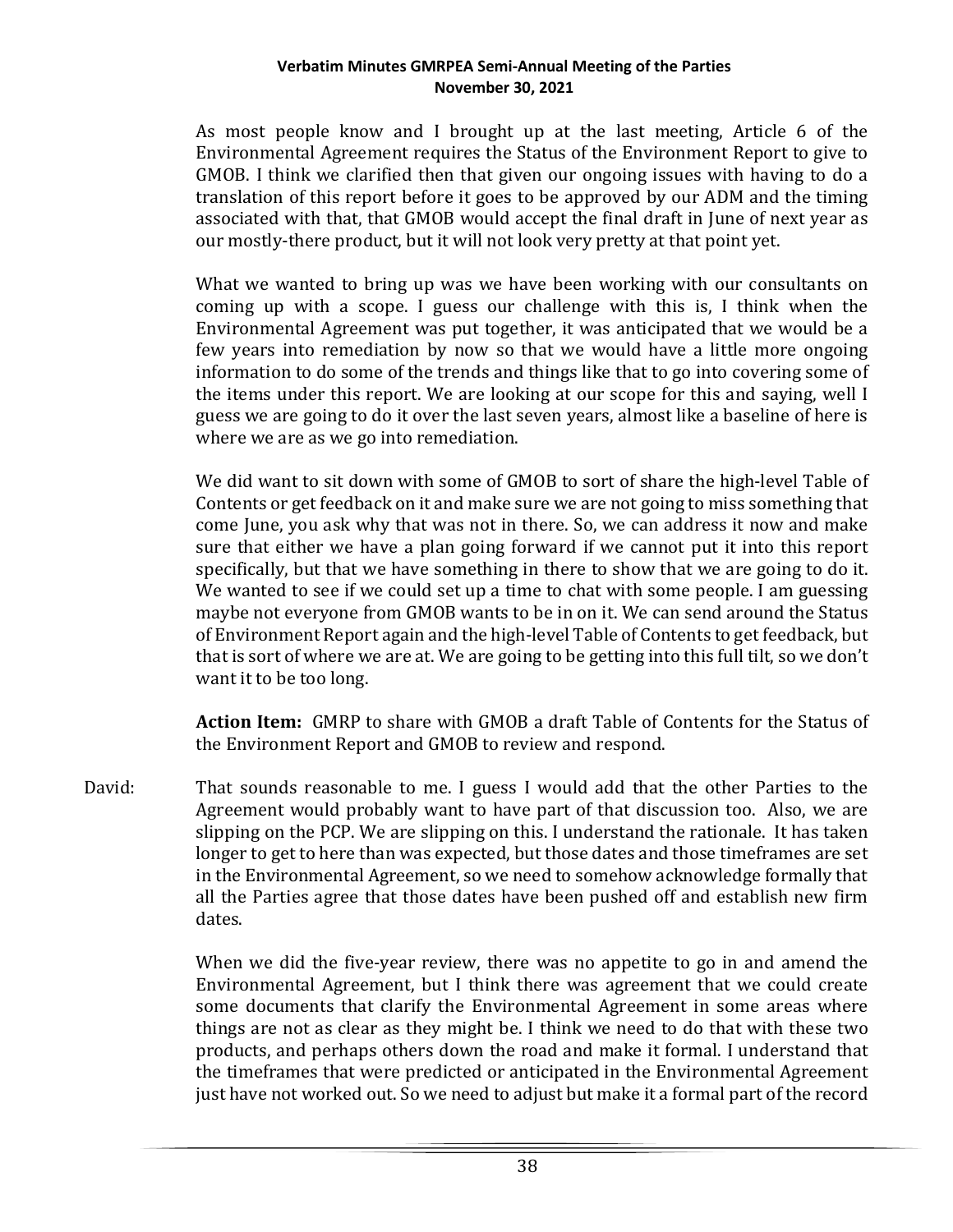rather than just the ad-hoc approach that we have been taking lately. We will talk about that some more in the future I'm sure. Are there any other comments or questions?

Katherine: So, should we just reach out to Ben to try and set up something with the larger group?

- David: Yeah. I think that would be the best approach.
- Katherine: Okay
- Ben: I have noted a number of action items in the last 20 minutes of discussion here.
- Katherine: Great. Thanks.
- David: Thank you.
- Ben: Thank you.
- David: Back to you, Natalie. Is there anything more?
- Natalie: No, I think that was everything we have unless there are any questions.

David: And are there any questions for Natalie or for anybody else?

- Kerry: I had my hand up in the chat.
- David: Sorry.
- Kerry: I just wanted to correct. Andrei said that they attended the Governance and Priorities Committee. We did give them notice that it was going to be discussed at the Governance and Priorities Committee, and any member of the public is able to contact the City Clerk and get added to the agenda, which the Project has done many times over the past couple of years. Nobody requested to attend the meeting. So, while they may have watched it, I just wanted to correct that they did not actually attend the meeting. We would be happy to discuss it, but until today, I have not been contacted to discuss anything. I just wanted to correct it for the minutes, because it is not quite accurate to say that they attended. They just watched it, the same as any member of the public could watch the live webcast.
- Katherine: Yeah, that's true.
- Natalie: Absolutely. We attended it. We found out about it on very short notice. Anyway, Kerry, we are hoping just to talk about this at our City meeting tomorrow. Thank you.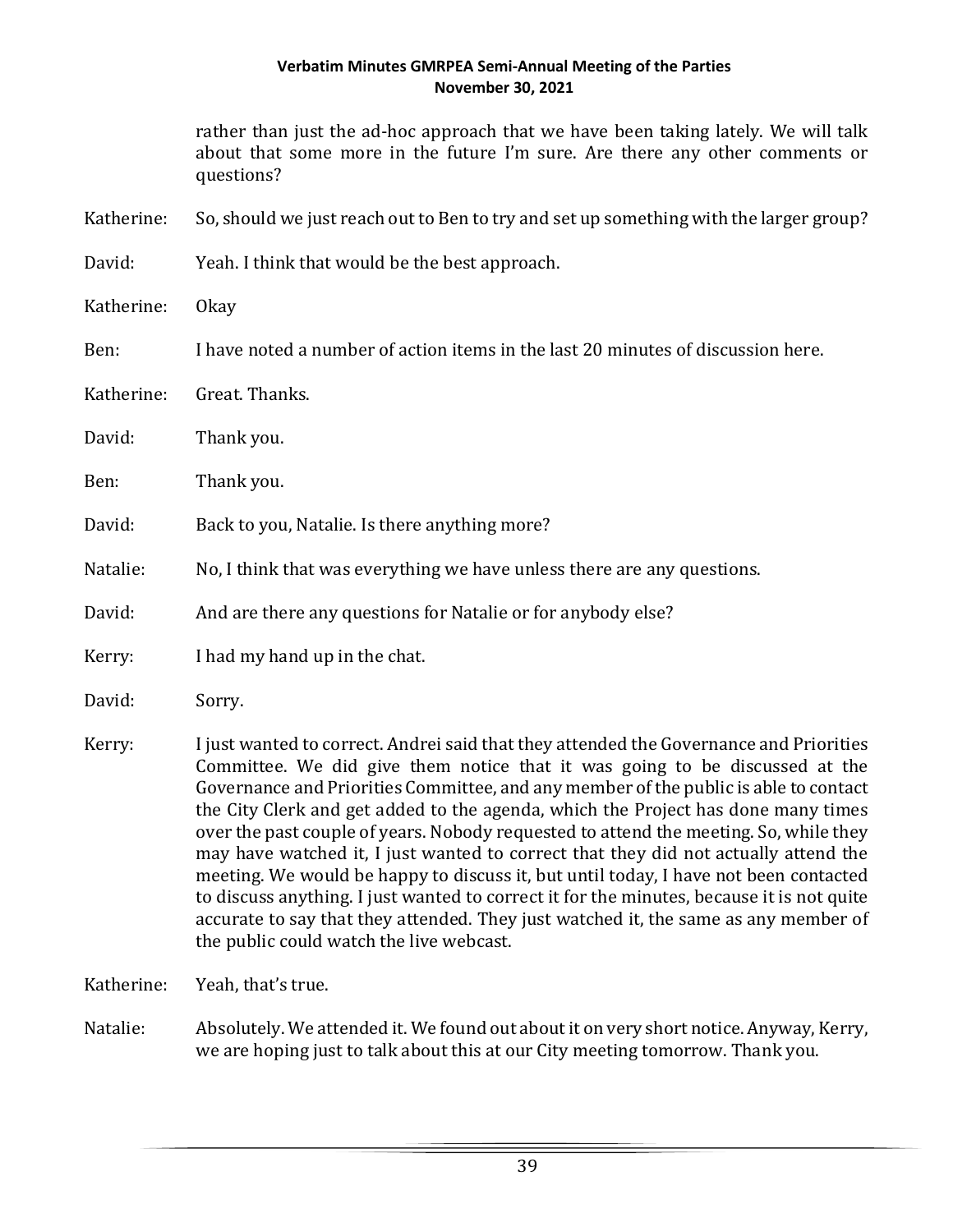David: I take your point too, Natalie, about that, the whole economic/socioeconomic conversations we have been having for the last several years. I have said before that part of our problem is we were not really clear about what we were asking for either, and that was part of the impetus for the David Stewart et al. report. We will be, through Graeme's lead, following up on that and try to populate that template ourselves. Then that will enable us, in turn, to ask more specific questions so that we are all getting to the same point. Then maybe ultimately Matilda will step in and take over, but that sounds like a work in progress.

> I think the clearer the questions, the clearer the answers will be and the less fuzziness there will be at the end of this thing. I guess the final comment I would make on the whole socioeconomic part of this Project and the remediation economy and so on is you know, we've got to get cracking on that stuff. It is not pointing fingers at anyone. It is collective. The remediation economy is already well underway. In some cases, in some of these projects like the Giant Project, Norman Wells, Great Bear Lake Remediation, and the sumps in the Delta, are going to be proceeding in silos. That is probably not the best territory-wide approach.

> So, the sooner we can collectively wrap our heads around what this remediation economy means and how the GNWT in particular is going to leverage those opportunities for the residents, the better.

> Are there any other comments from other folks? Are there any additional agenda items that have popped up?

Graeme: David, I just raised my hand. I am too new to know what the boundaries are for my participation in this. I understand there are probably some. In terms of sorting out this ultimate question as to why this socioeconomic question has been a source of such frustration for people, and it comes out in all sorts of different ways, if there is a way I can participate in that conversation, it is something that I have been actively managing for the last twenty years. I am more than happy to share my knowledge and to participate and help in some way if I can.

> From my view, it is not a great mystery as to where the frustrations lie or where the questions and concerns come from, but I also do not think that fixing them would be all that challenging. To the extent to which I am able, I am happy to participate in that.

- David: I think you would be most welcome by all Parties in doing so. We can talk more about the mechanics of that, but I was seeing some nodding of heads. Natalie?
- Natalie: That was an applause.
- David: You need two hands. One hand clapping just does not have the effect. Alright, are there any last-minute comments? I think we are about ready to move on to next meeting and next steps.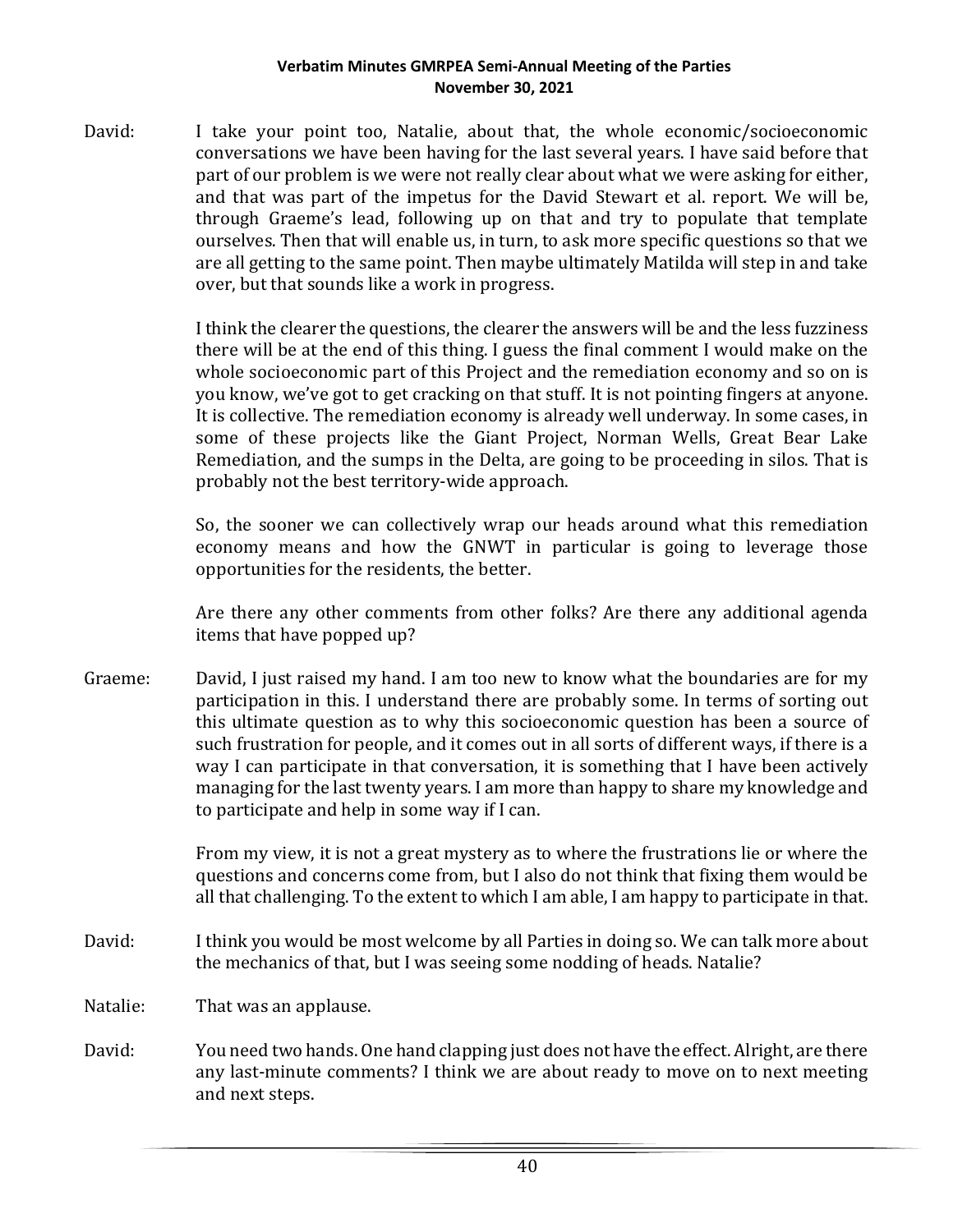## **Additional Agenda Items, Next Meeting, and Next Steps**

David: Alright, roughly six months from now. Ben will start looking at calendars and looking at when we can squeeze a meeting in. As I mentioned before, it would be really nice if we could have the meeting in person next time around.

> For the next steps, we will get the transcript out. We will send that out for comment and corrections. There will be a list of action items apparently. I don't know if we blame this on Erika or not. In the previous meeting when Erika was not here, there were no action items. Now we have a whole bunch of them. Gee thanks, Erika.

Erika: You're welcome.

David: I think that is it. Are there any other next steps that people would like to see?

*(Pause)*

Alright, well, it is 15:40. We are adjourned. I don't think I need a motion to adjourn. We can just do that. So thanks, everyone. It has been a long day for many of you: long day, long week, and many months of long hours. I really appreciate it. Thanks again.

Merry Christmas, everyone!

**Meeting Adjourned**

& Revenge tone

**\_\_\_\_\_\_\_\_\_\_\_\_\_\_\_\_\_\_\_\_\_\_\_\_\_\_\_\_\_\_\_\_\_\_\_\_\_\_\_\_** May 26, 2021

**David Livingstone Date Chair, Giant Mine Oversight Board**